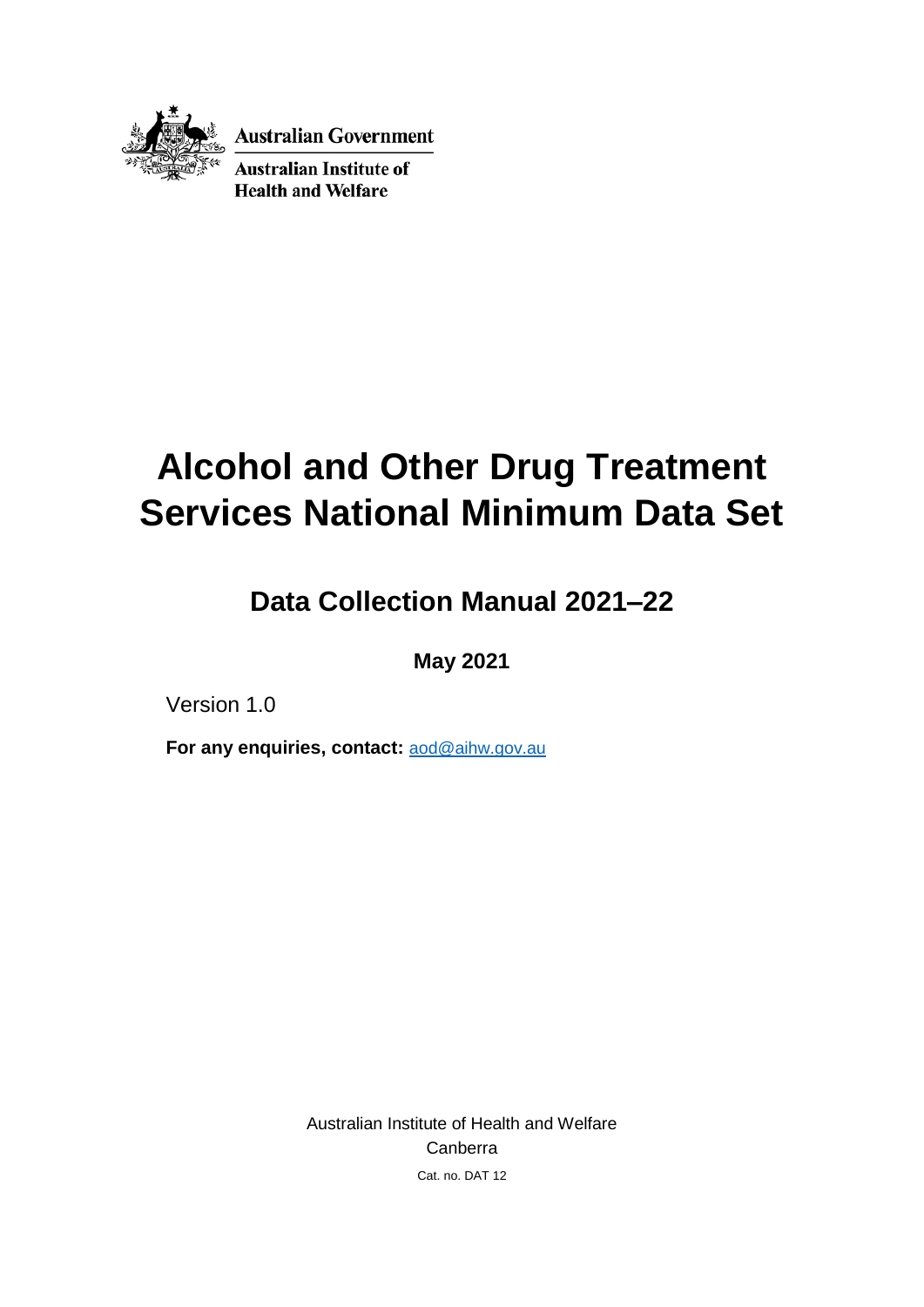#### **© Australian Institute of Health and Welfare 2021**  $\circ$  BY

#### **Suggested citation**

Australian Institute of Health and Welfare 2021. Alcohol and Other Drug Treatment Services National Minimum Data Set: Data Collection Manual 2021–22. Version 1.0. Cat. no. DAT 12. Canberra: AIHW.

Any enquiries relating to copyright or comments on this publication should be directed to: Tobacco, Alcohol and Other Drugs Unit Australian Institute of Health and Welfare GPO Box 570 Canberra ACT 2601 Tel: (02) 6244 1000 Email: [aod@aihw.gov.au](mailto:aod@aihw.gov.au)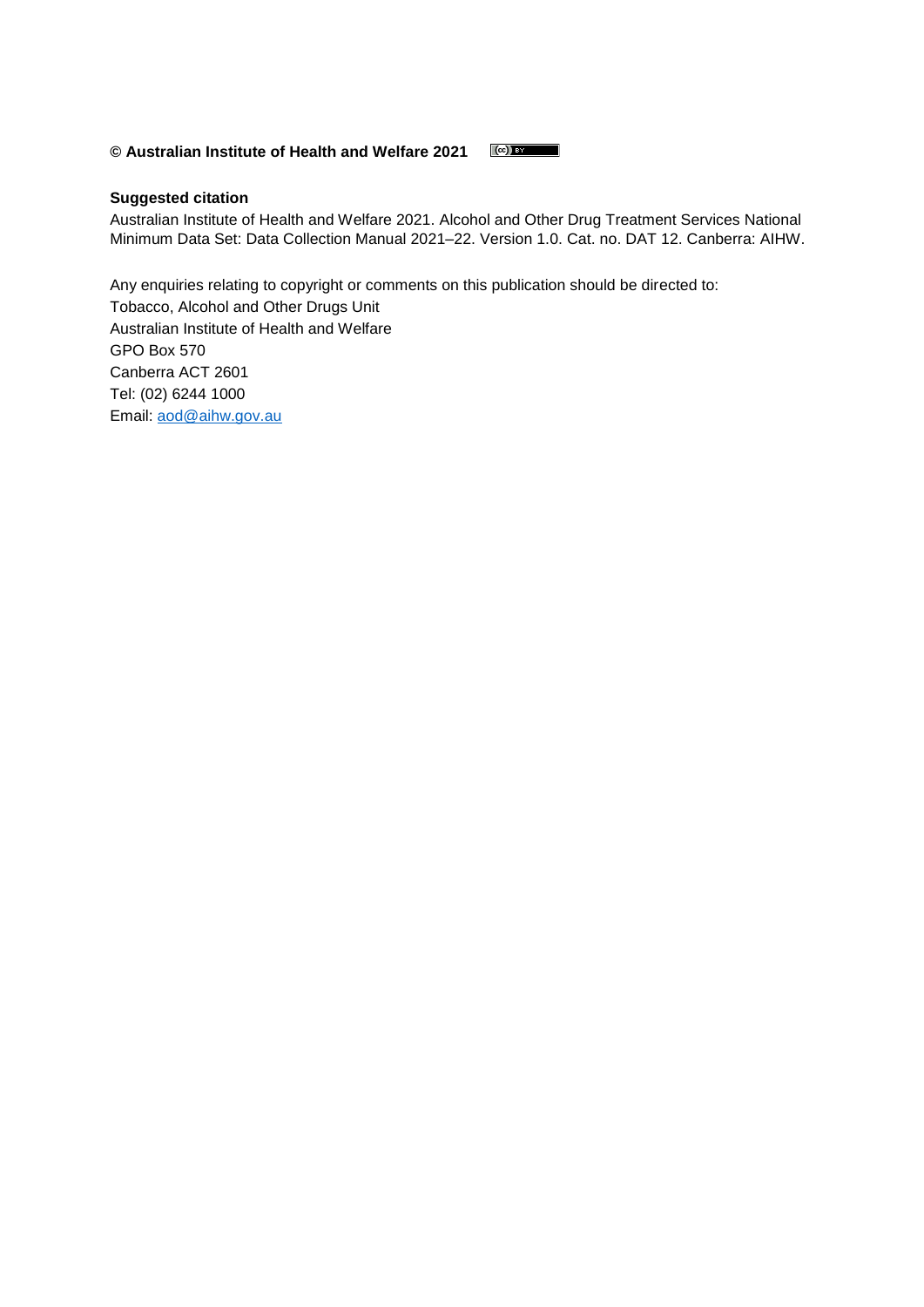# **Contents**

| 1            |  |
|--------------|--|
|              |  |
|              |  |
|              |  |
|              |  |
|              |  |
|              |  |
|              |  |
|              |  |
| $\mathbf{2}$ |  |
| 3            |  |
|              |  |
|              |  |
|              |  |
| 4            |  |
|              |  |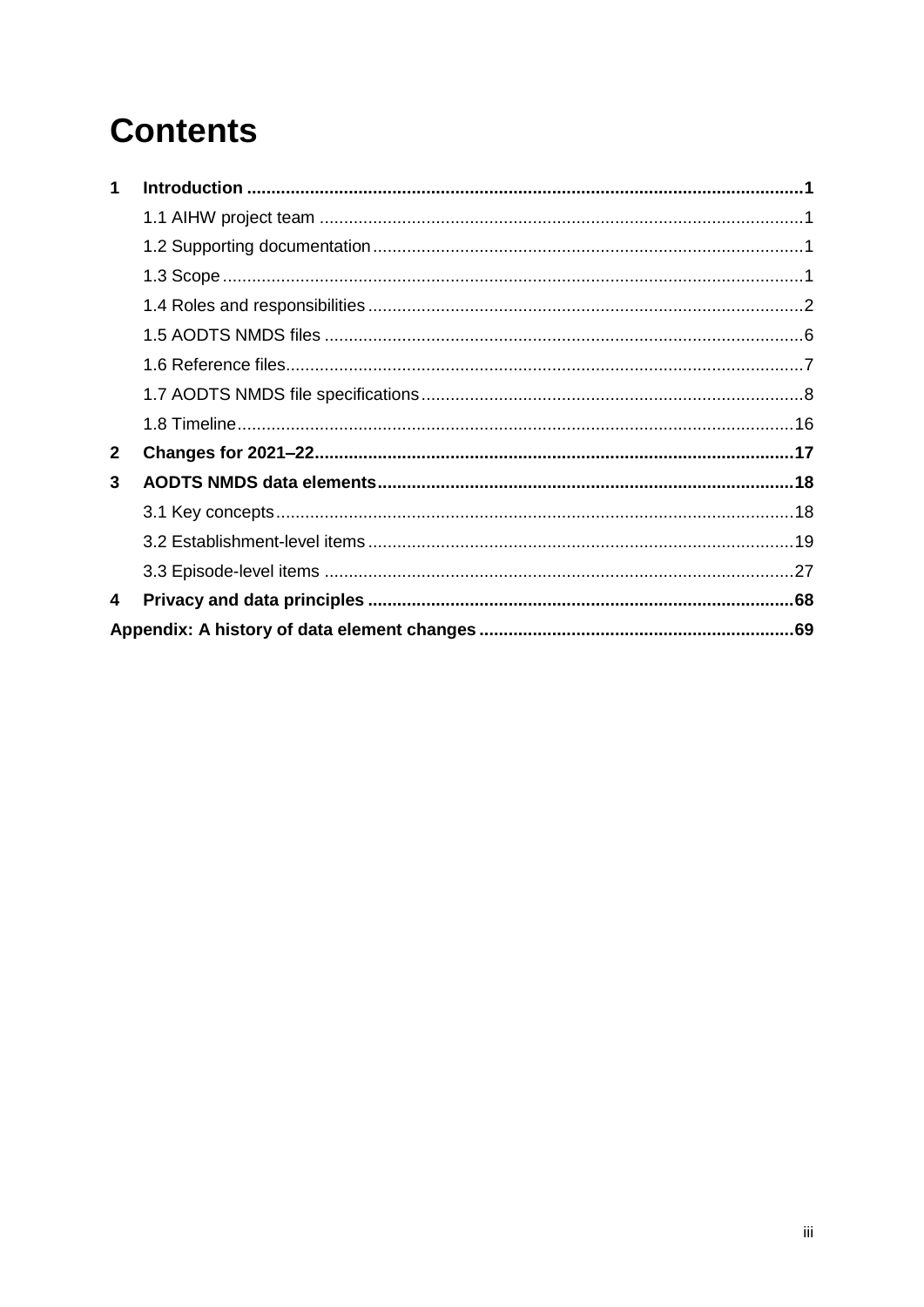# <span id="page-3-0"></span>**1 Introduction**

This manual contains the details for the provision of data for the Alcohol and Other Drug Treatment Services National Minimum Data Set (AODTS NMDS). It includes specifications for the data set, information on data quality and validation checks, and data privacy and confidentiality guidelines.

# <span id="page-3-1"></span>**1.1 AIHW Project Team**

**Email**: [aod@aihw.gov.au](mailto:aod@aihw.gov.au)

Kristina Da Silva [kristina.dasilva@aihw.gov.au](mailto:kristina.dasilva@aihw.gov.au) 02 6249 5034

# <span id="page-3-2"></span>**1.2 Supporting documentation**

The AODTS NMDS specifications are available from the AIHW Metadata Online Registry (METeOR) at [https://meteor.aihw.gov.au/content/index.phtml/itemId/733903.](https://meteor.aihw.gov.au/content/index.phtml/itemId/733903)

For information on how to use the AIHW's online validation tool, contact the AIHW Project Team.

# <span id="page-3-3"></span>**1.3 Scope**

# **Agencies**

#### **Included**

- All publicly funded (at state, territory or Australian Government level) government and non-government agencies that provide one or more specialist alcohol and other drug treatment services, whether residential or non-residential.
- Acute care hospitals or psychiatric hospitals **if** they have specialist alcohol and other drug units that provide treatment to non-admitted patients (for example, outpatient services).
- Aboriginal or mental health services **if** they provide specialist alcohol and other drug treatment.

#### **Excluded**

- Agencies whose sole function is to prescribe or provide dosing for opioid pharmacotherapy. (These agencies are excluded because of the complexity of the service delivery structure and the range of agencies and practitioners in private and general practice settings.)
- Agencies that primarily provide accommodation or overnight stays (for example, half-way houses and sobering-up shelters).
- Agencies that provide services primarily concerned with health promotion (for example, needle and syringe programs).
- Treatment services based in prisons or other correctional institutions.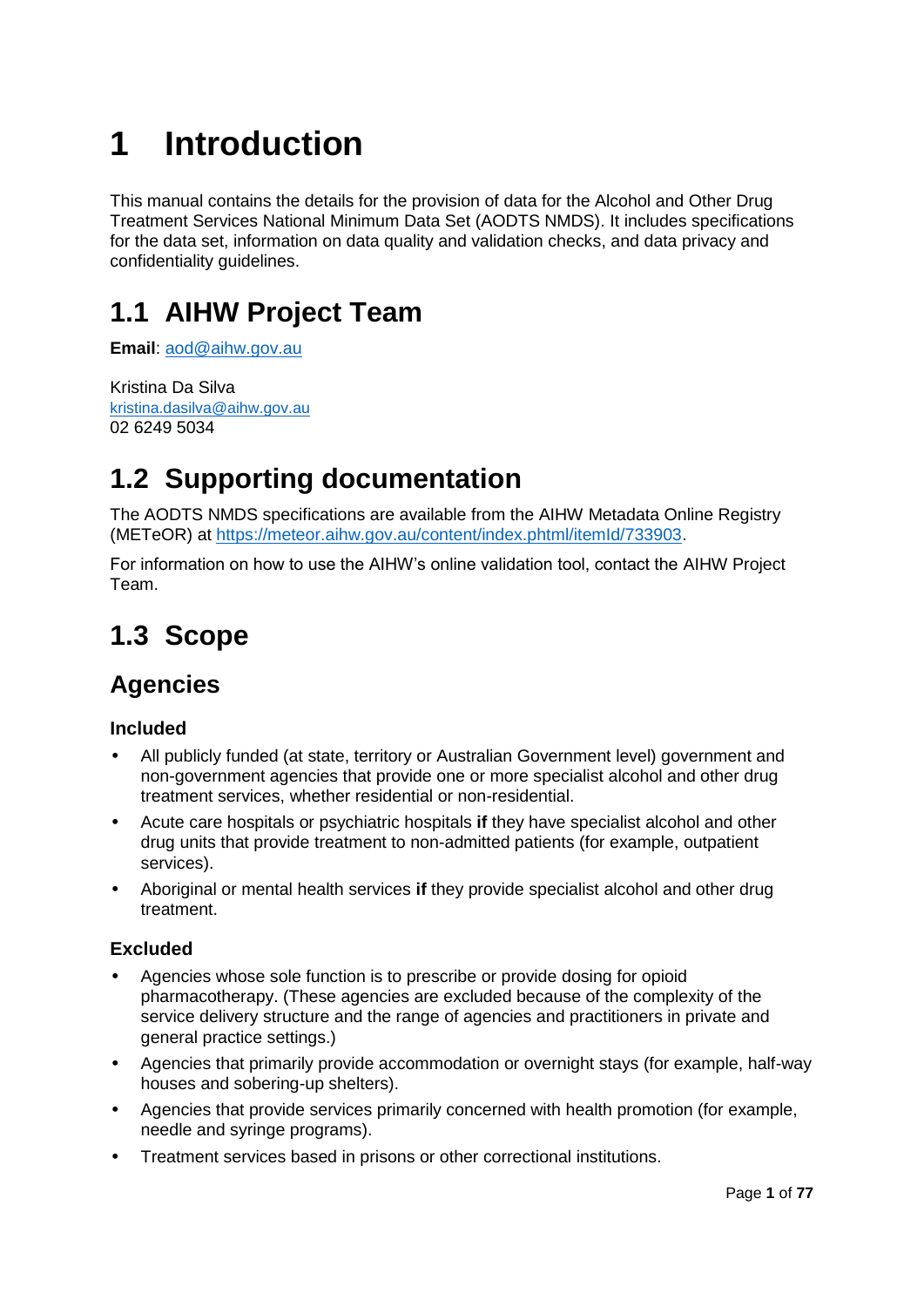- Alcohol and other drug treatment units in acute care or psychiatric hospitals that only provide treatment to admitted patients.
- Private treatment agencies that do not receive public funding.

Indigenous substance use services and Aboriginal primary health care services that are funded by the Australian Government are in scope for this collection but most are not included. The AIHW is working with the Department of Health (Health) to include these services in the collection.

## **Clients**

#### **Included**

• Clients who are assessed and/or accepted for treatment for their own or another person's alcohol or other drug problem from an in-scope agency **and** are aged 10 or older at the start of the treatment episode.

#### **Excluded**

- Clients who are in an opioid pharmacotherapy program and not receiving any other form of treatment that falls within the scope of the collection.
- People who seek advice or information but have not been formally assessed or accepted for treatment where an assessment is required for the type of treatment.
- Clients aged less than 10 at the start of the treatment episode.

Clients of Indigenous substance use services and Aboriginal primary health care services that are funded by the Australian Government are in scope for this collection but most are not included. The AIHW is working with Health to include these clients in the collection.

### **Treatment episodes**

The AODTS NMDS captures information on 'closed treatment episodes'. This refers to a period of contact between a client and a treatment provider where there are defined start (commencement) and end (cessation) dates. A treatment episode is closed when treatment is completed, when there has been no further contact between the client and treatment provider for 3 months, where there is a change in the main treatment type, principal drug of concern or delivery setting, or where treatment is ceased.

#### **Included**

• All treatment episodes for eligible clients, agencies and treatment types that were closed in 2021–22.

#### **Excluded**

- Treatment episodes that have not been closed as at 30 June 2021.
- Treatment episodes for clients who are in an opioid pharmacotherapy program and not receiving any other form of treatment that falls within the scope of the collection.
- Needle and syringe exchange activities.

# <span id="page-4-0"></span>**1.4 Roles and responsibilities**

It is important to note that the people and organisations involved in the AODTS NMDS collection are *custodians* of data provided by individuals and agencies. Treatment agencies,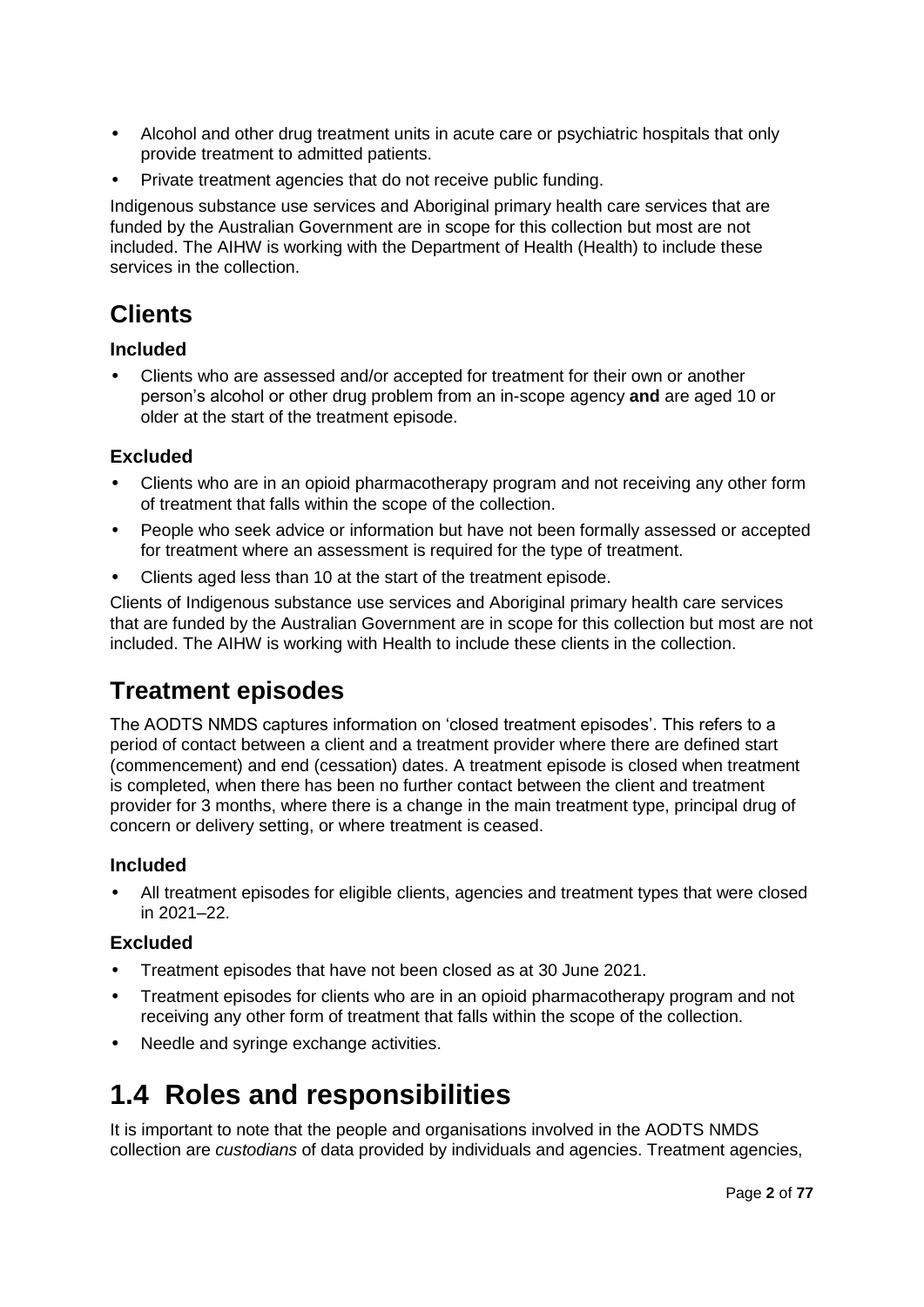jurisdictions and the AIHW do not 'own' data. They are, however, responsible for the protection, storage, analysis and dissemination of the data in accord with the purposes for which they were collected.

### **AODTS NMDS Working Group**

The AODTS NMDS Working Group is responsible for developing and implementing the AODTS NMDS. Members include representatives from each state and territory, the Australian Institute of Health and Welfare (AIHW), National Drug and Alcohol Research Centre (NDARC) (on behalf of national drug research Institutes/ organisations) and the Department of Health (Health). The AODTS NMDS Working Group works closely with expert health information bodies such as the National Health Information Standards and Statistics Committee (NHISSC). Representatives of other Departments—for example, the Australian Bureau of Statistics (ABS)—or relevant AOD organisations will be invited to Working Group meetings on an 'as needs' basis.

The majority of working group members play a role in coordinating the collation of data from service providers within their jurisdiction, then forwarding these data to the AIHW for the national data set. The working group also provides input into the national annual report that is produced by the AIHW. Working group members are responsible for ensuring data is provided to the AIHW as per the agreed schedule and arranging sign-off on their jurisdiction's data. The approved data is then collated into a national data set and used for analysis and national reporting on AOD treatment services. The AIHW provides the secretariat for the AODTS NMDS Working Group. The roles of chair and deputy chair are rotated among working group members.

### **Government health authorities**

The AODTS NMDS is a set of standard data elements that the Australian Government and state and territory health authorities have agreed to collect. All health authorities have custodianship of their own data collections under the National Health Information Agreement (NHIA). It is the responsibility of each health authority to establish and coordinate the collection of data from their publicly funded alcohol and other drug treatment service providers. To ensure that the AODTS NMDS is effectively implemented and collected, these authorities need to:

- allocate establishment identifiers and ensure that these are consistent with establishment identifiers used in other NMDS collections where appropriate
- assign agencies with appropriate codes (after consultation) for the data element *Address—statistical area, level 2 (SA2) code* (ASGS 2016)
- establish a coding system to be used for the *person identifier*, whether it be unique to the agency or be implemented in cooperation with other agencies in the region, the district, or across the state or territory
- establish a suitable process for collecting client-level information (for example, use of data entry software) and a process for agencies to deliver the data to the Australian Government, or state or territory authority
- establish timelines for the delivery of data to the relevant health authority
- establish a process to check and validate data at the state and territory level and, where possible, assist and advise on data quality at the agency level.

Governmental health authorities also need to ensure that appropriate information security and privacy procedures are in place. Health authorities are responsible for ensuring that the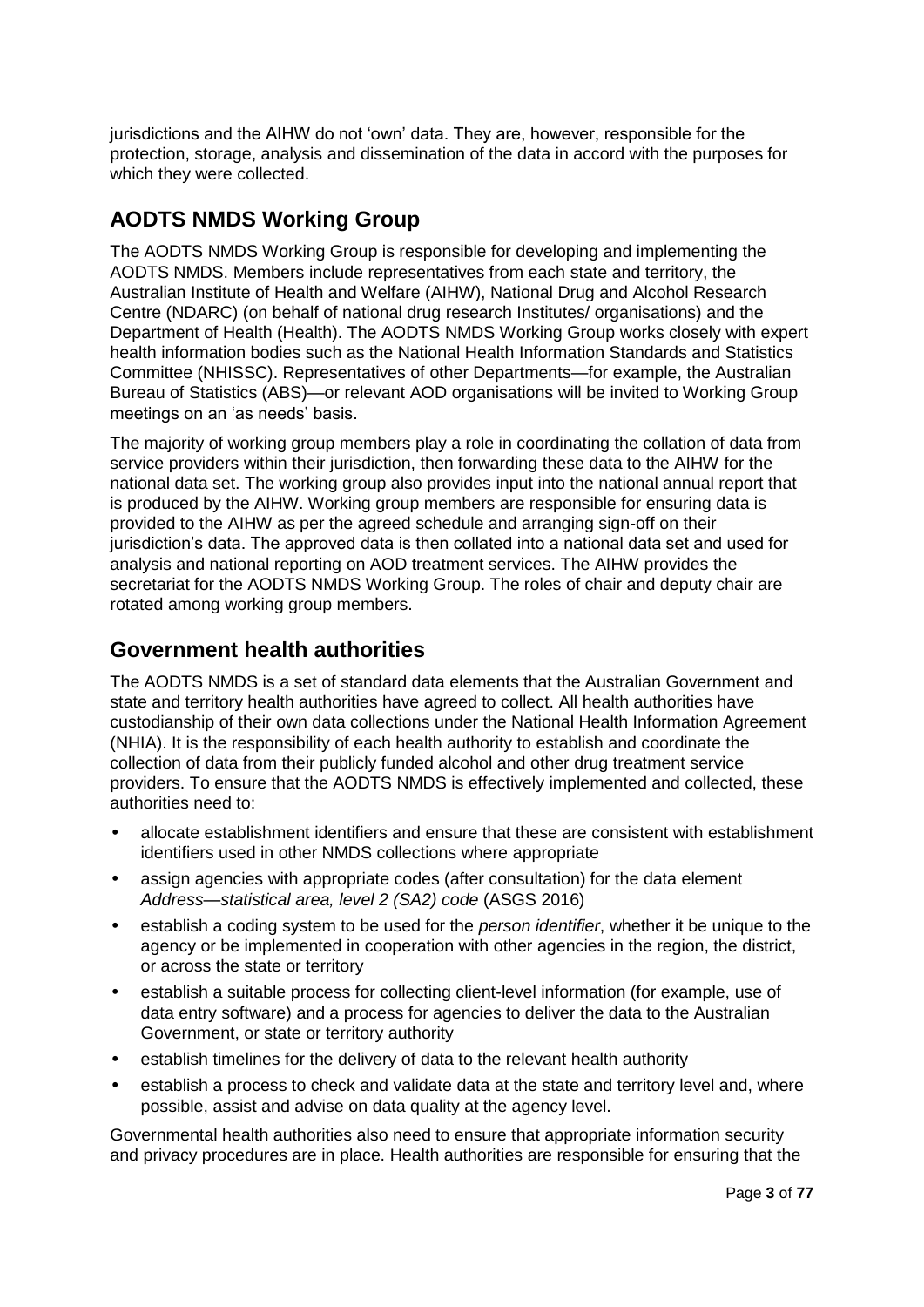collection, use, disclosure, storage and handling of the information contained in the AODTS NMDS comply with the standards outlined in the Australian Privacy Principles (APPs). In particular, data custodians are responsible for ensuring that their data holdings are protected from unauthorised access, alteration or loss. Health authorities are also responsible for ensuring that their procedures comply with any existing legislation in their state or territory.

Health authorities are responsible for ensuring that:

- treatment agencies are informed that the data they supply to the jurisdiction (health authority) will be passed on to the AIHW for inclusion in the AODTS NMDS
- relevant state or territory or Commonwealth legislation as well as local policies and procedures are referred to when responding to queries in relation to privacy and confidentiality
- data dissemination is carried out without compromising confidentiality.

### **Alcohol and other drug treatment providers**

Drug treatment agencies whose data will be included in the national collection are responsible for collecting the agreed data elements and forwarding this information to the appropriate health authority as arranged. Agencies are responsible for ensuring that:

- the required information is accurately recorded, and should inform their health authority if they have difficulty collecting the information
- their clients are generally aware of the purpose for which the information is being collected, the fact that the collection of the information is authorised or required, and if any personal information will be passed on to another agency
- their data collection and storage methods comply with the standards as outlined in the APPs. In particular, they are responsible for maintaining the confidentiality of their clients and need to ensure that their procedures comply with any existing legislation in their state or territory.

It is the responsibility of each treatment agency to inform every client that data about them will be sent to the health authority responsible for the AODTS NMDS, and then on to the AIHW to become part of a national data set. It is important that the clients of each agency are made aware not only that data are being transmitted to the funding department and the AIHW but that these data will be used only for statistical purposes and will not be used to affect individual treatment or entitlements.

Treatment agencies are thus responsible for ensuring that all clients whose data are included in the collection are informed of their rights.

### **Australian Institute of Health and Welfare**

The AIHW is responsible for collating and validating data from jurisdictions into a national data set and analysing and reporting on that data. The AIHW is also responsible for coordinating and managing this process as well as secretariat duties for the working group. The AIHW is also the data custodian of the national collection and is responsible for the timely reporting of the information as well as facilitating research access to the data, subject to confidentiality constraints. As national data custodian, the AIHW is responsible for ensuring that appropriate security procedures are in place for the storage, use and release of the information.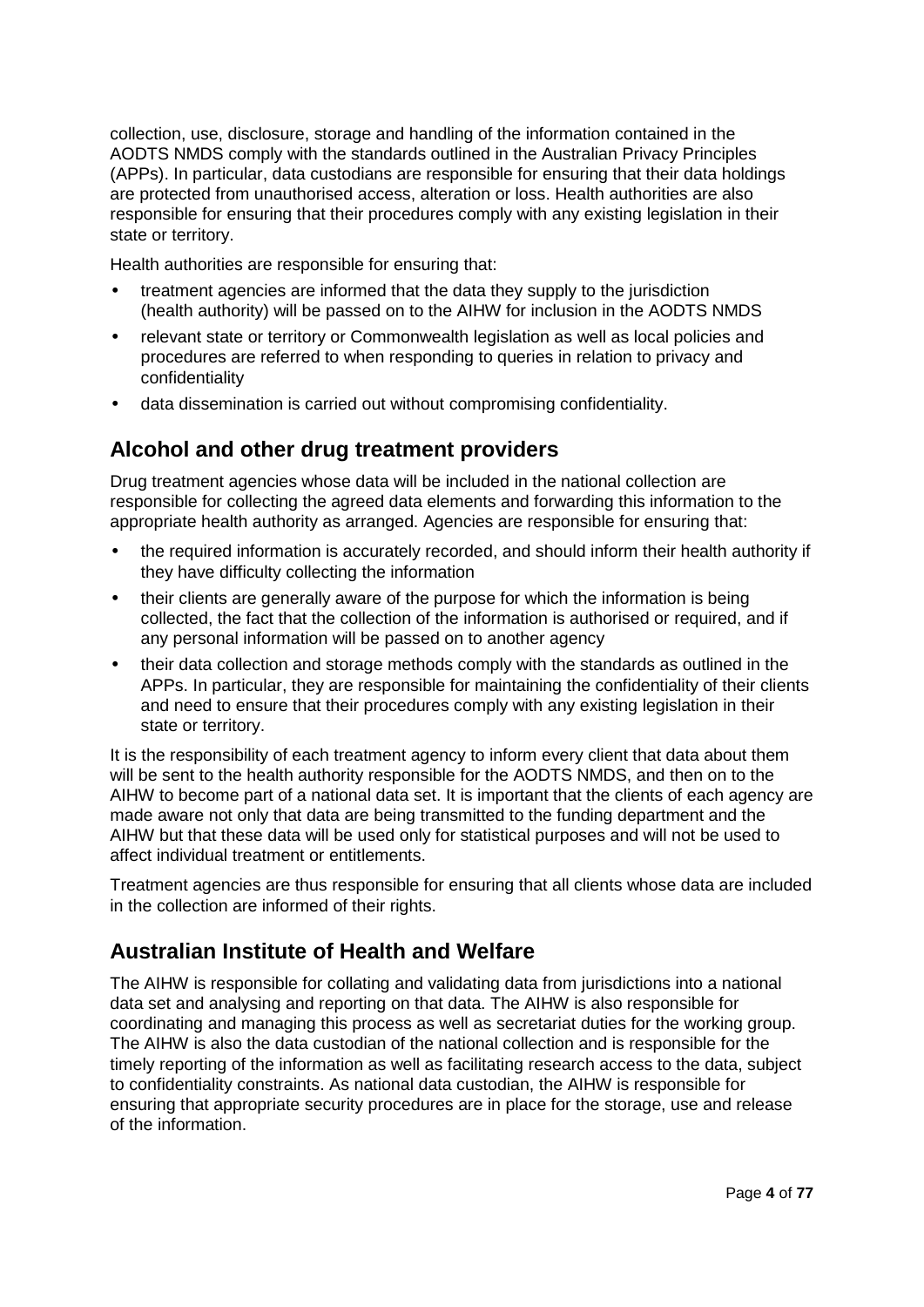All AIHW staff with access to AODTS NMDS data have signed a confidentiality undertaking, which is consistent with the *Australian Institute of Health and Welfare Act 1987* and the *Privacy Act 1988*.

For jurisdictions as well as the AIHW, data dissemination must be carried out without compromising confidentiality. Cell sizes of less than 5 should be thoroughly vetted to see if they compromise confidentiality—at a national level they may not, but with small groups (for example, for main treatment type or within jurisdictions) they may.

The AIHW may release national data in response to special requests. The following protocols are observed in relation to requests for specific tables from the national database:

- Where national tables are requested from the AIHW, they are vetted to ensure that they meet the AIHW's confidentiality policy and copies of the requested tables are sent to all jurisdictions for their information.
- Where tables that require a national breakdown by state or territory, or where state- or territory-only tables are requested, the applicant must make a formal request for access to the AODTS NMDS. The output of this request is then forwarded to all contributing jurisdictions for consideration. If approved by all jurisdictions, the applicant can access the data.

#### **Related organisations and Committees**

The AODTS NMDS was developed and implemented under the terms of the National Health Information Agreement (NHIA). Under the NHIA, the Australian Government, states and territories are committed to working with the AIHW, the ABS and others to develop, collate and report national health information. The NHIA aims to ensure that the compilation and interpretation of national information is appropriate to government and community requirements, and that data are collected and reported efficiently. The NHIA operates under the auspices of the Australian Health Ministers' Advisory Council (AHMAC).

On 23 October 2020 National Cabinet accepted the Review's recommendations that include reducing the number of ministerial forums and ensuring that those that remain are more agile and responsive, with direct responsibility for decision-making resting with Ministers. Consistent with the direction set by National Cabinet, ministers' meetings will not report to National Cabinet (or the National Federation Reform Council) unless tasked. Ministerial Drug and Alcohol Forum was disbanded and now meets as needed to consider one-off issues.

Following a review of the committee structure and functions under the COAG Health Council and AHMAC in 2017, the committees and reporting lines have been restructured. AHMAC now has four principal committees that report directly to it—the Australian Health Protection Principal Committee (AHPPC), the Health Services Principal Committee (HSPSC), the Clinical Principal Committee (CPC) and the Mental Health Principal Committee (MHPC).

The National Health Data and Information Standards Committee (NHDISC) is responsible for the development of health standards (metadata) and collections. These arrangements will replace the former National Health Information and Performance Principal Committee (NHIPPC) and the former National Health Information Standards and Statistics Committee (NHISSC) which together had responsibility for the these functions. Other national working groups that provide the mechanism for state and territory endorsement of data standards and collections include the AODTS NMDS Working Group. Any revisions to the data elements or changes to the AODTS NMDS must be endorsed by NHDISC.

Governance arrangements for the oversight, development, implementation and monitoring of Australia's national drug policy frameworks was reformed by COAG in late 2015 and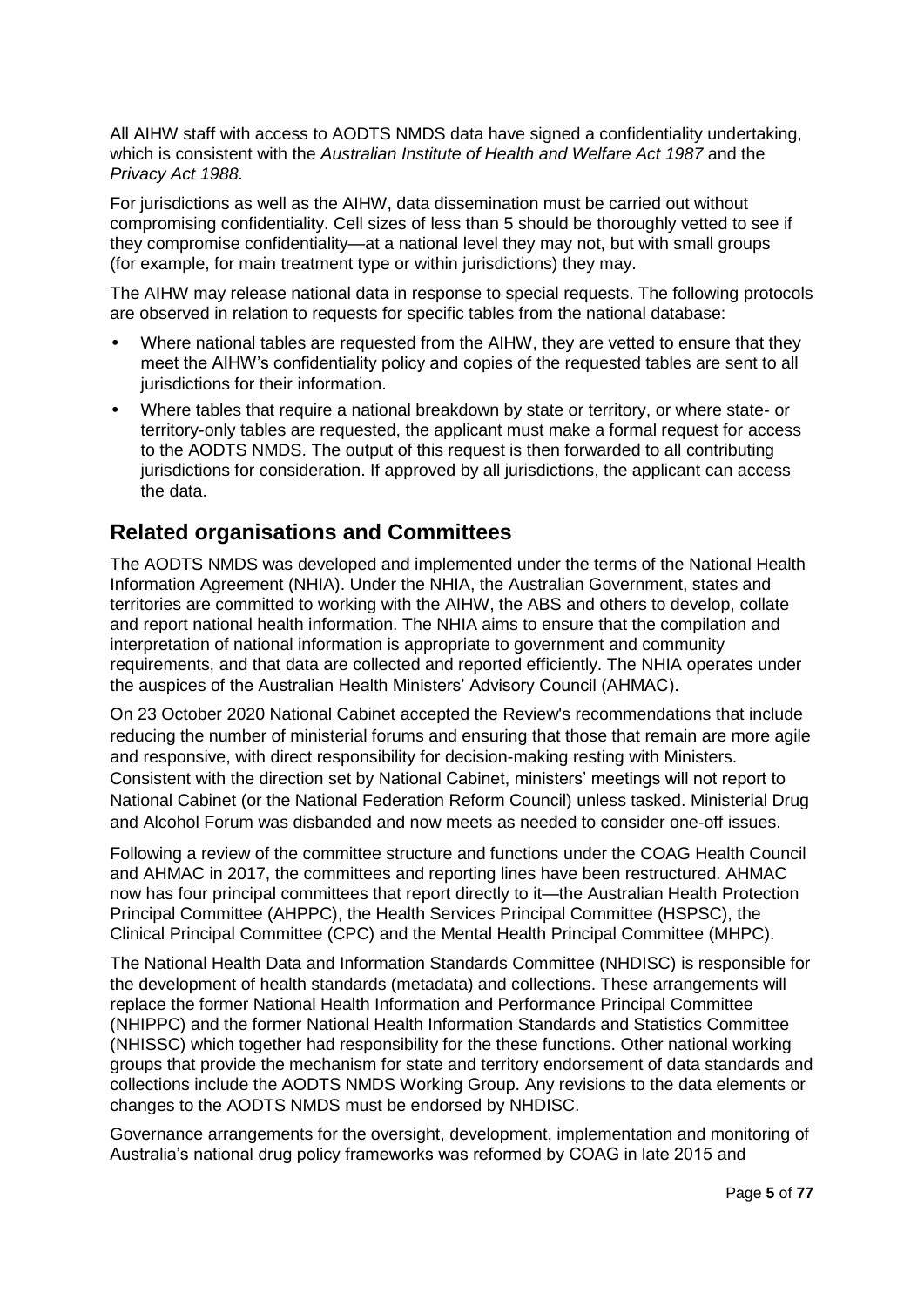expanded to the new National Drug Strategy Committee (NDSC) formed in 2017 which replaced the Intergovernmental Committee on Drugs (IGCD). These arrangements are outlined in the National Drug Strategy 2017–26. The National Drug Strategy is available from the Australian Government Department of Health's Ministerial Drug and Alcohol forum web page at [http://www.health.gov.au/internet/main/publishing.nsf/Content/ministerial-drug](http://www.health.gov.au/internet/main/publishing.nsf/Content/ministerial-drug-alcohol-forum)[alcohol-forum.](http://www.health.gov.au/internet/main/publishing.nsf/Content/ministerial-drug-alcohol-forum)

All data elements and supporting items that form the AODTS NMDS are included in version 16 of the *National health data dictionary* (NHDD) available through the AIHW's online metadata repository METeOR and AIHW at

[http://www.aihw.gov.au/publication-detail/?id=10737422826.](http://www.aihw.gov.au/publication-detail/?id=10737422826)

# <span id="page-8-0"></span>**1.5 AODTS NMDS files**

The AODTS NMDS collects two types of data items: establishment-level elements and episode-level elements. Establishment-level items relate to the agencies that provide alcohol and other drug treatment. They are reported to the AIHW by state and territory health departments and the Department of Health.

Episode-level items include demographic information about the person receiving treatment, together with information about the drugs of concern and the treatment provided. Episode-level items are collected by treatment agencies and transmitted to health authorities, who combine them with establishment-level items and send them to the AIHW for collation.

| <b>Establishment file</b>                    | <b>Episode file</b>                            |
|----------------------------------------------|------------------------------------------------|
| Establishment identifier                     | Person identifier                              |
| Australian state/territory identifier        | Sex                                            |
| Sector                                       | Date of birth                                  |
| Region identifier<br>Organisation identifier | Country of birth                               |
| Statistical area level 2 (SA2)               | Indigenous status                              |
|                                              | Preferred language                             |
|                                              | Client type                                    |
|                                              | Source of referral                             |
|                                              | Date of commencement                           |
|                                              | Date of cessation                              |
|                                              | Reason for cessation                           |
|                                              | Treatment delivery setting                     |
|                                              | Method of use for principal drug of<br>concern |
|                                              | Injecting drug use status                      |
|                                              | Principal drug of concern                      |
|                                              | Other drug of concern (first)                  |
|                                              | Other drug of concern (second)                 |
|                                              | Other drug of concern (third)                  |
|                                              | Other drug of concern (fourth)                 |
|                                              | Other drug of concern (fifth)                  |
|                                              | Main treatment type                            |
|                                              | Other treatment type (first)                   |

#### **Data items collected in the AODTS NMDS**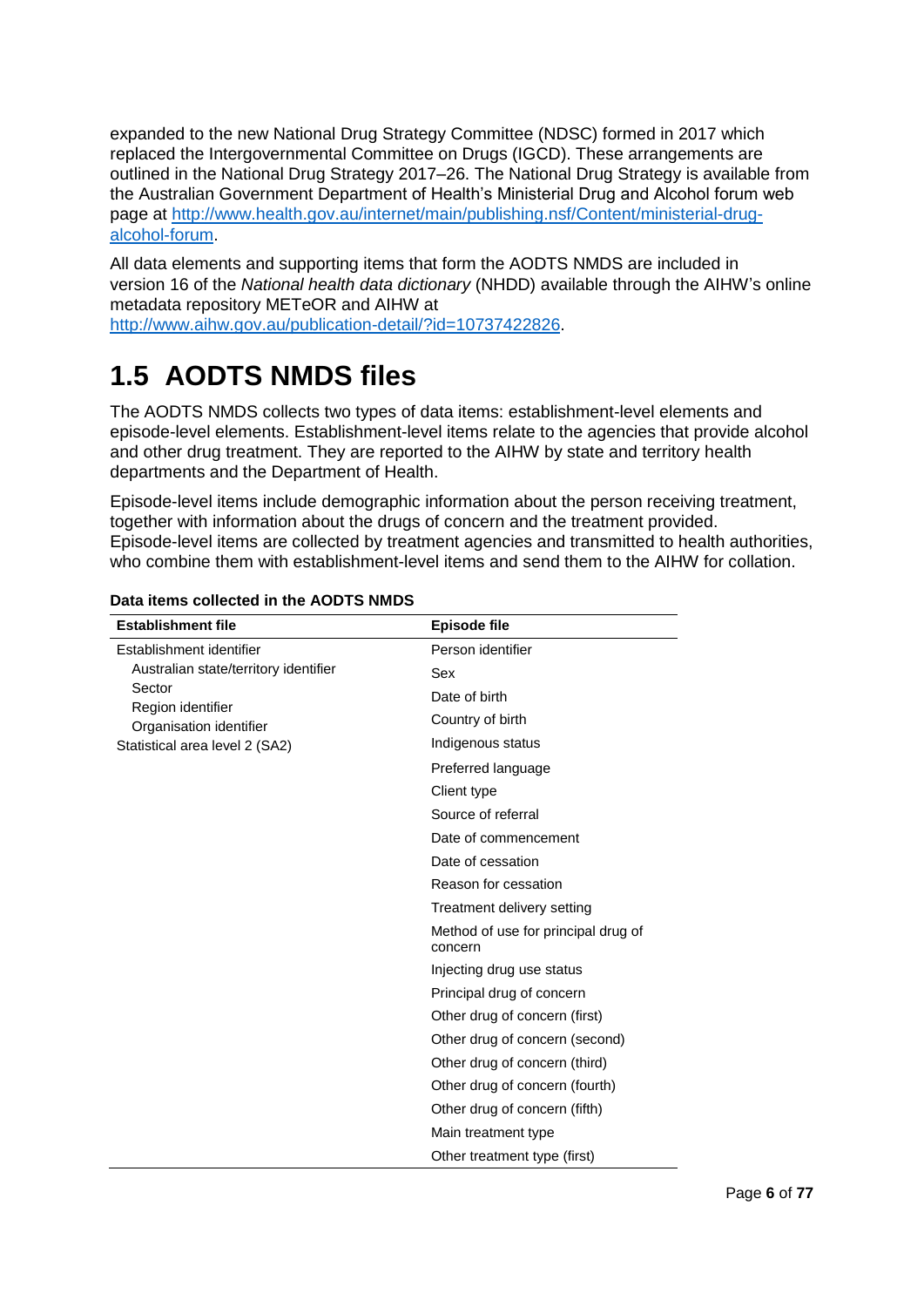| Other treatment type (second)                                                     |
|-----------------------------------------------------------------------------------|
| Other treatment type (third)                                                      |
| Other treatment type (fourth)                                                     |
| Date accuracy indicator                                                           |
| SLK-581<br>Letters of family name<br>Letter of given name<br>Date of birth<br>Sex |
| Postcode of client                                                                |
| Usual accommodation type prior to<br>service episode                              |

# <span id="page-9-0"></span>**1.6 Reference files**

### **Australia Post postcodes**

Australia Post maintains the list of all valid Australian postcodes.

<http://auspost.com.au/>

### **Australian Standard Classification of Drugs of Concern**

The current version is the Australian Standard Classification of Drugs of Concern, 2011. This is available from the ABS website.

<http://www.abs.gov.au/ausstats/abs@.nsf/mf/1248.0>

### **Australian Standard Classification of Languages (ASCL)**

The current version is the Australian Standard Classification of Languages (ASCL), 2016. This is available from the ABS website.

[http://www.abs.gov.au/ausstats/abs@.nsf/a866861f12e106e0ca256a38002791fa/4293e19b5](http://www.abs.gov.au/ausstats/abs@.nsf/a866861f12e106e0ca256a38002791fa/4293e19b52ac5377ca25703e00045c2e!OpenDocument) [2ac5377ca25703e00045c2e!OpenDocument](http://www.abs.gov.au/ausstats/abs@.nsf/a866861f12e106e0ca256a38002791fa/4293e19b52ac5377ca25703e00045c2e!OpenDocument)

### **Australian Statistical Geography Standard (ASGS)**

In 2011, the Australian Bureau of Statistics' Australian Statistical Geography Standard (ASGS) replaced the Australian Standard Geographical Classification (ASGC) as the preferred classification for statistical geography. A new version of the ASGS was released by the ABS in 2016.

Information on the ABS' Statistical Geography, including the ASGS and its relationship to the ASGC, is available from the ABS website. <http://www.abs.gov.au/geography>

### **Standard Australian Classification of Countries (SACC)**

The current version is the Standard Classification of Countries (SACC), 2016. This is available from the ABS website.<http://www.abs.gov.au/ausstats/abs@.nsf/mf/1269.0>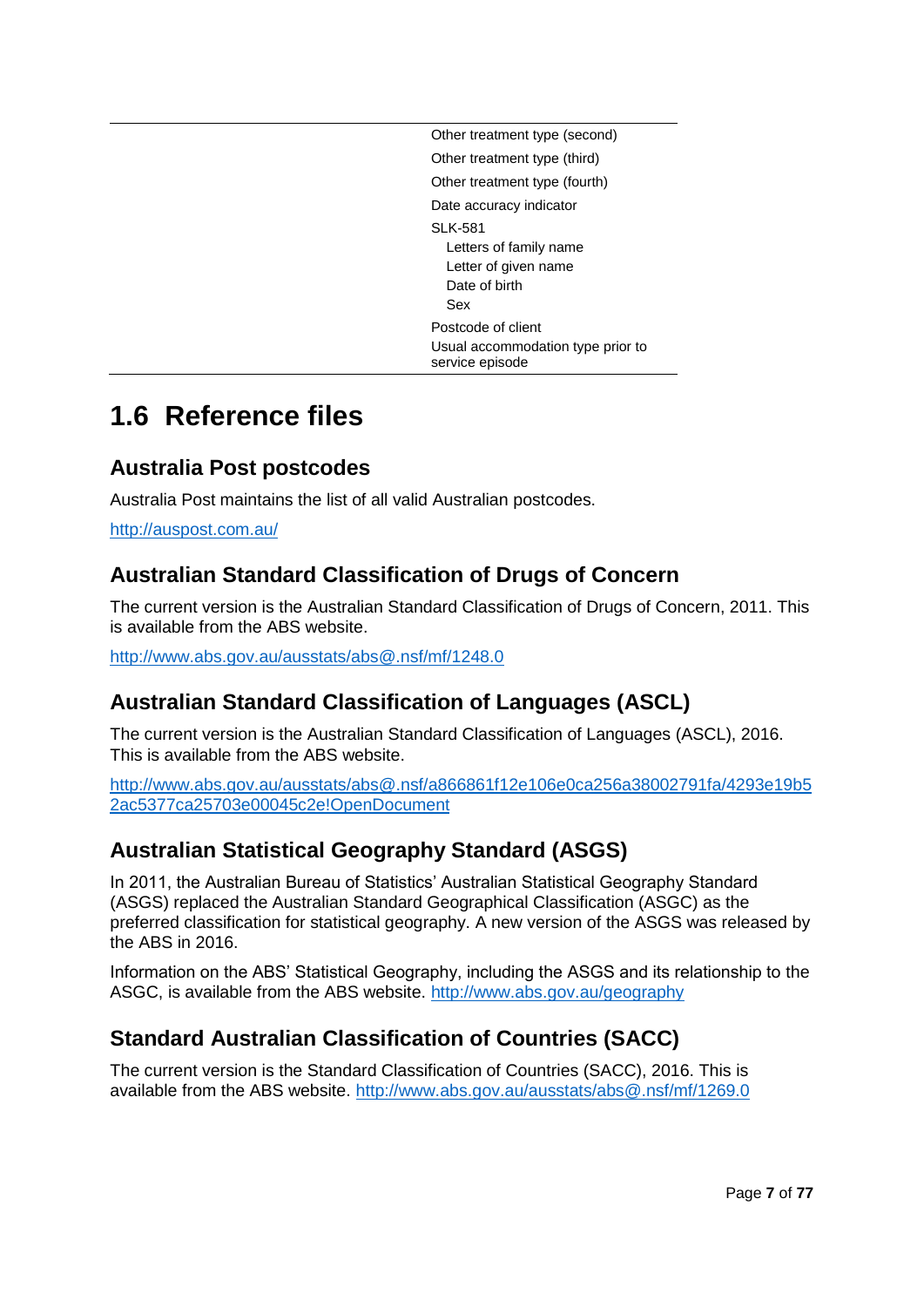# <span id="page-10-0"></span>**1.7 AODTS NMDS file specifications**

### **File specification**

Each data supplier should submit the following files in CSV format via the Validata tool or, in the case of agencies funded through the Drug and Alcohol Program (DAP) or solely-funded by Primary Health Networks (PHN's), send the files to the AIHW, with variables in the following order:

- establishment file (must contain 2 variables) (DAP's **do not** require an establishment file)
- episode file (must contain 30 variables)

Please ensure column headers are included in both files. The following tables can be used as a guide for data element requirements; refer to Chapter 3 'AODTS NMDS data elements' for detailed information.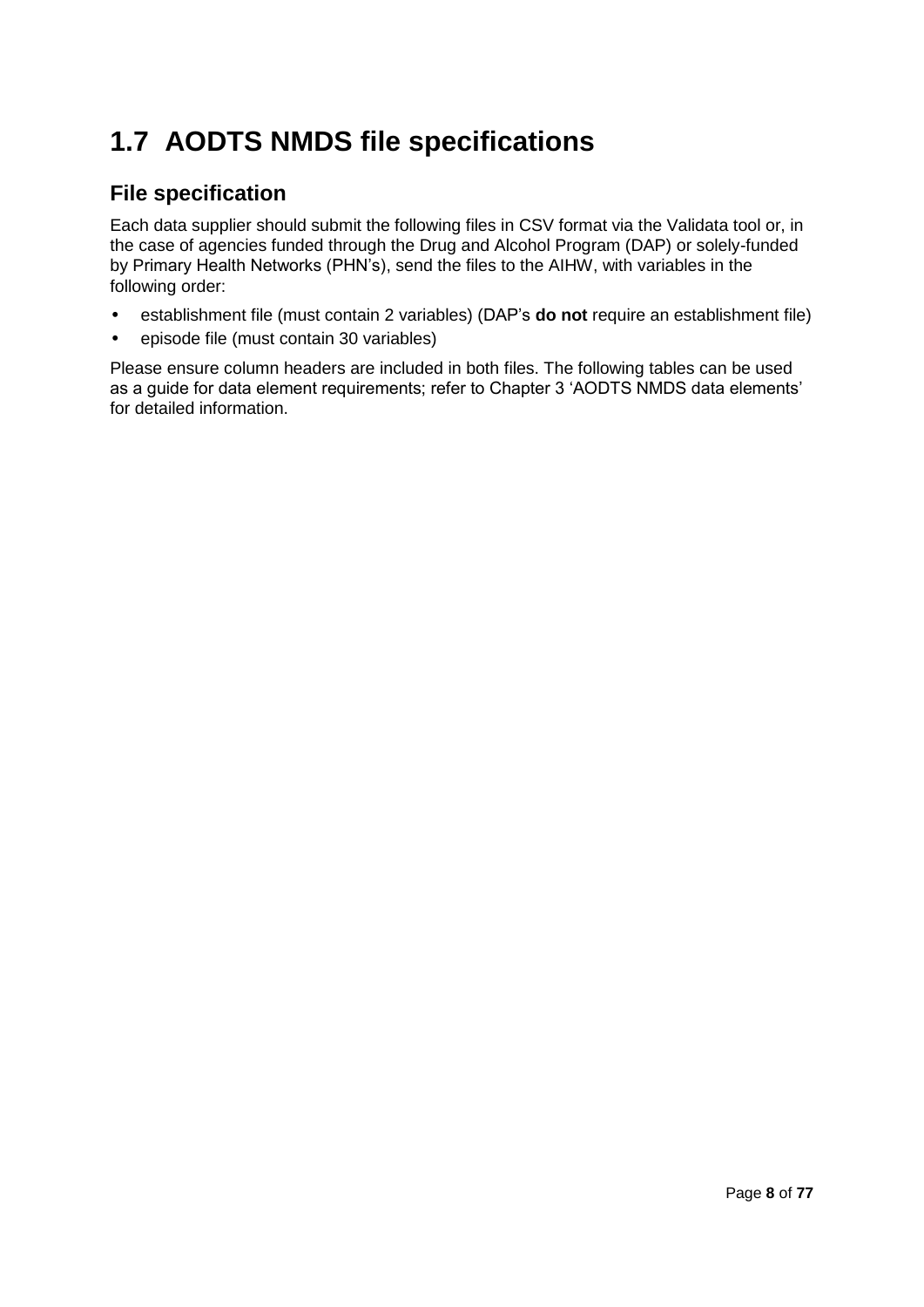| Item           |                                                                      |                                                                                                                                                                                                                                     |                                                                                                                                                                                                                                                                                  | 'Not stated'              |
|----------------|----------------------------------------------------------------------|-------------------------------------------------------------------------------------------------------------------------------------------------------------------------------------------------------------------------------------|----------------------------------------------------------------------------------------------------------------------------------------------------------------------------------------------------------------------------------------------------------------------------------|---------------------------|
| no.<br>1       | Data item<br><b>Establishment</b><br>identifier<br>(Organisation ID) | <b>Metadata definition</b><br>The identifier for the establishment<br>in which the episode or event<br>occurred. Each separately<br>administered health care<br>establishment to have a unique<br>identifier at the national level. | <b>Cell content</b><br>Format 'NNX[X]NNNNN'<br>Jurisdiction specified range, made up from<br>the following four data items:<br><b>State/territory identifier</b><br><b>Sector</b><br><b>Region identifier</b><br><b>Organisation identifier</b>                                  | response<br>Not permitted |
|                | <b>State/territory</b><br>identifier                                 | An identifier of the Australian state<br>or territory in which an<br>establishment is located, as<br>represented by a code.                                                                                                         | Format 'N'<br>1 New South Wales<br>2 Victoria<br>3 Queensland<br>4 South Australia<br>5 Western Australia<br>6 Tasmania<br>7 Northern Territory<br>8 Australian Capital Territory<br>9 Other territories (Cocos (Keeling) Islands,<br>Christmas Island and Jervis Bay Territory) | Not permitted             |
|                | <b>Sector</b>                                                        | This data item provides<br>information about the location of<br>treatment agencies in the public<br>(government) or private<br>(non-government) sectors.                                                                            | Format 'N'<br>1 Public<br>2 Private                                                                                                                                                                                                                                              | Not permitted             |
|                | Region<br>identifier                                                 | An alphanumeric identifier for the<br>location of health services in a<br>defined geographic or<br>administrative area.<br>Regions may also be known as<br>Areas or Districts.                                                      | Format 'X[X]'<br>Valid region identifier.<br>Any valid region identifier created by a<br>jurisdiction is permitted.                                                                                                                                                              | Not permitted             |
|                | Organisation<br>identifier                                           | An identifier for an organisation,<br>unique within the state or territory.                                                                                                                                                         | Format 'NNNNN'<br>Valid organisation identifier.                                                                                                                                                                                                                                 | Not permitted             |
| $\overline{2}$ | <b>Statistical area</b><br>Level 2 (SA2)                             | Geographical location of a site<br>from which a health/community<br>service is delivered, as<br>represented by a code.                                                                                                              | Format 'NNNNNNNNN'<br>9-digit valid code as defined in the<br>Australian Statistical Geography Standard<br>(ASGS) (ABS cat. no 1270.0, 2016<br>version).<br>Indicates the statistical local area of the<br>service delivery outlet within a reporting state<br>or territory.     | Not permitted             |

**Table 1**: **Establishment file—Order of data items**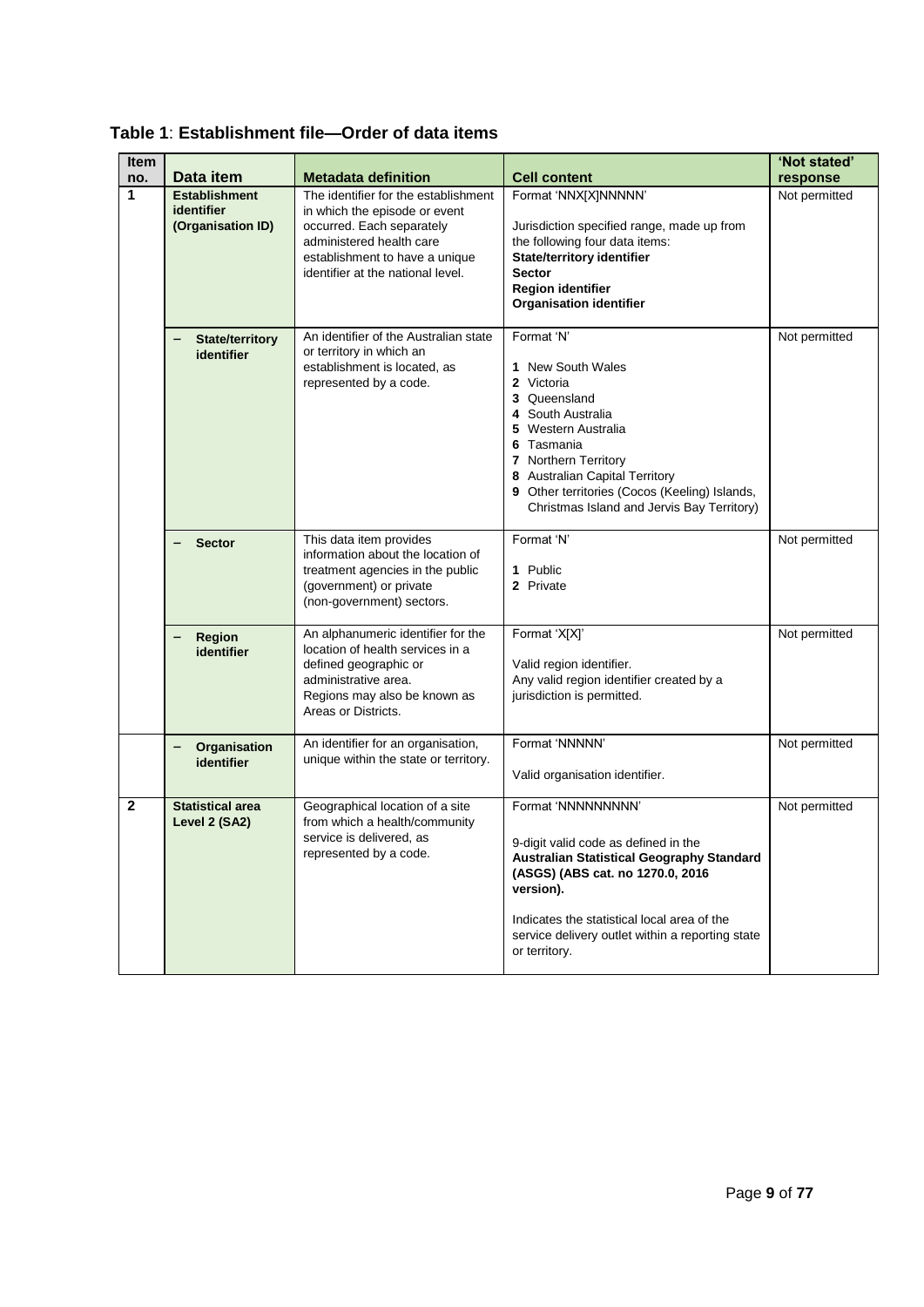| <b>Item</b><br>no. | Data item                          | <b>Metadata definition</b>                                                                                                                                                                                                                                                                                                                                                         | <b>Cell content</b>                                                                                                                                                                                                                                                 | 'Not stated'<br>response                                                                              |
|--------------------|------------------------------------|------------------------------------------------------------------------------------------------------------------------------------------------------------------------------------------------------------------------------------------------------------------------------------------------------------------------------------------------------------------------------------|---------------------------------------------------------------------------------------------------------------------------------------------------------------------------------------------------------------------------------------------------------------------|-------------------------------------------------------------------------------------------------------|
| 1                  | <b>Establishment</b><br>identifier | The identifier for the<br>establishment in which the<br>episode or event occurred. Each<br>separately administered health<br>care establishment should have a<br>unique identifier at the national<br>level.                                                                                                                                                                       | Format 'NNX[X]NNNNN'<br>Jurisdiction specified range (as in previous<br>table).                                                                                                                                                                                     | Not permitted                                                                                         |
| $\mathbf{2}$       | <b>Person identifier</b>           | Person identifier is unique within<br>an establishment or agency.<br>Individual agencies,<br>establishments or collection<br>authorities may use their own<br>alphabetic, numeric or<br>alphanumeric coding systems.                                                                                                                                                               | Format 'Unspecified'<br>Agency specified range.                                                                                                                                                                                                                     | Not permitted                                                                                         |
| 3                  | Sex*                               | The biological distinction between<br>male and female, as represented<br>by a code.<br>*New code ' <b>Other' 3</b> : Persons<br>who have mixed or non-binary<br>biological characteristics (if<br>known), or a non-binary sex<br>assigned at birth. The label 'Other'<br>is used because a more<br>descriptive term has not been<br>widely agreed within the general<br>community. | Format 'X'<br>1 Male<br>2 Female<br>3 Other*<br>9 Not stated<br>*3 (Other) is now an accepted code in the<br>AODTS collection.                                                                                                                                      | 9                                                                                                     |
| 4                  | Date of birth                      | The date of birth of the person.<br>The day, month and year when<br>the person seeking drug<br>treatment was born.                                                                                                                                                                                                                                                                 | Format 'ddmmyyyy'<br>(date, month, year)                                                                                                                                                                                                                            | 01011900<br>When Date of<br>birth is not stated<br>(01011900), Date<br>accuracy<br>indicator is 'UUU' |
| 5                  | <b>Country of birth</b>            | The country in which the person<br>was born, as represented by a<br>code.                                                                                                                                                                                                                                                                                                          | Format 'NNNN'<br>A numeric 4-digit ABS code from the ABS<br><b>Standard Australian Classification of</b><br>Countries (SACC) (ABS cat. no. 1269.0,<br>2016 version).                                                                                                | 0000<br>inadequately<br>described<br>0003 missing                                                     |
| 6                  | <b>Indigenous status</b>           | Whether a person identifies as<br>being of Aboriginal or Torres<br>Strait Islander origin, as<br>represented by a code.                                                                                                                                                                                                                                                            | Format 'N'<br>1 Aboriginal but not Torres Strait Islander<br>origin<br>2 Torres Strait Islander but not Aboriginal<br>origin<br>3 Both Aboriginal and Torres Strait Islander<br>origin<br>4 Neither Aboriginal nor Torres Strait<br>Islander origin<br>9 Not stated | 9                                                                                                     |
| 7                  | <b>Preferred</b><br>language       | The language (including sign<br>language) most preferred by the<br>person for communication, as<br>represented by a code.                                                                                                                                                                                                                                                          | Format 'NNNN'<br>A numeric 4-digit ABS code from the ABS<br>Australian Standard Classification of<br>Languages (ASCL) (ABS cat. no. 1267.0,<br>2016 version).                                                                                                       | 0002                                                                                                  |

**Table 2: Episode File—Order of data items**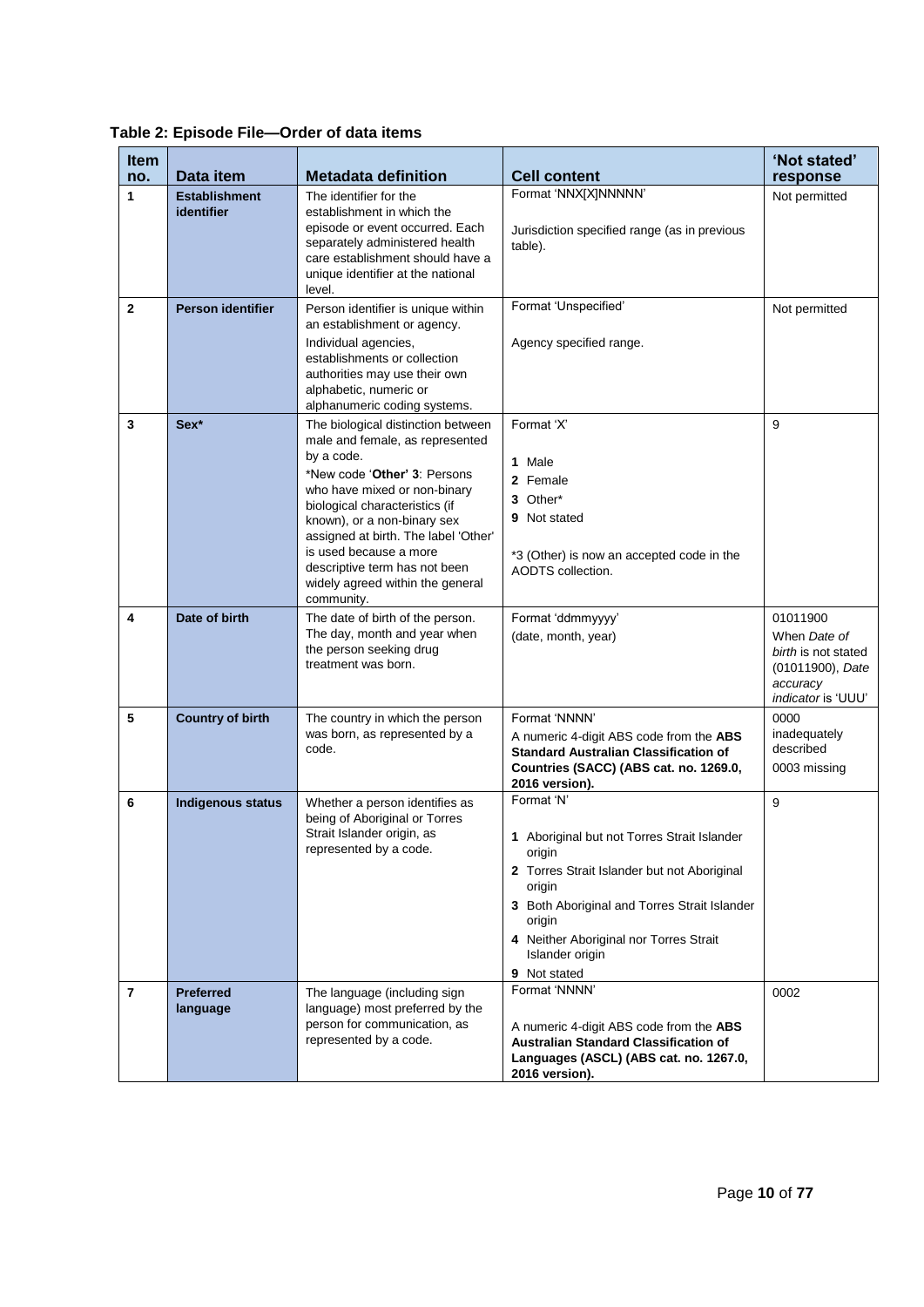| 8  | Client type-<br>alcohol and other<br>drug treatment<br>services                          | The status of a person in terms of<br>whether the treatment episode<br>concerns their own alcohol and/or<br>other drug use or that of another<br>person, as represented by a code.<br>Where Client type is coded 2, do<br>not collect (that is, leave blank)<br>Principal drug of concern, Other<br>drug of concern, Injecting drug<br>use status and Method of use. | Format 'N'<br>1 Own alcohol or other drug use<br>2 Other's alcohol or other drug use                                                                                                                                                                                                                                                                                                                                                                                                                                                                                                                        | Not permitted |
|----|------------------------------------------------------------------------------------------|----------------------------------------------------------------------------------------------------------------------------------------------------------------------------------------------------------------------------------------------------------------------------------------------------------------------------------------------------------------------|-------------------------------------------------------------------------------------------------------------------------------------------------------------------------------------------------------------------------------------------------------------------------------------------------------------------------------------------------------------------------------------------------------------------------------------------------------------------------------------------------------------------------------------------------------------------------------------------------------------|---------------|
| 9  | Source of referral<br>to alcohol and<br>other drug<br>treatment service                  | The source from which the person<br>was transferred or referred to the<br>alcohol and other drug treatment<br>service, as represented by a<br>code.                                                                                                                                                                                                                  | Format 'NN'<br>01 Self<br>02 Family member/friend<br>03 Medical practitioner<br>04 Hospital<br>05 Mental health care service<br>06 Alcohol and other drug treatment<br>service<br>07 Other community/health care service<br>Correctional service<br>08<br>09 Police diversion<br>Court diversion<br>10<br>Other<br>98<br>Not stated /inadequately described<br>99                                                                                                                                                                                                                                           | 99            |
| 10 | Date of<br>commencement of<br>treatment episode<br>for alcohol and<br>other drugs        | The period of contact, with<br>defined dates of commencement<br>and cessation, between a client<br>and a treatment provider or team<br>of providers in which there is no<br>change in the main treatment type<br>or the principal drug of concern,<br>and there has not been a<br>non-planned absence of contact<br>for greater than 3 months.                       | Format 'ddmmyyyy'<br>(date, month, year)                                                                                                                                                                                                                                                                                                                                                                                                                                                                                                                                                                    | Not permitted |
| 11 | Date of cessation<br>of treatment<br>episode for<br>alcohol and other<br>drugs           | The date on which a treatment<br>episode for alcohol and other<br>drugs ceases.                                                                                                                                                                                                                                                                                      | Format 'ddmmyyyy'<br>(date, month, year)                                                                                                                                                                                                                                                                                                                                                                                                                                                                                                                                                                    | Not permitted |
| 12 | <b>Reason for</b><br>cessation of<br>treatment episode<br>for alcohol and<br>other drugs | The reason for the client ceasing<br>to receive a treatment episode<br>from an alcohol and other drug<br>treatment service, as represented<br>by a code.                                                                                                                                                                                                             | Format 'N[N]'<br>1<br><b>Treatment completed</b><br>2<br>Change in main treatment type<br>3<br>Change in the delivery setting<br>Change in the principal drug of concern<br>4<br>Transferred to another service provider<br>5<br>Ceased to participate against advice<br>6<br>Ceased to participate without notice<br>7<br>Ceased to participate involuntary (non-<br>8<br>compliance)<br>Ceased to participate at expiation<br>9<br>10 Ceased to participate by mutual<br>agreement<br>11 Drug court and/or sanctioned by court<br>diversion service<br>12 Imprisoned, other than drug court<br>sanctioned | 99            |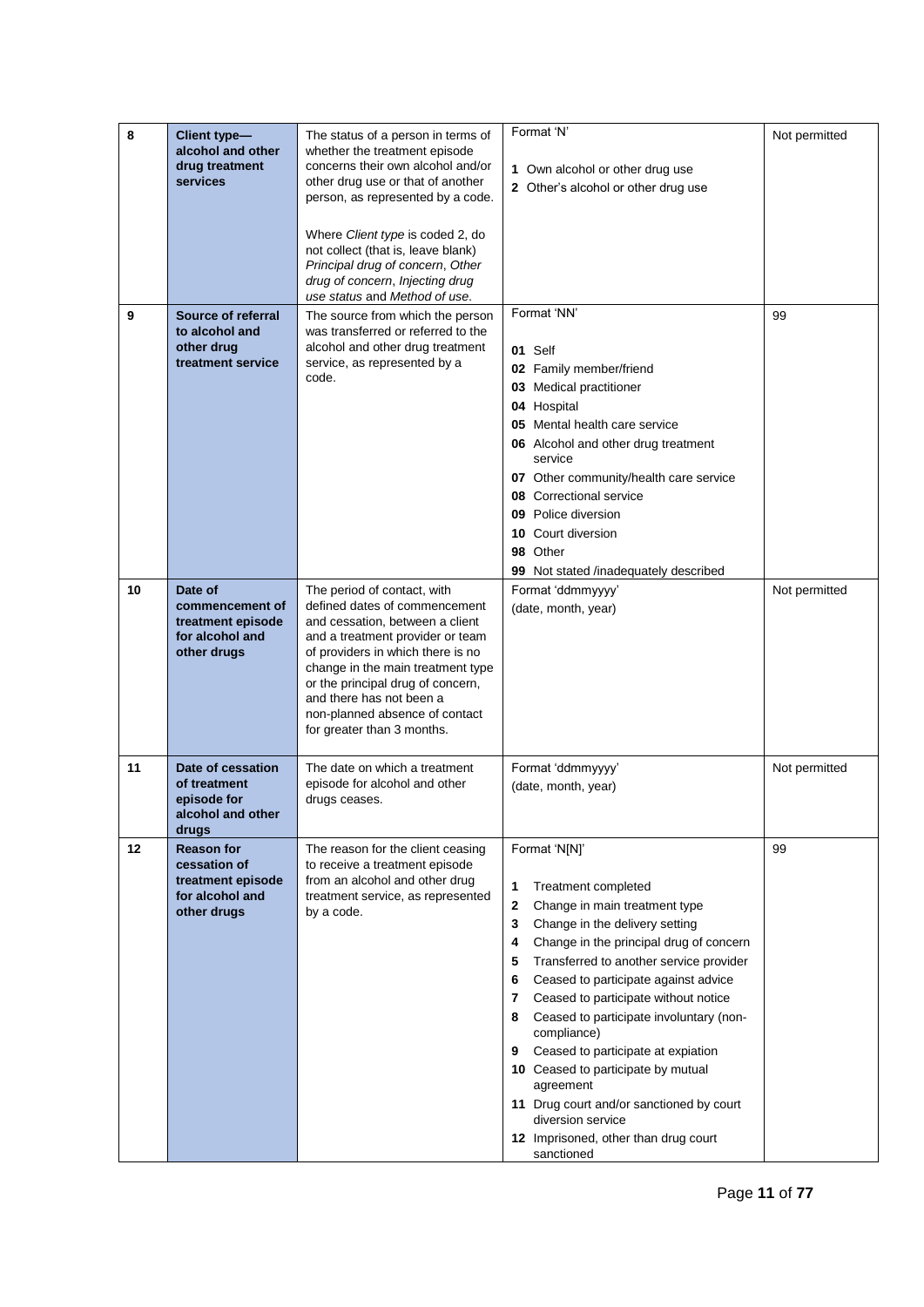|          |                                                                     |                                                                                                                                                                                                                                                                                                                    | 13 Died<br>98 Other<br>99 Not stated                                                                                                                                                                                            |                                                                                                                                                                                                    |
|----------|---------------------------------------------------------------------|--------------------------------------------------------------------------------------------------------------------------------------------------------------------------------------------------------------------------------------------------------------------------------------------------------------------|---------------------------------------------------------------------------------------------------------------------------------------------------------------------------------------------------------------------------------|----------------------------------------------------------------------------------------------------------------------------------------------------------------------------------------------------|
| 13       | <b>Treatment delivery</b><br>setting for alcohol<br>and other drugs | The main physical setting in which<br>the type of treatment that is the<br>principal focus of a client's alcohol<br>and other drug treatment episode<br>is actually delivered irrespective<br>of whether or not this is the same<br>as the usual location of the<br>service provider, as represented<br>by a code. | Format 'N'<br>1 Non-residential treatment facility<br>2 Residential treatment facility<br>3 Home<br>4 Outreach setting<br>8 Other                                                                                               | Not permitted                                                                                                                                                                                      |
| 14       | <b>Method of use for</b><br>principal drug of<br>concern            | The client's self-reported usual<br>method of administering the<br>principal drug of concern, as<br>represented by a code.<br>Where Client type is coded 2 do<br>not collect (leave blank) Principal<br>drug of concern, Other drug of<br>concern, Injecting drug use status<br>and Method of use.                 | Format 'N'<br>1 Ingests<br>2 Smokes<br>3 Injects<br>4 Sniffs (powder)<br>5 Inhales (vapour)<br>6 Other<br><b>9</b> Not stated                                                                                                   | 9                                                                                                                                                                                                  |
| 15       | Injecting drug use<br><b>status</b>                                 | The client's use of injection as a<br>method of administering drugs, as<br>represented by a code.<br>Where Client type is coded 2 do<br>not collect (leave blank) Principal<br>drug of concern, Other drug of<br>concern, Injecting drug use status<br>and Method of use.                                          | Format 'N'<br>1 Last injected three months ago or less.<br>2 Last injected more than 3 months ago but<br>less than or equal to 12 months ago.<br>3 Last injected more than 12 months ago.<br>4 Never injected.<br>9 Not stated. | 9                                                                                                                                                                                                  |
| 16       | <b>Principal drug of</b>                                            | The main drug, as stated by the                                                                                                                                                                                                                                                                                    | Format 'NNNN'                                                                                                                                                                                                                   | Not permitted                                                                                                                                                                                      |
|          | concern                                                             | client that has led a person to<br>seek treatment from the service,<br>as represented by a code.<br>Where Client type is coded 2 do<br>not collect (leave blank) Principal<br>drug of concern, Other drug of<br>concern, Injecting drug use status<br>and Method of use.                                           | A numeric 4-digit ABS code from the ABS<br>Australian Standard Classification of<br>Drugs of Concern (ASCDC) (ABS cat. no.<br>1248.0, 2011 version).                                                                            | Leave blank for<br>client type 2.<br>0000 can be<br>used ONLY<br>where Source of<br>$referral =$<br>09 police<br>diversion<br>10 Court<br>diversion<br>98 Other<br>99 (not stated/<br>inadequately |
| 17       | Other drugs of<br>concern (1st)                                     | A drug apart from the principal<br>drug of concern which the client<br>states as being a concern, as<br>represented by a code.                                                                                                                                                                                     | Format 'NNNN'<br>A numeric 4-digit ABS code from the ABS<br><b>Australian Standard Classification of</b>                                                                                                                        | described).<br><b>Blank</b>                                                                                                                                                                        |
| 18<br>19 | Other drugs of<br>concern (2nd)<br>Other drugs of<br>concern (3rd)  |                                                                                                                                                                                                                                                                                                                    | Drugs of Concern (ASCDC) (ABS cat. no.<br>1248.0, 2011 version).                                                                                                                                                                |                                                                                                                                                                                                    |
| 20       | Other drugs of<br>concern (4th)                                     |                                                                                                                                                                                                                                                                                                                    |                                                                                                                                                                                                                                 |                                                                                                                                                                                                    |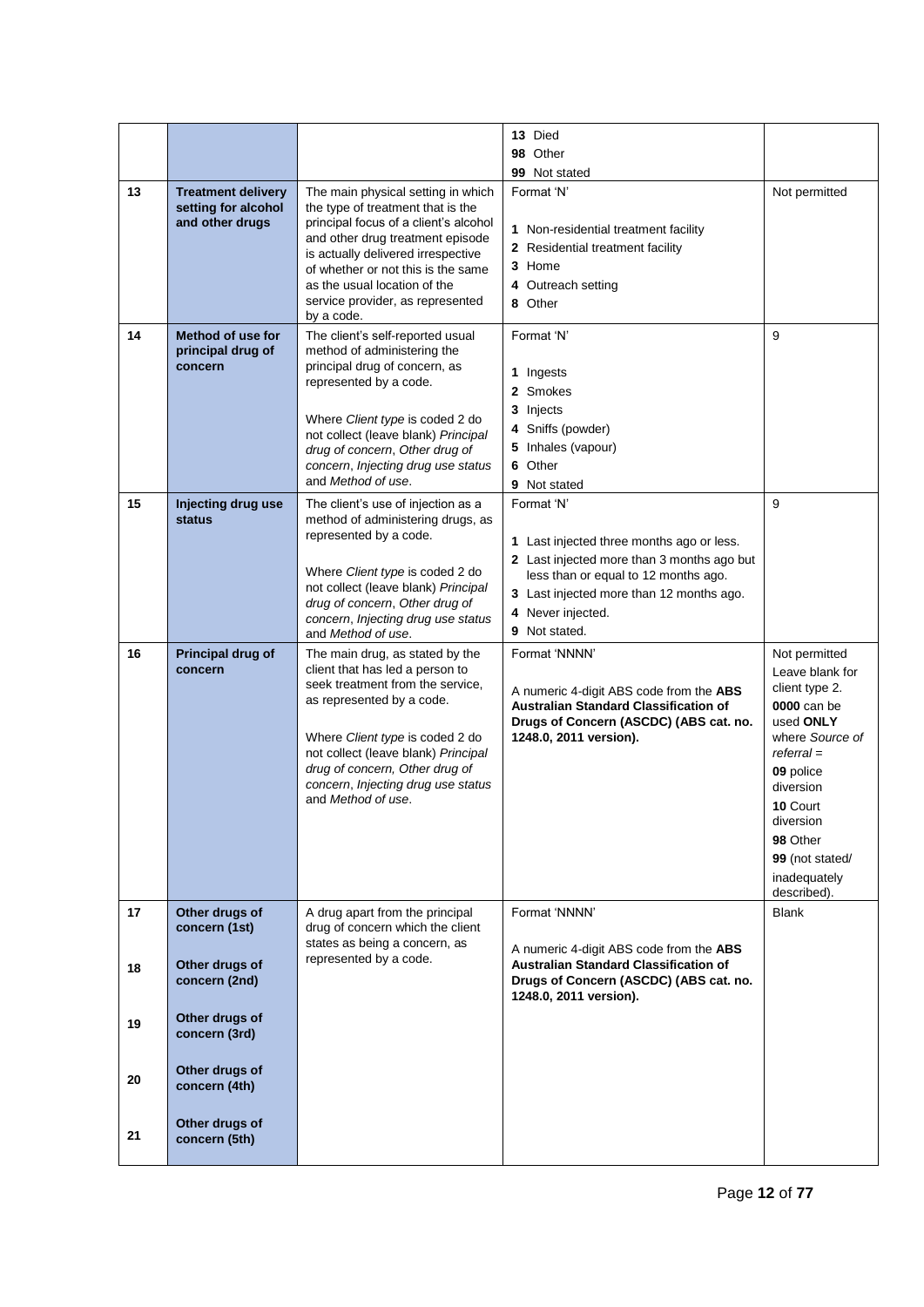| 22 | <b>Main treatment</b><br>type for alcohol<br>and other drugs                                     | The main activity determined at<br>assessment by the treatment<br>provider to treat the client's<br>alcohol and/or drug problem for<br>the principal drug of concern, as<br>represented by a code. | Format 'N[N]'<br>2 Counselling<br>88 Other      | 1 Withdrawal management (detoxification)<br>3 Rehabilitation<br>4 Pharmacotherapy<br>5 Support and case management<br>6 Information and education<br>7 Assessment only                      | Not permitted                                                            |
|----|--------------------------------------------------------------------------------------------------|----------------------------------------------------------------------------------------------------------------------------------------------------------------------------------------------------|-------------------------------------------------|---------------------------------------------------------------------------------------------------------------------------------------------------------------------------------------------|--------------------------------------------------------------------------|
| 23 | <b>Other treatment</b><br>type for alcohol<br>and other drugs<br>(1st)<br><b>Other treatment</b> | All other forms of treatment<br>provided to the client in addition to<br>the main treatment type for<br>alcohol and other drugs, as<br>represented by a code.                                      | Format 'N[N]'<br>2 Counselling                  | 1 Withdrawal management (detoxification)                                                                                                                                                    | <b>Blank</b>                                                             |
| 24 | type for alcohol<br>and other drugs<br>(2nd)                                                     |                                                                                                                                                                                                    |                                                 | 3 Rehabilitation<br>4 Pharmacotherapy<br>5 Support and case management*<br>6 Information and education*                                                                                     |                                                                          |
| 25 | <b>Other treatment</b><br>type for alcohol<br>and other drugs<br>(3rd)                           |                                                                                                                                                                                                    | 88 Other*                                       | *Note the coding of Other has changed from<br>5 (Other) to *88 (Other)                                                                                                                      |                                                                          |
| 26 | <b>Other treatment</b><br>type for alcohol<br>and other drugs<br>(4th)                           |                                                                                                                                                                                                    | collection                                      | Note the inclusion of *5 (Support and case<br>management) and *6 (Information and<br>education) as accepted code in the AODTS                                                               |                                                                          |
| 27 | Date accuracy<br>indicator                                                                       | Date accuracy indicator indicates<br>the accuracy of a client's date of<br>birth, as supplied in their AODTS<br>data record.                                                                       | <b>Preferred</b><br><b>AODTS NMDS.</b><br>Value | The following codes accurately reflect the<br>standard collection of Date of birth in the<br>Meaning                                                                                        | Not permitted<br>When Date of<br>birth is not stated<br>(01011900), Date |
|    |                                                                                                  | Date accuracy indicator is a<br>3-character code that indicates<br>the extent to which the recorded<br>Date of birth is accurate,                                                                  | AAA<br><b>UUE</b><br>UUU                        | Day, month and year are accurate<br>Day and month are unknown,<br>year is estimated<br>Day, month and year are                                                                              | accuracy<br><i>indicator</i> is 'UUU'                                    |
|    |                                                                                                  | estimated or unknown.<br>Any combination of the values A,<br>E, U representing the<br>corresponding level of accuracy of<br>each date component of the<br>reported date of birth.                  | Accepted<br>specifications<br>Value             | unknown<br>The following codes are valid and will be<br>accepted. However they should be<br>exceptionally uncommon, if date of birth is<br>collected according to the AODTS NMDS<br>Meaning |                                                                          |
|    |                                                                                                  |                                                                                                                                                                                                    | AAE                                             | Day and month are accurate, year<br>is estimated                                                                                                                                            |                                                                          |
|    |                                                                                                  |                                                                                                                                                                                                    | AAU                                             | Day and month are accurate, year<br>is unknown                                                                                                                                              |                                                                          |
|    |                                                                                                  |                                                                                                                                                                                                    | AEE                                             | Day is accurate, month and year<br>are estimated                                                                                                                                            |                                                                          |
|    |                                                                                                  |                                                                                                                                                                                                    | AEU                                             | Day is accurate, month is<br>estimated, year is unknown                                                                                                                                     |                                                                          |
|    |                                                                                                  |                                                                                                                                                                                                    | AUU                                             | Day is accurate, month and year<br>are unknown                                                                                                                                              |                                                                          |
|    |                                                                                                  |                                                                                                                                                                                                    | <b>AUA</b>                                      | Day is accurate, month is<br>unknown, year is accurate                                                                                                                                      |                                                                          |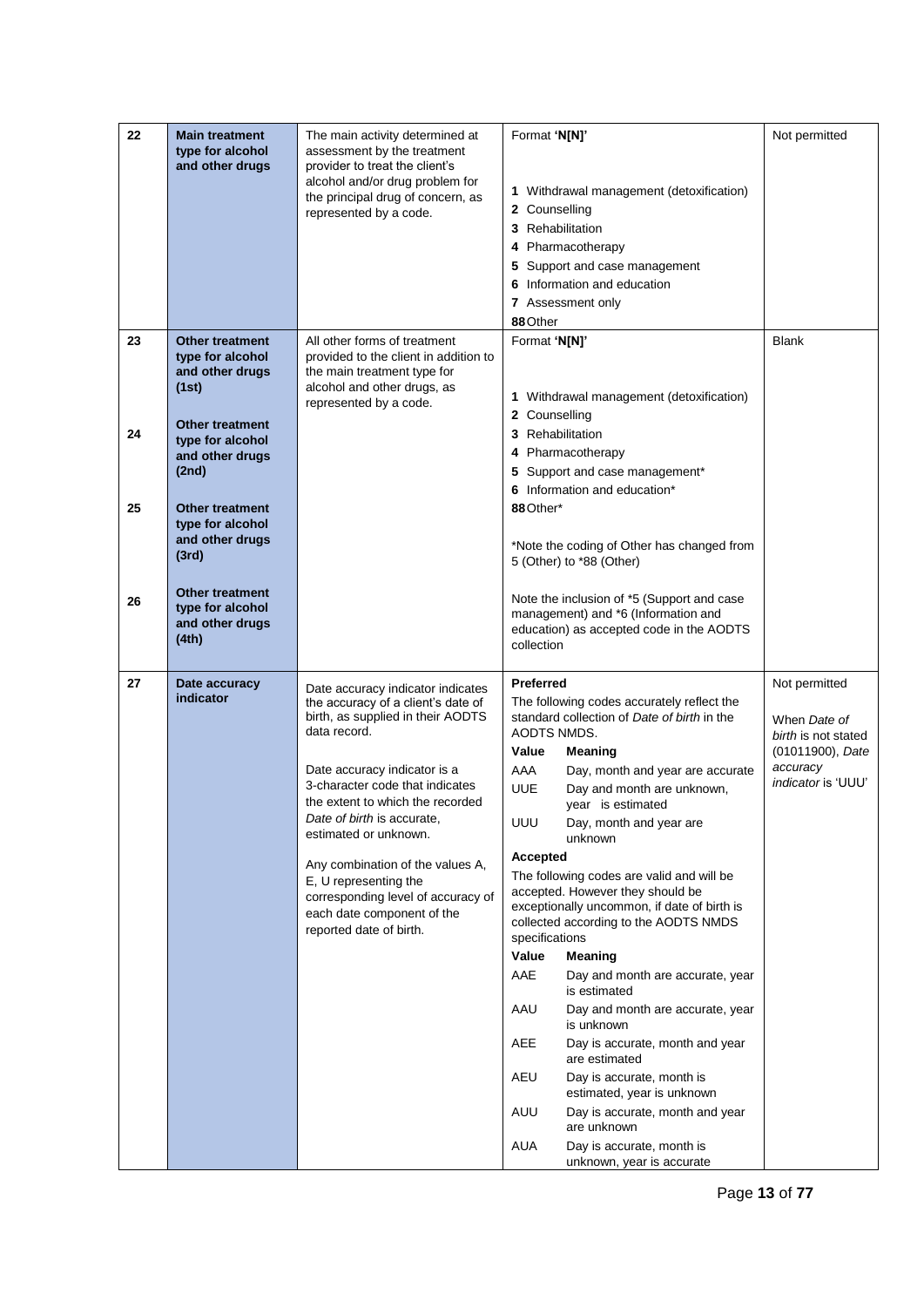|    |                                     |                                                                     | <b>AUE</b>      | Day is accurate, month is<br>unknown, year is estimated   |                               |
|----|-------------------------------------|---------------------------------------------------------------------|-----------------|-----------------------------------------------------------|-------------------------------|
|    |                                     |                                                                     | AEA             | Day is accurate, month is<br>estimated, year is accurate  |                               |
|    |                                     |                                                                     | EAA             | Day is estimated, month and year<br>are accurate          |                               |
|    |                                     |                                                                     | EAE             | Day is estimated, month is<br>accurate, year is estimated |                               |
|    |                                     |                                                                     | EAU             | Day is estimated, month is<br>accurate, year is unknown   |                               |
|    |                                     |                                                                     | EEA             | Day and month are estimated,<br>year is accurate          |                               |
|    |                                     |                                                                     | EEE             | Day, month and year are<br>estimated                      |                               |
|    |                                     |                                                                     | EEU             | Day and month are estimated,<br>year is unknown           |                               |
|    |                                     |                                                                     | <b>EUA</b>      | Day is estimated, month is<br>unknown, year is accurate   |                               |
|    |                                     |                                                                     | <b>EUE</b>      | Day is estimated, month is<br>unknown, year is estimated  |                               |
|    |                                     |                                                                     | EUU             | Day is estimated, month and year<br>are unknown           |                               |
|    |                                     |                                                                     | <b>UAA</b>      | Day is unknown, month and year<br>are accurate            |                               |
|    |                                     |                                                                     | <b>UAE</b>      | Day is unknown, month is<br>accurate, year is estimated   |                               |
|    |                                     |                                                                     | UAU             | Day is unknown, month is<br>accurate, year is unknown     |                               |
|    |                                     |                                                                     | UEA             | Day is unknown, month is<br>estimated, year is accurate   |                               |
|    |                                     |                                                                     | <b>UEE</b>      | Day is unknown, month and year<br>are estimated           |                               |
|    |                                     |                                                                     | UEU             | Day is unknown, month is<br>estimated, year is unknown    |                               |
|    |                                     |                                                                     | <b>UUA</b>      | Day and month are unknown,<br>year is accurate            |                               |
| 28 | <b>SLK-581</b>                      | A key that enables two or more<br>records belonging to the same     |                 | Format 'XXXXXDDMMYYYYX'                                   | 99999010119009<br>Default for |
|    |                                     | individual to be brought together.                                  |                 | The default value is 99999010119009. This                 | missing SLK                   |
|    |                                     | It is represented by a code<br>consisting of the second, third and  |                 | cannot be used if Date of birth (Item 4) is               | values                        |
|    |                                     | fifth characters of a person's<br>family name, the second and third | not equal to 9. | not equal to '01011900' or $Sex$ (Item 3) is              |                               |
|    |                                     | letters of the person's given                                       |                 |                                                           |                               |
|    |                                     | name, the day, month and year<br>when the person was born and       |                 |                                                           |                               |
|    |                                     | the sex of the person,                                              |                 |                                                           |                               |
|    | <b>SLK Letters of the</b>           | concatenated in that order.<br>Second, third and fifth letters of   |                 |                                                           | 999                           |
|    | family name                         | the client's family name.                                           |                 | Format '[XXX]XXDDMMYYYYX'                                 |                               |
|    | <b>SLK Letters of</b><br>given name | Second and third letters of the<br>client's given name              |                 | Format 'XXX[XX]DDMMYYYYX'                                 | 99                            |
|    | <b>SLK Date of birth</b>            | The date of birth of the person.                                    |                 | Format 'XXXXX[DDMMYYYY]X'                                 | 01011900                      |
|    |                                     | The day, month and year when<br>the person seeking drug             |                 | (date, month, year)                                       |                               |
|    |                                     | treatment was born.                                                 |                 | This must match with Date of birth (Item 4).              |                               |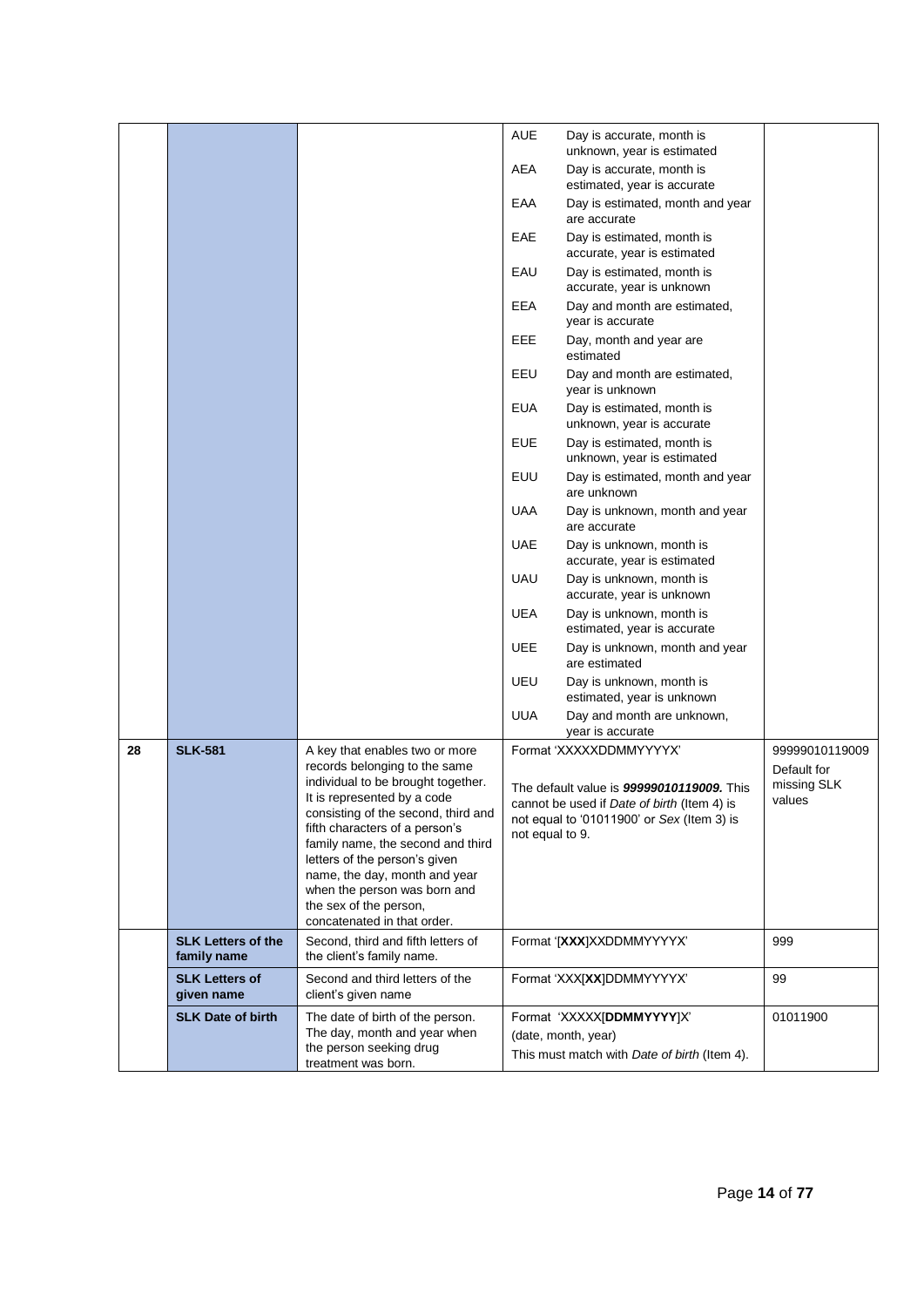|    | Sex*                                                                   | The biological distinction between<br>male and female, as represented<br>by a code.<br>*New code 'Other' 3: Persons<br>who have mixed or non-binary<br>biological characteristics (if<br>known), or a non-binary sex<br>assigned at birth. The label 'Other'<br>is used because a more<br>descriptive term has not been<br>widely agreed within the general<br>community. | Format 'XXXXXDDMMYYY[X]'<br>1 Male<br>2 Female<br>3 Other*<br>9 Not stated<br>This must match with Sex (Item 3).<br>*Note: 3 (Other) is now an accepted code in<br>the AODTS collection.                                                                                                                                                                                                                                                                                                                                                                                                                                                                                                                                   | 9               |
|----|------------------------------------------------------------------------|---------------------------------------------------------------------------------------------------------------------------------------------------------------------------------------------------------------------------------------------------------------------------------------------------------------------------------------------------------------------------|----------------------------------------------------------------------------------------------------------------------------------------------------------------------------------------------------------------------------------------------------------------------------------------------------------------------------------------------------------------------------------------------------------------------------------------------------------------------------------------------------------------------------------------------------------------------------------------------------------------------------------------------------------------------------------------------------------------------------|-----------------|
| 29 | Postcode-of<br>client                                                  | The postcode of the client's last<br>known home address at the start<br>of the treatment episode.                                                                                                                                                                                                                                                                         | Format 'NNNN'<br>Refer to the Australian postcodes for a full<br>list of postcodes visit the Australia Post<br>website: <http: auspost.com.au=""></http:><br>Supplementary codes<br>0055 Overseas<br><b>0088</b> Other<br>0097<br>No fixed address (or Not applicable)<br>0098<br>Unknown<br>0099<br>Not stated/inadequately described                                                                                                                                                                                                                                                                                                                                                                                     | Permitted<br>99 |
| 30 | <b>Accommodation</b><br>type – usual prior<br>to episode of<br>service | The usual type of physical<br>accommodation the person lived<br>in prior to the start of the service<br>episode, as represented by a<br>code.                                                                                                                                                                                                                             | Format 'NN{.N}'<br>11<br>Private residence<br>12<br>Boarding house/private hotel<br>13<br>Informal housing<br>14<br>None/homeless/public place<br>21<br>Domestic-scale supported living<br>facility<br>Supported accommodation facility<br>22<br>Short term crisis, emergency or<br>23<br>transitional accommodation facility<br>31.1 Acute hospital<br>31.2 Psychiatric hospital<br>31.3 Rehabilitation hospital<br>31.8 Other hospital<br>32.1 Residential aged care facility<br>33.1 Mental health<br>33.2 Alcohol and other drugs<br>33.8 Other specialised community<br>residential<br>Prison/remand centre/youth training<br>34<br>centre<br>Other<br>88<br>Unknown<br>98<br>99<br>Not stated/inadequately described | Permitted<br>99 |

### **Data transfer information for Drug and Alcohol Program (DAP also formerly NGOTGP agencies)/Primary Health Network funded agencies reporting directly to AIHW**

#### **File format**

When DAP/PHN funded agencies are satisfied that their data are clean, data should be forwarded to the AIHW contact in **Comma Separated Values (CSV) format**. DAPs do not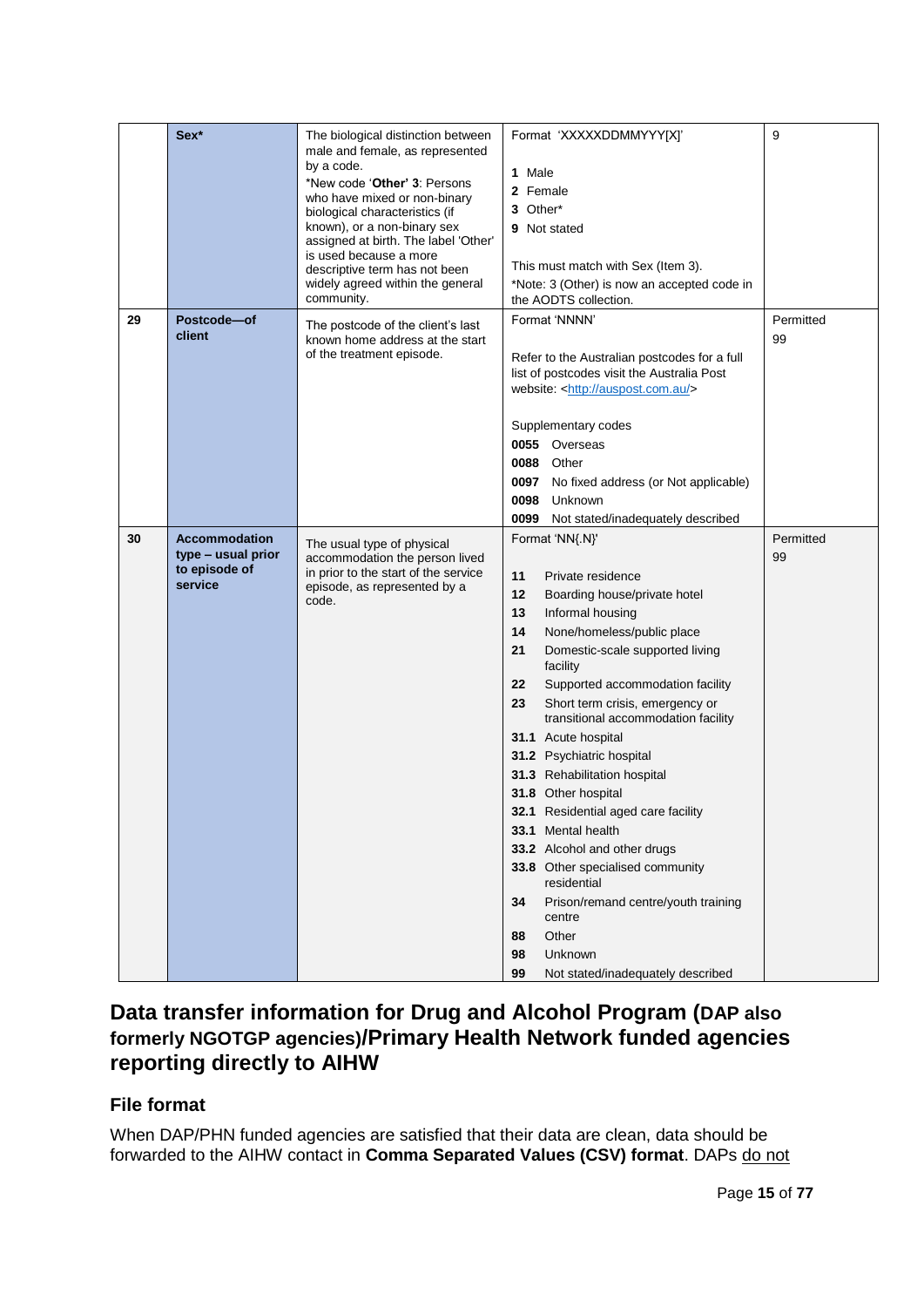need to submit an Establishment file. As directed above, the AIHW only require the DAP Episode file variables.

#### **Accompanying information**

When transferring data to the AIHW, each jurisdiction should include a completed **data submission information document**.

This document contains a description of the file, identifies any variables that do not conform to the standard specifications and any translation or manipulation of the data necessary to achieve national standards. This information will assist the AIHW to correctly load and interpret the data.

# <span id="page-18-0"></span>**1.8 Timeline**

| <b>Year 2021</b> | Who                                            | What                                                                                                         |
|------------------|------------------------------------------------|--------------------------------------------------------------------------------------------------------------|
| September        | AIHW                                           | Formal request/reminder to jurisdictions and<br>DAPs for the collection of 2021-22 data from<br>agencies     |
|                  | AIHW/ Jurisdictions/DAP/PHN funded<br>agencies | Validata available for jurisdictions to process<br>2021-22 data from agencies                                |
| November         | Jurisdictions                                  | Finalise clean 2021-22 data from agencies.<br>Jurisdictions prepare to submit data to AIHW<br>for approval   |
| December         | Jurisdictions/DAP/PHN funded<br>agencies       | Jurisdictions/DAP/PHN funded agencies<br>provide final sign-off for their data submissions<br>by 31 December |
| <b>Year 2022</b> |                                                |                                                                                                              |
| January          | AIHW                                           | AIHW compile national dataset for the 2021-22<br><b>AODTS NMDS</b>                                           |
|                  | AIHW                                           | Begin analysis for the 2021–22 annual report                                                                 |
| March            | AIHW/Jurisdictions                             | Draft 2023–24 specifications discussed at<br>March Working Group meeting                                     |
| April            | AIHW/Jurisdictions                             | Draft 2021-22 annual report circulated to<br>jurisdictions for comment                                       |
| May              | AIHW                                           | 2023-24 specifications released online.                                                                      |
| July             | AIHW                                           | Release of 2021-22 annual report                                                                             |
|                  | AIHW/Jurisdictions                             | Draft 2021-22 bulletin circulated to jurisdictions<br>for comment                                            |
| September        | AIHW                                           | Release of 2021-22 bulletin                                                                                  |

#### **Table 3: National timetable for transfer, validation and reporting of 2021–22 data**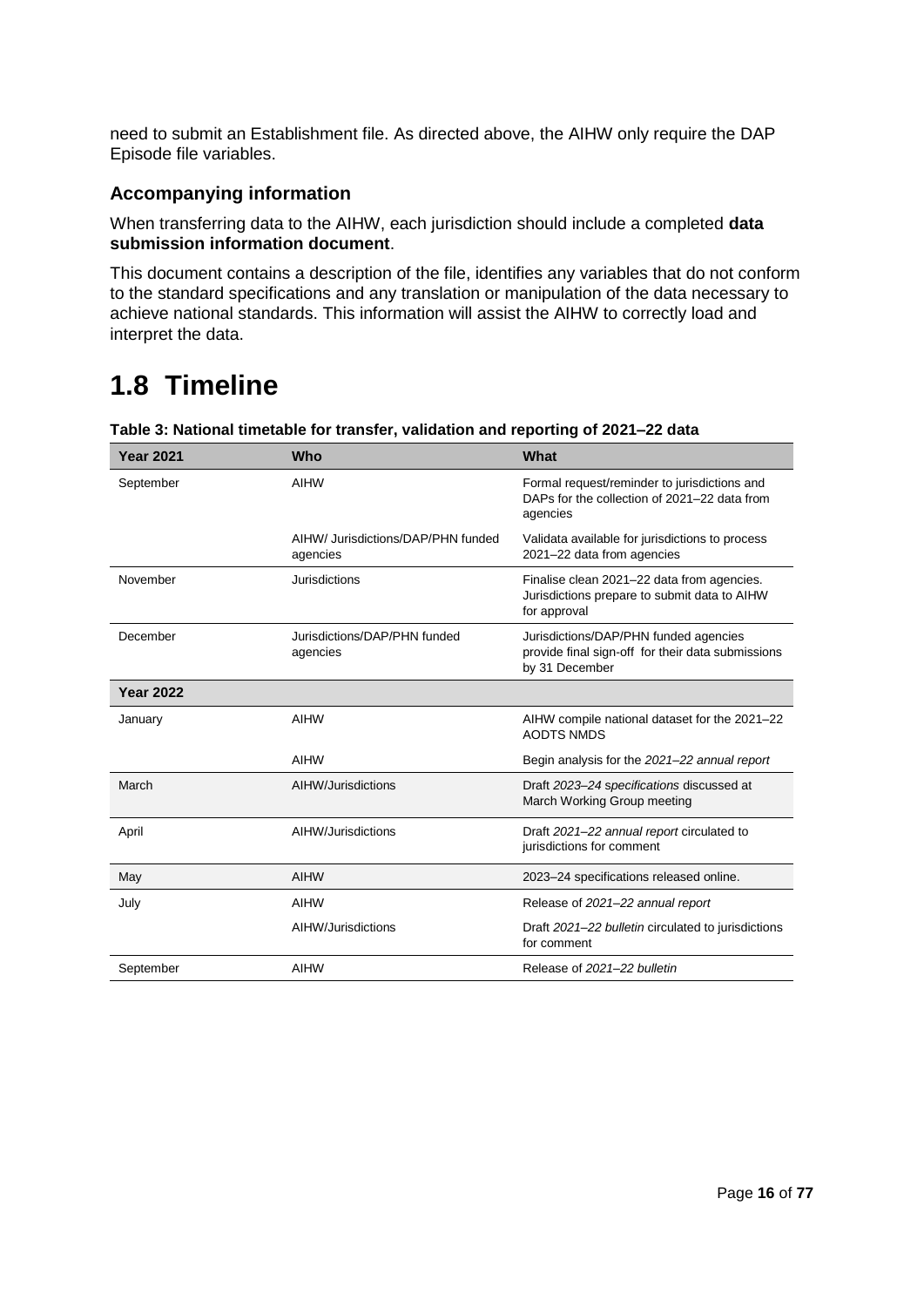# <span id="page-19-0"></span>**2 Changes for the 2021–22 collection**

Over the period of time that the AODTS collection has been operating, data elements have been refined and improved by the AODTS NMDS Working Group (see Appendix 1 for a detailed history of data element changes).

There were no changes to the collection in the 2021–22 collection period.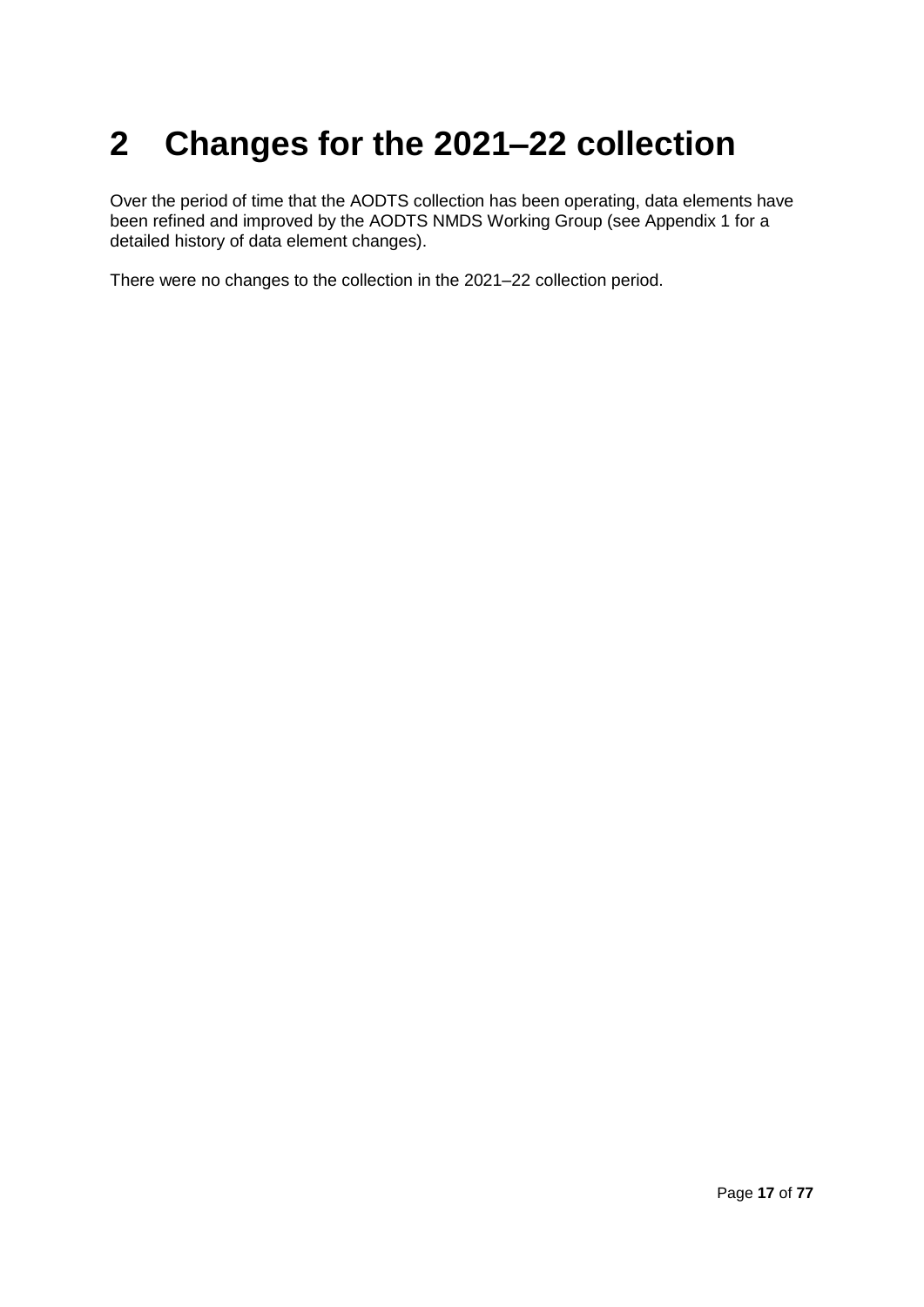# <span id="page-20-0"></span>**3 AODTS NMDS data elements**

# <span id="page-20-1"></span>**3.1 Key concepts**

Treatment episodes are the foundation of the AODTS NMDS collection. The following provides information allowing data collectors to answer the questions: 'What is a treatment episode?' and 'How do I know when a treatment episode starts and finishes?' The broad definitions are listed for the concepts of an episode, treatment commencement, treatment cessation and cessation reason.

## **Episode of treatment for alcohol and other drugs**

#### **Definition**

The period of contact, with defined dates of commencement and cessation, between a client and a treatment provider or team of providers in which there is no change in the main treatment type or the principal drug of concern, and there has not been a non-planned absence of contact for greater than 3 months.

#### **Guide for use**

A treatment episode must have a defined date of commencement of treatment episode for alcohol and other drugs and a date of cessation of treatment episode for alcohol and other drugs.

A treatment episode can have only one main treatment type for alcohol and other drugs and only one principal drug of concern. If the main treatment or principal drug changes then the treatment episode is closed and a new treatment episode is opened.

A treatment episode may also be considered closed (ceased) if there is a change in the treatment delivery setting or the service delivery outlet. Where the change reflects a substantial alteration in the nature of the treatment episode, for instance where an agency operates in more than one treatment setting (or outlet) they may consider that a change from one setting (or outlet), to another necessitates closure of one episode and commencement of a new one.

#### **Collection methods**

Is taken as the period starting from the date of commencement of treatment and ending at the date of cessation of treatment episode.

#### **Treatment commencement date**

The date on which a treatment episode for alcohol and other drugs commences.

#### **Treatment cessation date**

The date on which a treatment episode for alcohol and other drugs ceases.

#### **Cessation reason**

The reason for the client ceasing to receive a treatment episode from an alcohol and other drug treatment service.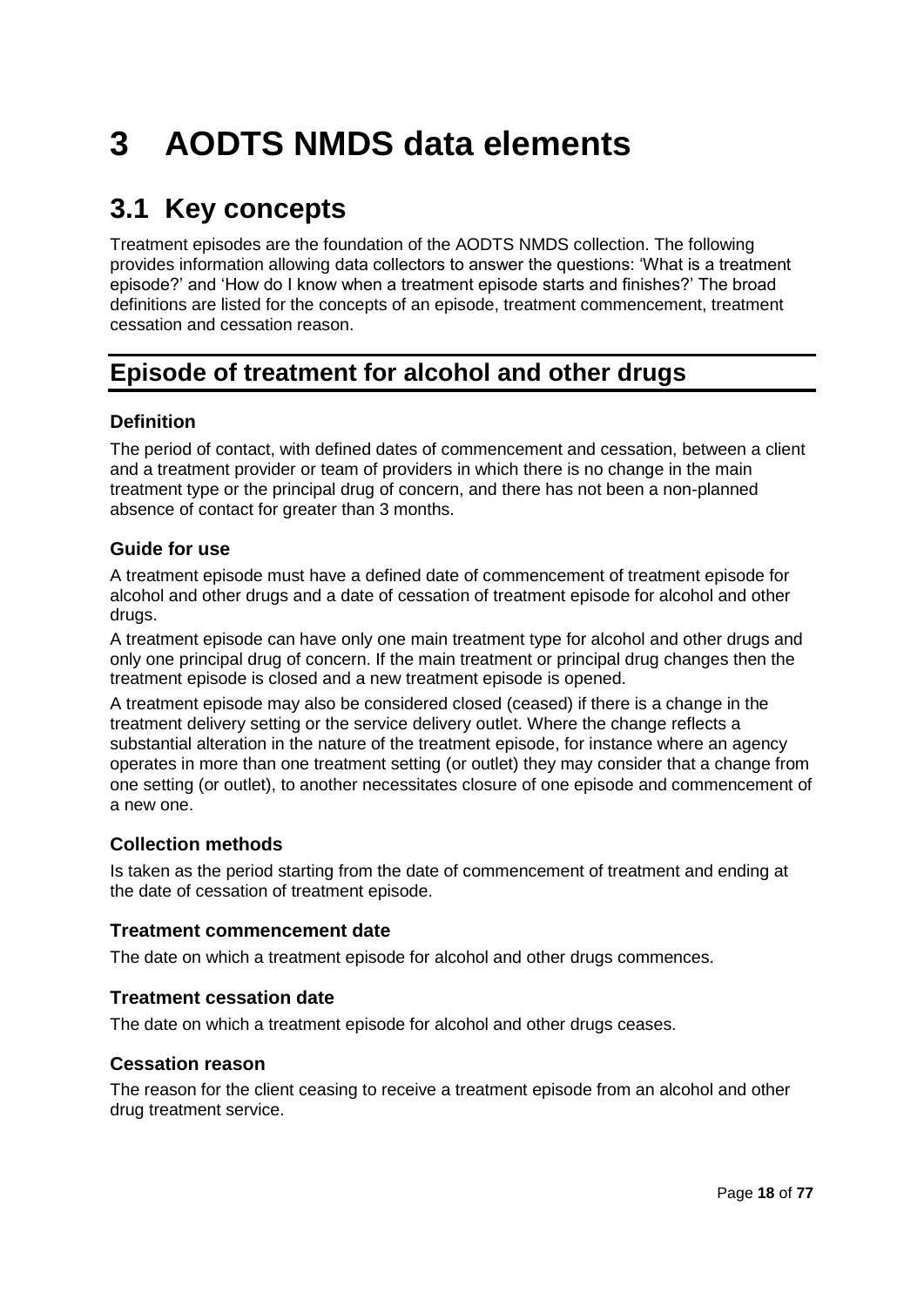# <span id="page-21-0"></span>**3.2 Establishment-level items**

This section details the establishment-level data elements agreed for collection under the AODTS NMDS. The data elements are referred to by their short or commonly used names. There are only two establishment-level items in the NMDS—*Establishment identifier* and *Statistical area level 2 (SA2)*. *Establishment identifier* is made up of 4 other elements (see Table 4.1). These are detailed directly after *Establishment identifier* in this section.

### **Establishment identifier**

#### **Description**

*Establishment identifier* is a nationally unique identifier for each alcohol and other drug treatment agency included in the AODTS NMDS collection. It is the responsibility of each jurisdiction's health authority to assign a unique establishment identifier to each agency and to ensure the same unique establishment identifier is used for that agency over time. The stability of the establishment identifier over time is particularly important for deriving client identifiers using the SLK-581.

#### **Format**

String (9)

#### **Values**

The *Establishment identifier* is a combination of four other data elements:

- *Australian state/territory identifier*—which gives the first 'N'
- *Sector*—which gives the second 'N'
- *Region identifier*—which gives 'X[X]'
- *Organisation identifier*—which gives the final 'NNNNN'.

See the individual sections for details on each of these components.

**Table 4.1**: An example establishment identifier is '32AB12346'

|            |               | AΒ                                        | 12346                   |
|------------|---------------|-------------------------------------------|-------------------------|
| Queensland | Public sector | Queensland area health<br>services region | Organisation identifier |

#### **Guide for use**

*Establishment identifier* should be able to distinguish between all health care establishments nationally. When constructed from its 4 constituent parts, *Establishment identifier* provides an identifier of the service providing establishment for each closed treatment episode throughout the collection. This identifier includes the state/territory the establishment is located in, if the establishment is public or private, the region it is in, and a further unique identifying number.

Each individual outlet must have a unique establishment identifier.

#### **Data checks**

#### **Logic checks**

- The establishment identifier (establishment file) must appear in the episode file.
- The establishment identifier (episode file) must appear in the establishment file.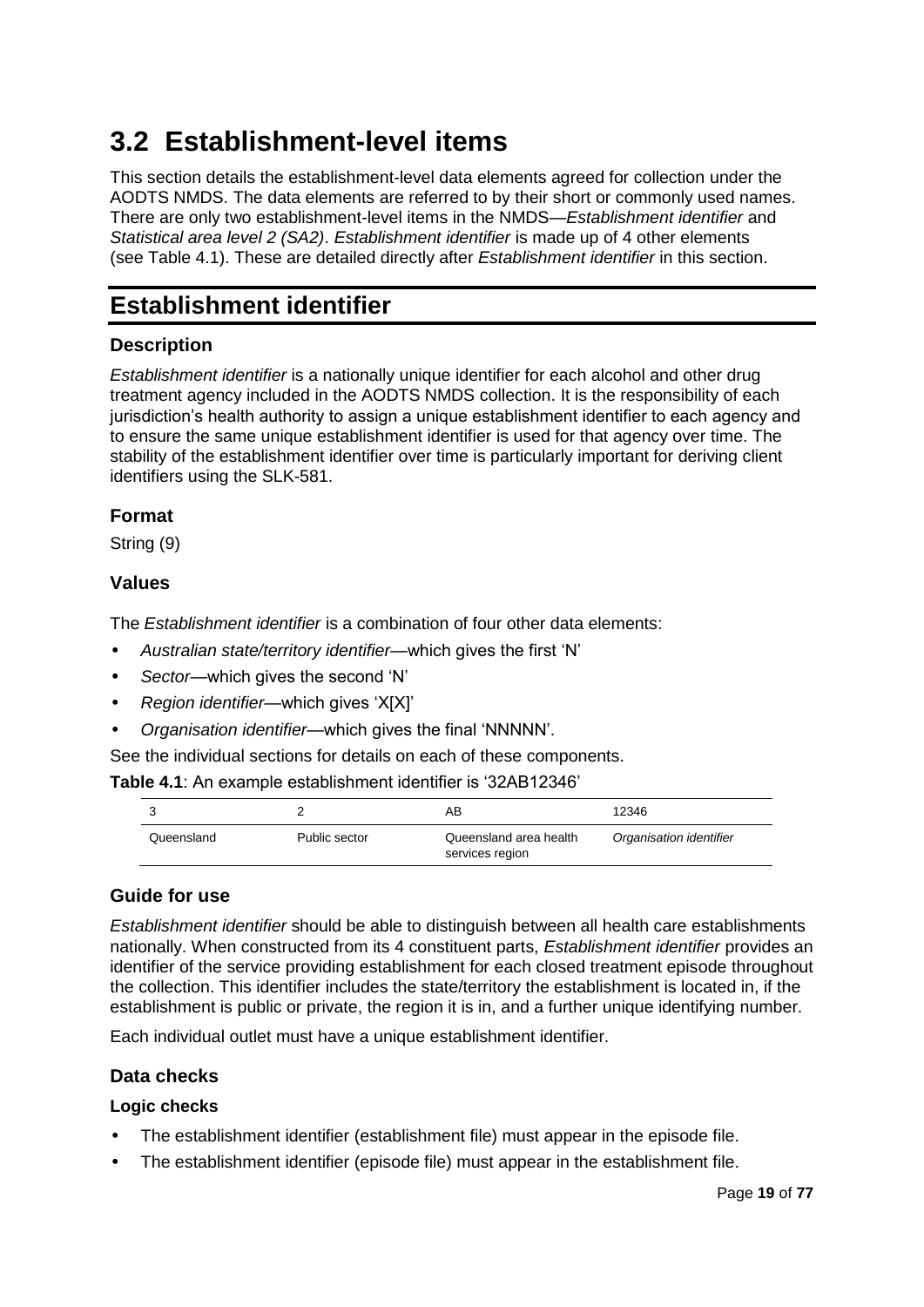#### **Duplicates**

• Each establishment identifier (establishment file) must appear only once (each record in the establishment file must have a unique establishment identifier)

#### **Null values**

• Null values are not permitted for this data item.

#### **Additional information for AODTS NMDS data collectors**

The *Establishment identifier* is a nationally unique identifier for each alcohol and other drug treatment agency included in the AODTS NMDS collection. It is the responsibility of each jurisdiction's health authority to assign a unique establishment identifier to each agency.

- All establishment IDs in the 'establishment file' should match with one establishment ID in the 'client file'.
- There should be the same number of establishments IDs in both the 'establishment file' and 'client file' (allowing for repetition of establishment IDs in the 'client file').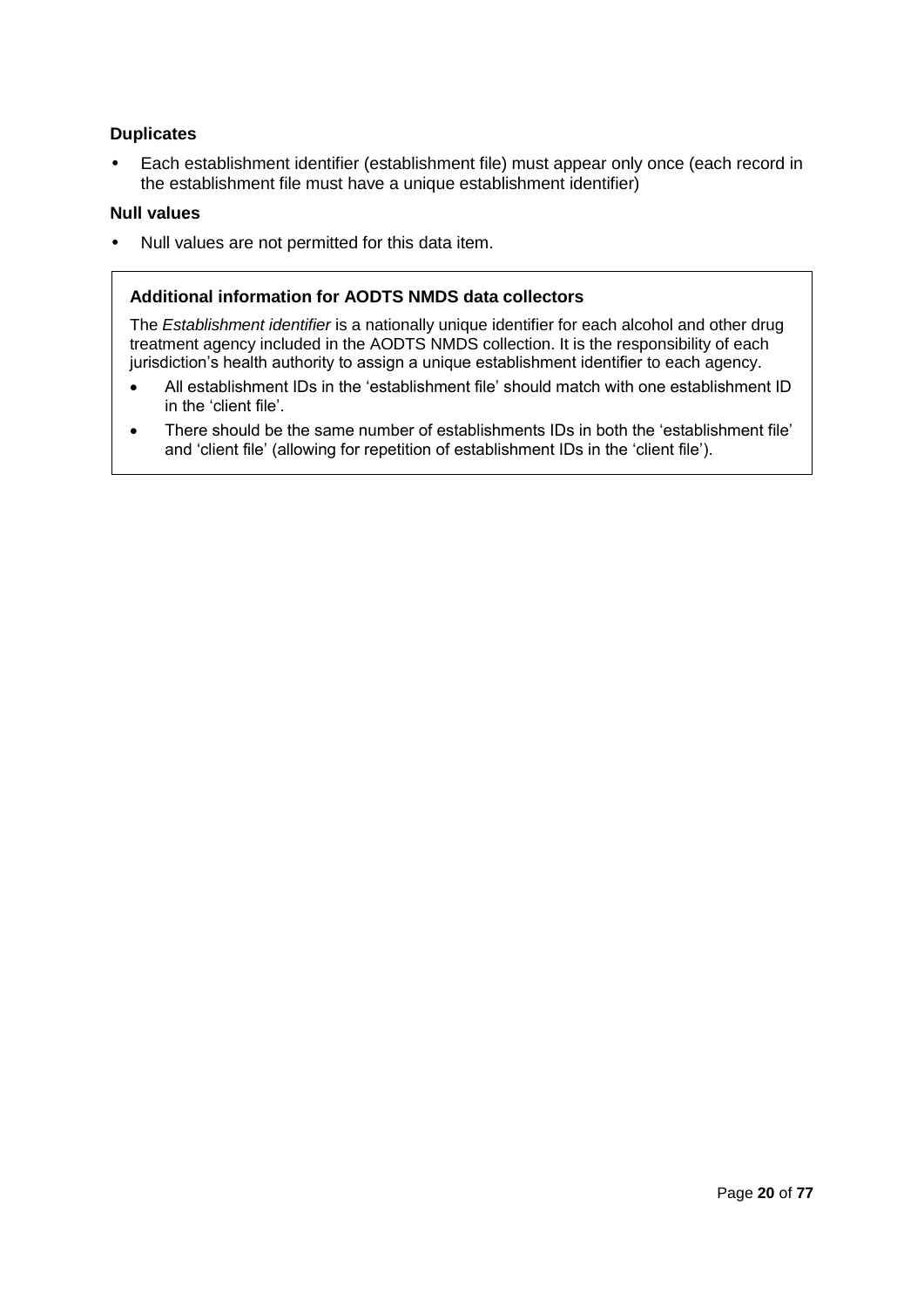# **Australian State/Territory identifier (establishment)**

This item forms part of the data element *Establishment identifier*.

#### **Description**

An identifier of the Australian state or territory in which an establishment is located, as represented by a code. This data item is one of four items which make up the overall data element *Establishment identifier*.

#### **Format**

*Australian state/territory identifier* is the first 'N' in *Establishment identifier*, which follows the format '**N**NX[X]NNNNN'.

#### **Values**

- 1 New South Wales
- 2 Victoria
- 3 Queensland
- 4 South Australia
- 5 Western Australia
- 6 Tasmania
- 7 Northern Territory
- 8 Australian Capital Territory
- 9 Other territories (Cocos (Keeling) Islands, Christmas Island and Jervis Bay Territory)

#### **Guide for use**

This data item is one of four items which make up the overall data element *Establishment identifier*. It allows the analysis of data by state and territory. These analyses provide information about issues such as the treatments provided and drugs of concern in each state and territory.

#### **Data checks**

#### **Null values**

• Null values are not permitted for this data item.

#### **Examples of how 'state/territory identifier' is used**

- Alcohol was the most frequently reported principal drug of concern in all states and territories. The Northern Territory had the largest proportion of alcohol-related treatment episodes (48%) and Tasmania the smallest (39%).
- The number of agencies per state and territory ranged from 15 in the Australian Capital Territory to 318 in New South Wales.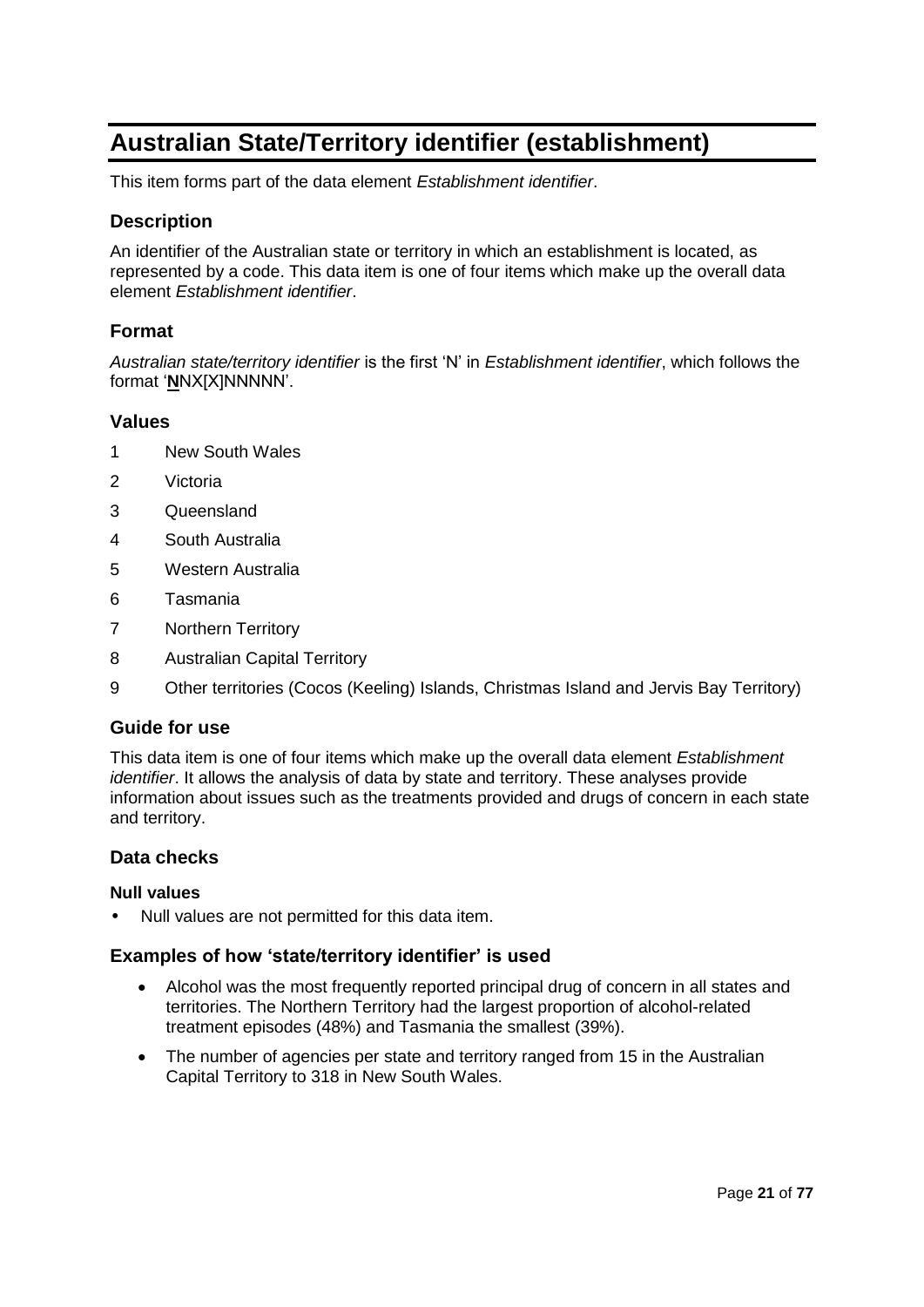### **Sector**

This item forms part of the data element *Establishment identifier*.

#### **Description**

A section of the health care industry with which a health care establishment can identify, as represented by a code. This data item is one of four items which make up the overall data element *Establishment identifier*.

#### **Format**

*Sector* is the second 'N' in *Establishment identifier* (N**N**A[A]NNNNN).

#### **Values**

- 1 Public
- 2 Private

#### **Guide for use**

This data item is used to differentiate between establishments run by the government sector (Code 1) and establishments that receive some government funding but are run by the non-government sector (Code 2).

#### **CODE 1 Public**

Use where the establishment:

- operates from the public accounts of a Commonwealth, state or territory government or is part of the executive, judicial or legislative arms of government
- is part of the general government sector or is controlled by some part of the general government sector
- provides government services free of charge or at nominal prices, and
- is financed mainly from taxation.

#### **CODE 2 Private**

Use where the establishment:

- is not controlled by government
- is directed by a group of officers, an executive committee or a similar body
- elected by a majority of members, and
- may be an income tax exempt charity.

#### **Data checks**

#### **Range check**

• The sector component of the *Establishment identifier* must have a value of 1 or 2.

#### **Null values**

• Null values are not permitted for this data item.

#### **Example of how 'sector' is used**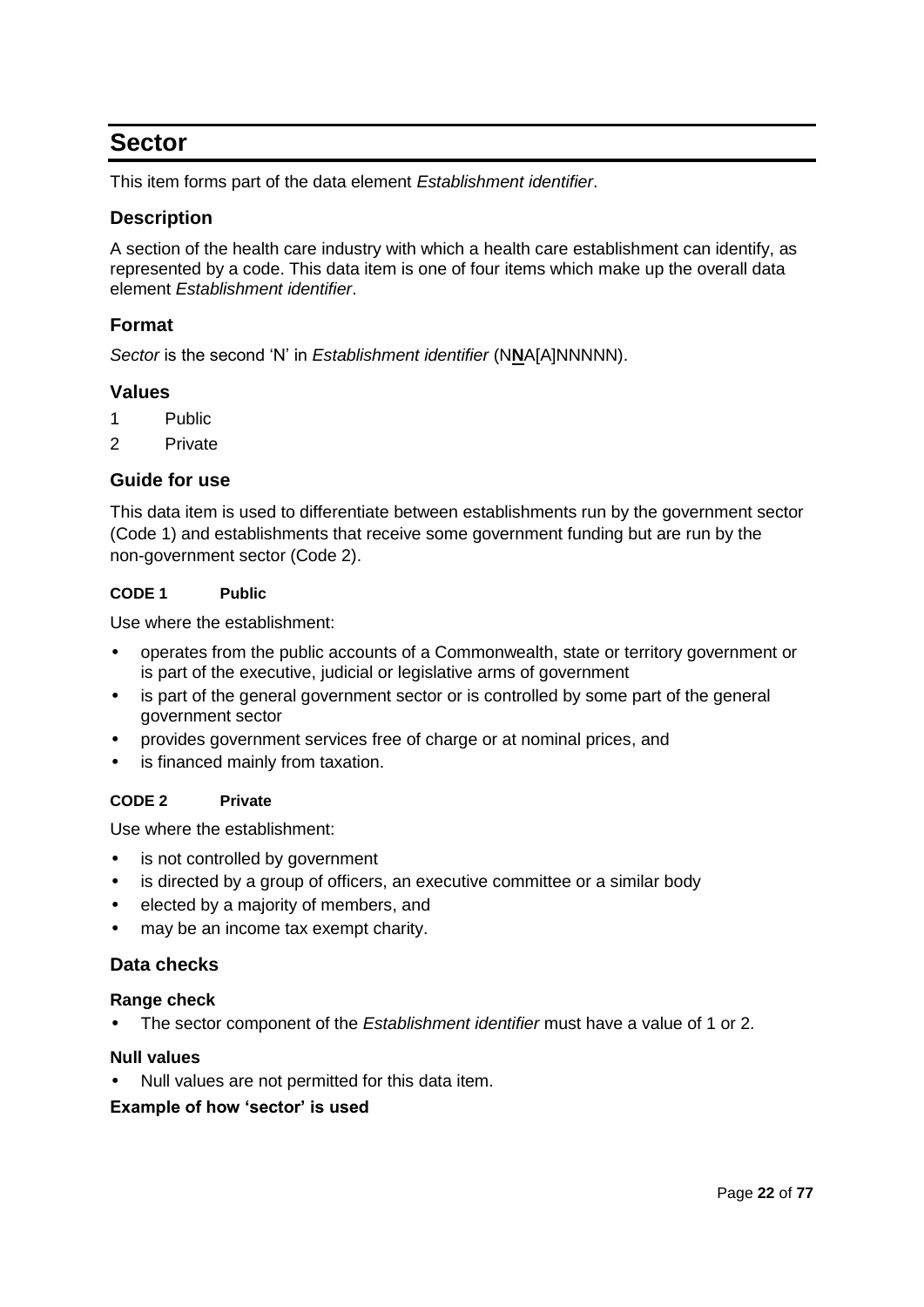• In New South Wales, the majority of treatment agencies were in the government sector (73%). In the remaining states and territories, most treatment agencies were in the non-government sector, ranging from 57% in South Australia to 100% in Victoria.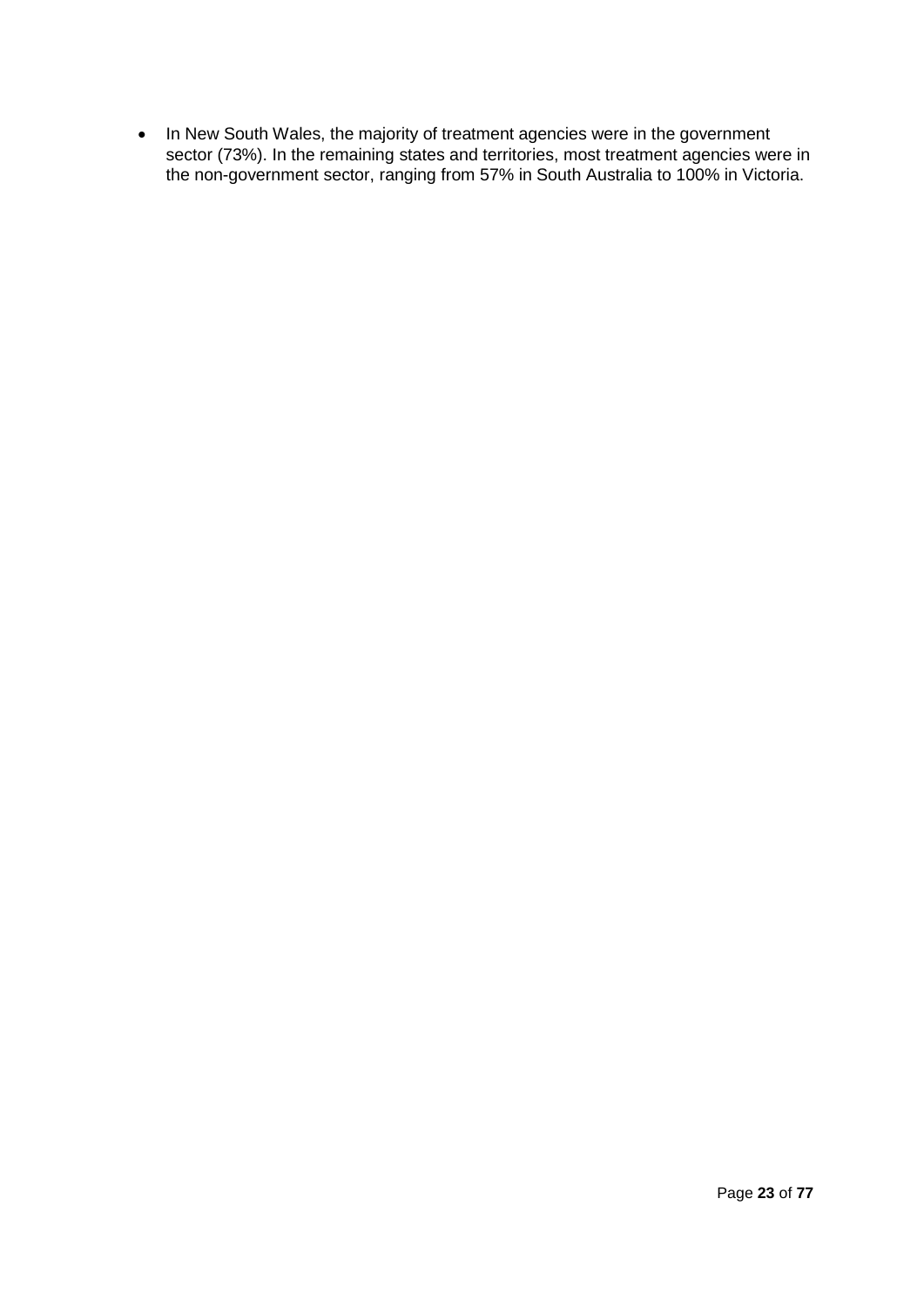# **Region identifier**

This item forms part of the data element *Establishment identifier*.

#### **Description**

*Region identifier* distinguishes the area health services region in which each alcohol and other drug treatment agency is located in the state or territory. This data item is one of four items which make up the overall data element *Establishment identifier*.

#### **Format**

*Region identifier* makes up the 'XX' in *Establishment identifier* (NN**X**[**X**]NNNNN).

#### **Guide for use**

Domain values are specified by individual states/territories. Regions may also be known as Areas or Districts. Any valid region code created by a jurisdiction is permitted.

#### **Values**

Domain values are specified by individual states and territories as the health authority allocates the relevant region identifier.

The field size for this data element will be one alpha character (A) between A and Z if there are fewer than 26 regions in the state or territory.

If there are more than 26 regions in the state or territory the field size will be two alpha characters (XX). For example, the twenty-seventh region would be 'AA' and twenty-eighth region 'AB'.

This **field is case-sensitive** so the same case (upper or lower) needs to be used for the *Establishment identifier* in both the 'establishment file' and the 'episode file' for data transmission.

#### **Data checks**

#### **Null values**

• Missing values are not permitted for this data item.

#### **Example of how 'region identifier is used**

This data item assists with the administration of the collection and does not directly affect any published information.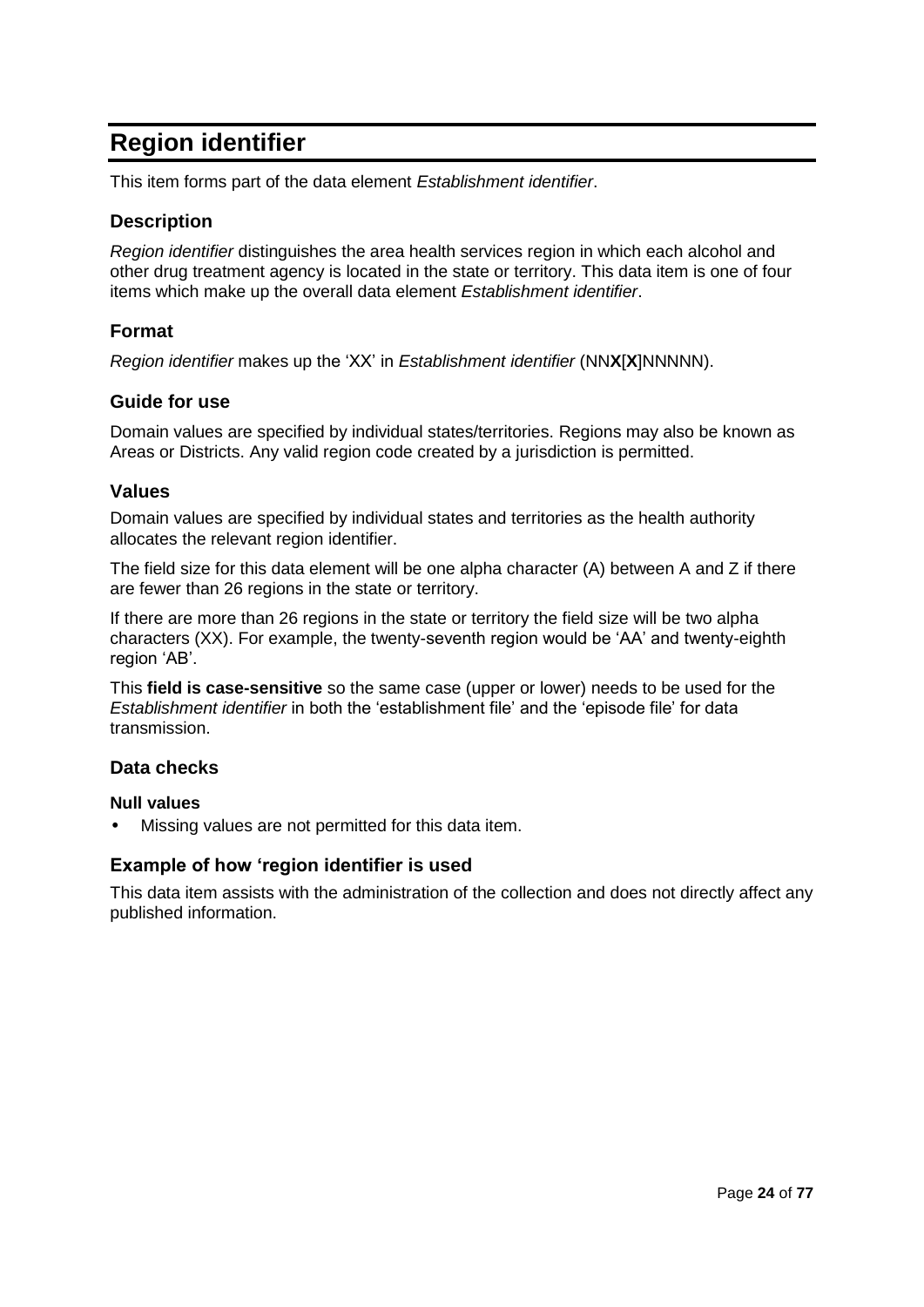# **Organisation identifier**

This item forms part of the data element *Establishment identifier*.

#### **Description**

An identifier for an establishment, unique within the state or territory. This data item is one of four items which make up the overall data element *Establishment identifier*.

#### **Format**

*Organisation identifier* is the last 'NNNNN' of *Establishment identifier* (NNX[X]**NNNNN**).

#### **Values**

*Organisation identifier* **uniquely** identifies an alcohol and other drug treatment agency within a state or territory. It is the responsibility of each jurisdiction's health authority to assign an organisation identifier to each agency and to ensure that the **same organisation identifier is used for that agency over time**. Some agencies have separate administrative offices and service delivery outlets, or more than one service delivery outlet. The AODTS NMDS Working Group has agreed that a code will be included in *Organisation identifier* to identify individual service delivery outlets where there is more than one for an agency.

#### **Guide for use**

This data item is one of four items which make up the overall data element *Establishment identifier*.

*Organisation identifier* **must be unique for each establishment** or service delivery outlet. For example, the fictitious agency DrugHelp has central offices in Adelaide city. These offices contain both administrative staff for the whole DrugHelp organisation and alcohol and other drugs staff to provide counselling to people in the local area. DrugHelp also has two smaller sites in the Adelaide suburbs to provide services to people in those areas. Appropriate organisation identifiers for DrugHelp would be:

| DrugHelp (central Adelaide)       | 12345 |
|-----------------------------------|-------|
| DrugHelp (suburban Adelaide)      | 12346 |
| DrugHelp (second suburban outlet) | 12347 |

The *Organisation identifier* **must be unique over time**. For example the organisation identifier used to identify an agency for the 2021–22 collection period must be the same organisation identifier used to identify that agency in previous and future collection periods.

#### **Data checks**

#### **Null values**

• Null values are not permitted for this data item.

#### **Example of how 'organisation identifier' is used**

This data item assists with administration of the collection. For example, it assists the AIHW to track changes in agencies over collection periods. It may also be available to researchers if appropriate to their projects, agreed by the AIHW Ethics Committee and all jurisdictions.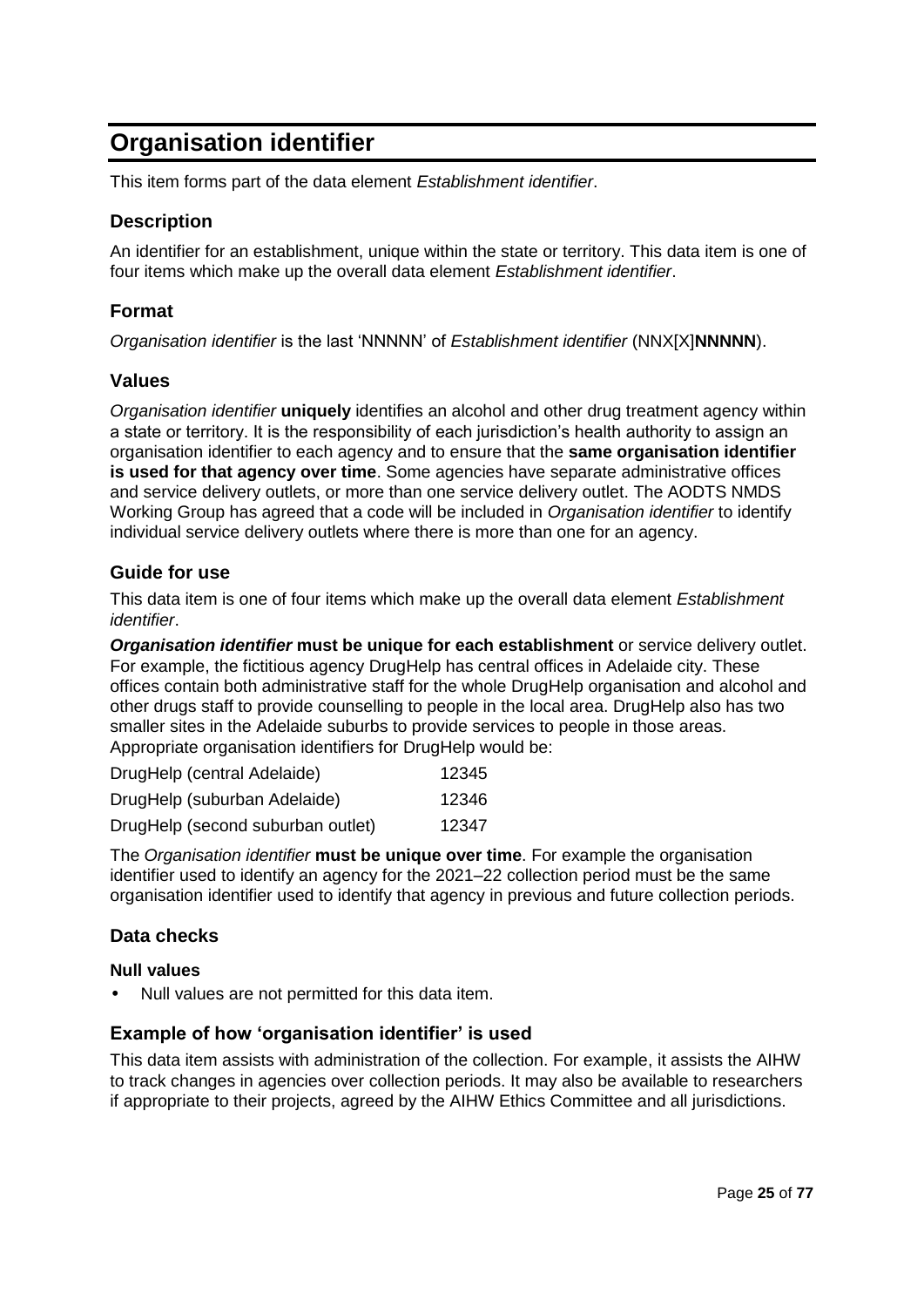# **Statistical area level 2 (SA2): geographical location of service delivery outlet**

#### **Description**

A designated region describing location and contact details that represents a medium-sized area built from a number of Statistical Area 1 localities, as represented by a code. The aim is to represent a community that interacts together socially and economically.

This item relates to the location of the service delivery outlet.

#### **Format**

An SA2 is identifiable by a 9-digit fully hierarchical code. The SA2 identifier is a 4-digit code, assigned in alphabetical order within an SA3 and SA4. An SA2 code is only unique within a state/territory if it is preceded by the state/territory identifier.

#### **Values**

Refer to the ABS Australian Statistical Geography Standard (ASGS) (ABS 2016).

#### **Guide for use**

This data item is collected to get an understanding about the location of agencies and of how different variables pertaining to closed treatment episodes, such as principal drug of concern and type of treatment, appear in different geographical locations.

*Statistical area level 2 (SA2)* relates to the site from which a drug treatment service is delivered. As with *Establishment identifier*, it is the responsibility of each jurisdiction's health authorities to identify and assign the relevant SA2 code to each agency. SA2 uses the Australian Statistical Geography Standard (ASGS) coding system. For agencies with more than one location, the SA2 relates to the service delivery outlet.

The ASGS is the newest continuing ABS geographical coding system and will be updated on a 5-year basis aligning with the Australian Census years.

#### **Data checks**

#### **Logic checks**

• The code must be a valid SA2 code and must start with the same number as the corresponding state or territory code in the establishment identifier.

#### **Null values**

Missing values are not permitted for this data item.

#### **Range checks**

The code is a valid SA2 code.

#### **Examples of how 'SA2 geographical location' is used**

- Treatment agencies were mostly located in *Major cities* (54%) and *Inner regional* areas (24%). Less than 4% were located in *Very remote* areas.
- Agencies located in *Major cities* provided proportionally more withdrawal management (detoxification) (13%) than agencies in *Very remote* areas (6%).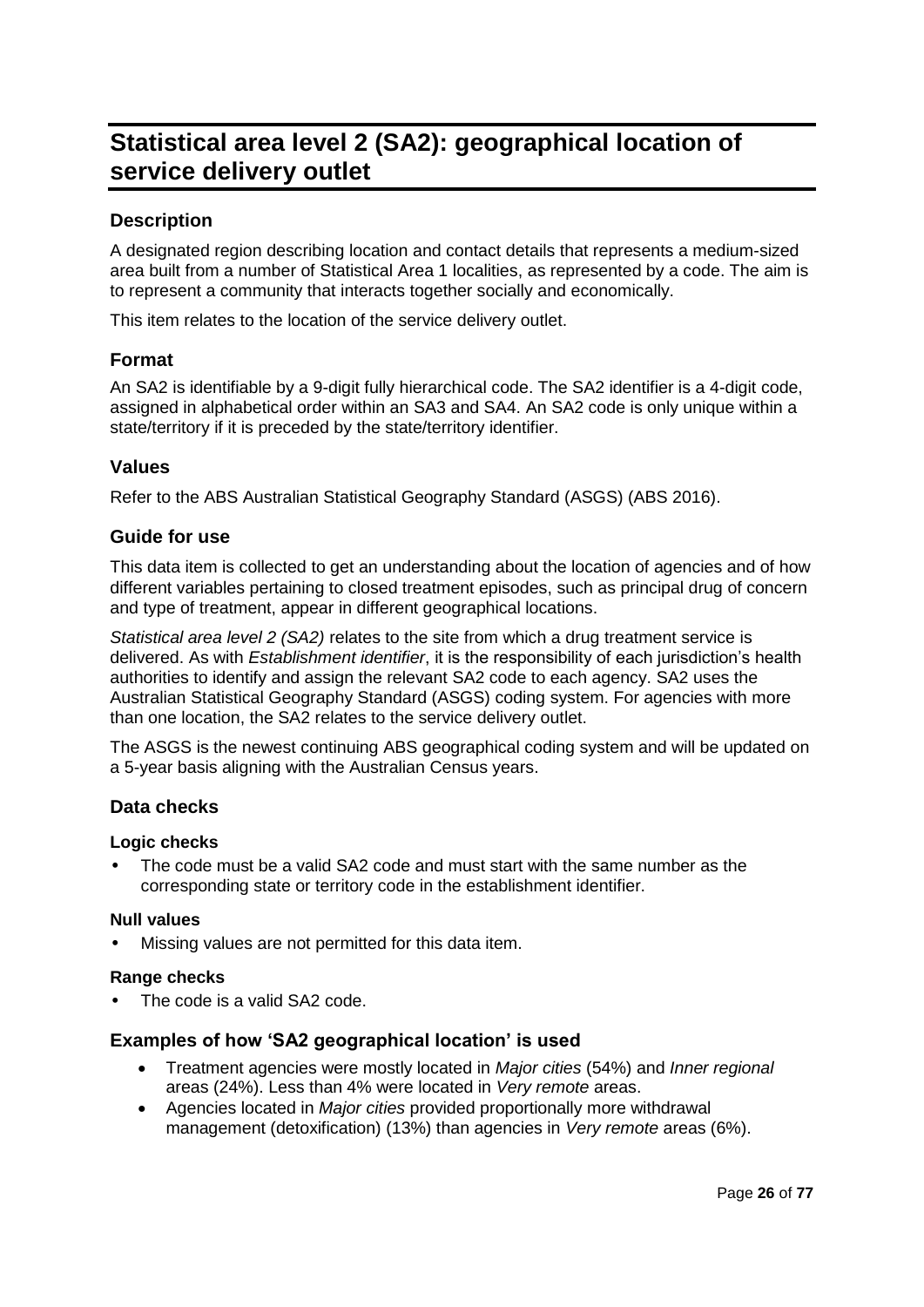# <span id="page-29-0"></span>**3.3 Episode-level items**

This section details the episode-level data elements agreed for collection under the AODTS NMDS. The data elements are referred to by their short or commonly used names. For ease of use, the items are listed alphabetically.

## **Address—Australian postcode**

#### **Description**

The postcode of the client's last known home address at the start of the treatment episode.

#### **Format**

Number (4)

#### **Values**

Refer to the Australian postcodes for a full list of postcodes visit the Australia Post website: [<http://auspost.com.au/>](http://auspost.com.au/).

#### **Guide for use**

Client postcode information collected in the AODTS NMDS will be used to analyse geographic location of clients against other variables such as agency location to look at travelling distances.

This data element may be used in the analysis of data on a geographical basis which involves a conversion from postcodes to the Australian Bureau of Statistics (ABS) postal areas. This conversion results in some inaccuracy of information as postcodes do not have a geographic definition and boundaries are not well defined. However, in some data sets postcode is the only geographic identifier, therefore the use of other more accurate indicators (for example, Statistical Areas—SA) is not always possible.

When dealing with aggregate data, postal areas converted from postcodes can be mapped to Australian Statistical Geography Standard (ASGS) codes using an ABS concordance, for example to determine SA2s.

The following codes supplement the Australian postcodes and are used to indicate the following:

| 0055 | Overseas                          |
|------|-----------------------------------|
| 0088 | Other                             |
| 0097 | No fixed address*                 |
| 0098 | Unknown                           |
| 0099 | Not stated/inadequately described |

\*Please note that 0097 is classified/coded as 'Not applicable' in order to retain its use across other collections. For this collection it means 'No fixed address'.

#### **Data checks**

#### **Range checks**

• Code must be a valid Australian postcode.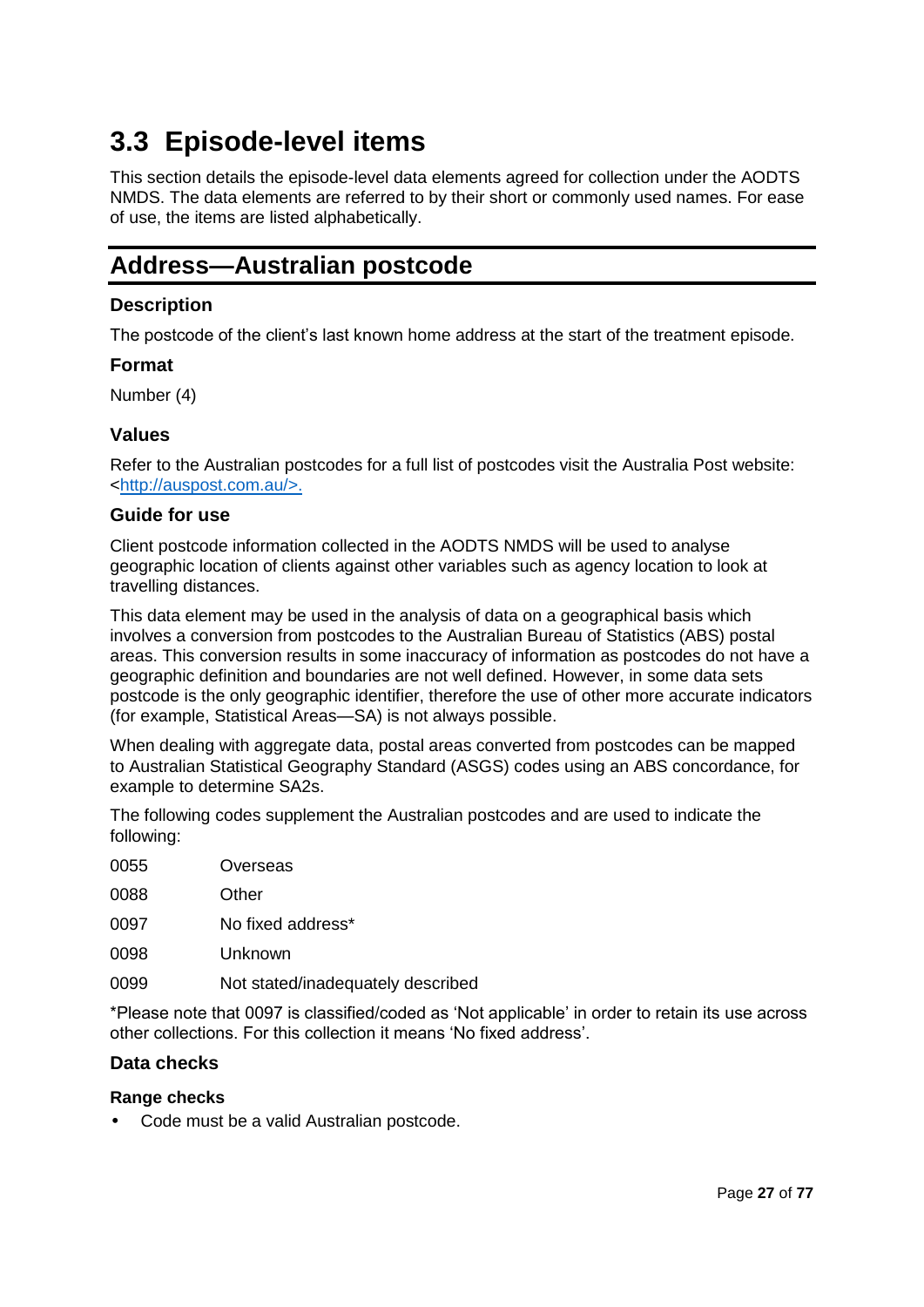#### **Null values**

Null values are permitted.

## **Client type**

#### **Description**

*Client type* (alcohol and other drug treatment services) refers to the status of a person in terms of whether the treatment episode concerns their own alcohol and/or other drug use or that of another person, as represented by a code.

#### **Format**

Number (1)

#### **Values**

- 1 Own alcohol or other drug use
- 2 Other's alcohol or other drug use

#### **Guide for use**

This data item is collected to get an understanding of whether clients are accessing alcohol and other drug treatment services for assistance with their own drug use or for assistance with issues associated with another person's drug use.

#### **CODE 1 Own alcohol or other drug use**

Use this code for a client who receives treatment or assistance concerning their own alcohol and/or other drug use.

Use this code where a client is receiving treatment or assistance for both their own alcohol and/or other drug use and the alcohol and/or other drug use of another person.

#### **CODE 2 Other's alcohol or other drug use**

Use this code for a client who receives support and/or assistance in relation to the alcohol and/or other drug use of another person.

#### **Data checks**

#### **Logic checks**

- Where *Client type* is Code 1 (own alcohol or other drug use), *Principal drug of concern*, *Other drug of concern*, *Injecting drug use status*, and *Method of use* must contain values.
- Where *Client type* is Code 2 (Other's alcohol or other drug use):
	- neither *Main treatment type* nor *Other treatment type* should have a code of 1 (withdrawal management (detoxification)), 3 (rehabilitation) or 4 (pharmacotherapy).
	- *Principal drug of concern*, *Other drug of concern*, *Injecting drug use status*, and *Method of use* should not contain values.
- Where *Client type* is Code 2 do not collect (that is, leave blank) *Principal drug of concern*, *Other drug of concern*, *Injecting drug use status* and *Method of use*.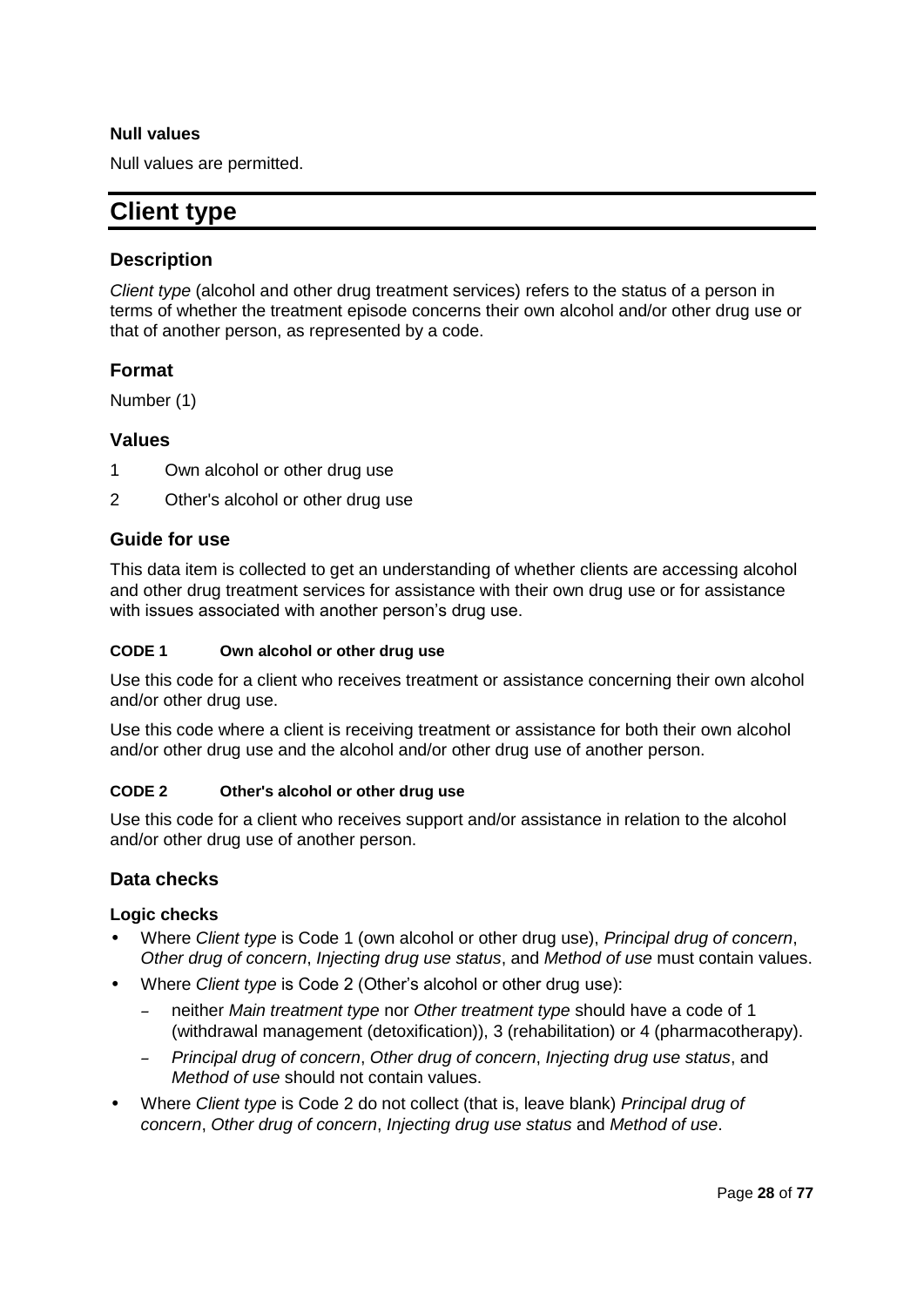#### **Range checks**

• *Client type* has a value of 1 or 2.

#### **Null values**

• Null values are not permitted for this data item

#### **Examples of how 'client type' is used**

- Most (96%) of all closed treatment episodes involved clients seeking treatment for their own alcohol or other drug use, a similar proportion as in previous years.
- People seeking treatment in relation to someone else's drug use were older, with a median age of 42 years, than those seeking treatment for their own drug use (33 years).
- In 2016–17, clients seeking treatment for their own drug use received an average of 1.6 treatment episodes, while those receiving treatment for someone else's drug use received an average of 1.3 episodes.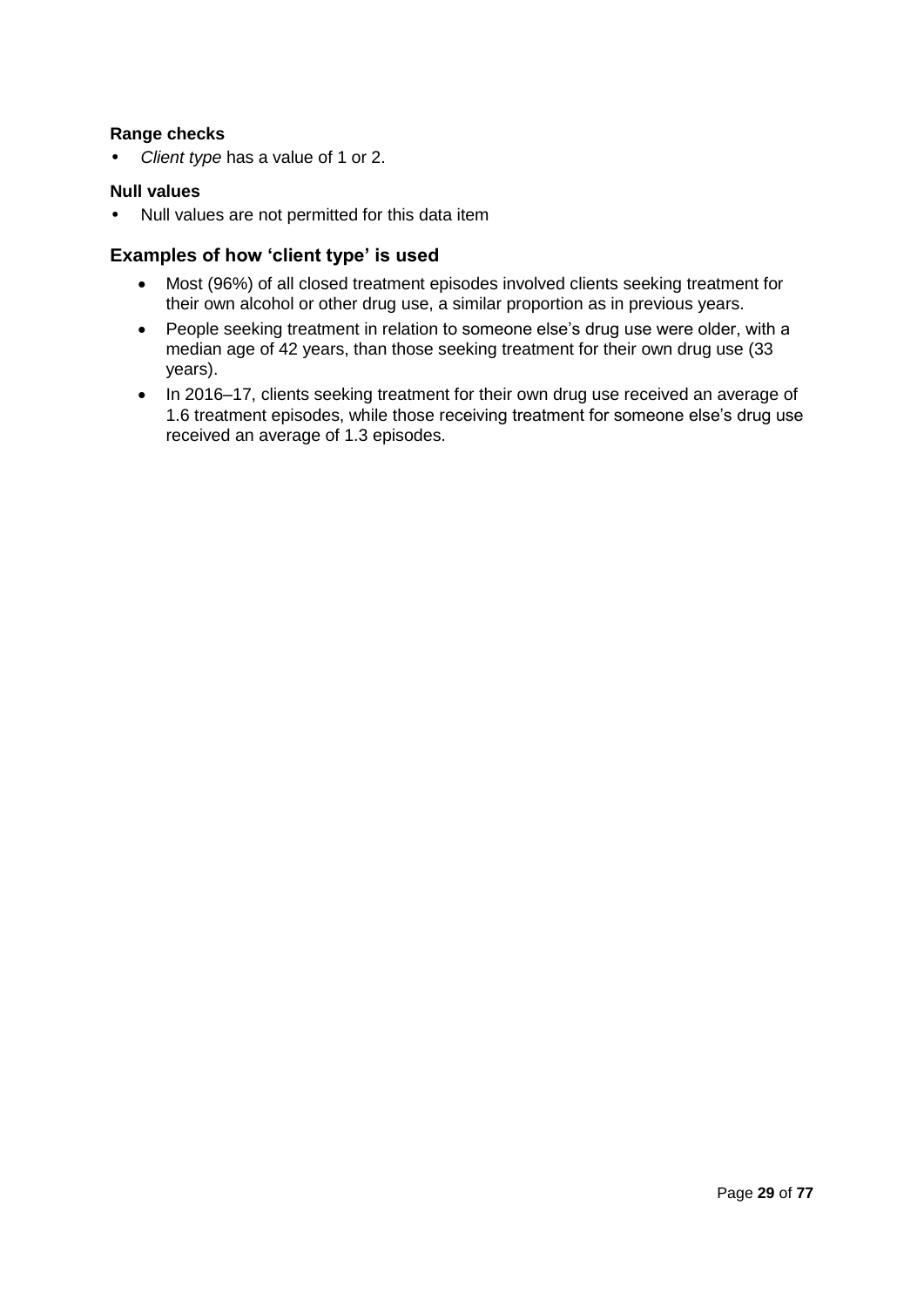# **Country of birth**

#### **Description**

The country in which the person was born, as represented by a code.

#### **Format**

Number (4)

#### **Values**

Refer to ABS, Standard Australian Classification of Countries, ABS cat. no. 1269.0. The SACC is updated from time to time and was last updated by the ABS in 2016.

#### **Guide for use**

This data item is collected to get an understanding of the countries of birth of clients accessing alcohol and other drug treatment services. *Country of birth* is used in demographic analysis of clients in the collection.

Responses to this data item should be provided in the format given in the SACC 4-digit (individual country) level.

If the country of birth is unknown, use '0003'.

#### **Data checks**

#### **Range checks**

The code is a valid SACC code.

#### **Null values**

• Null values are not permitted.

#### **Examples of how 'country of birth' is used**

- Most clients of drug treatment agencies were Australian born (87% of treatment episodes involved people born in Australia).
- England (3%) and New Zealand (2%) were the next most common countries of birth.
- Nationally, 87% of treatment episodes were provided to clients who were born in Australia.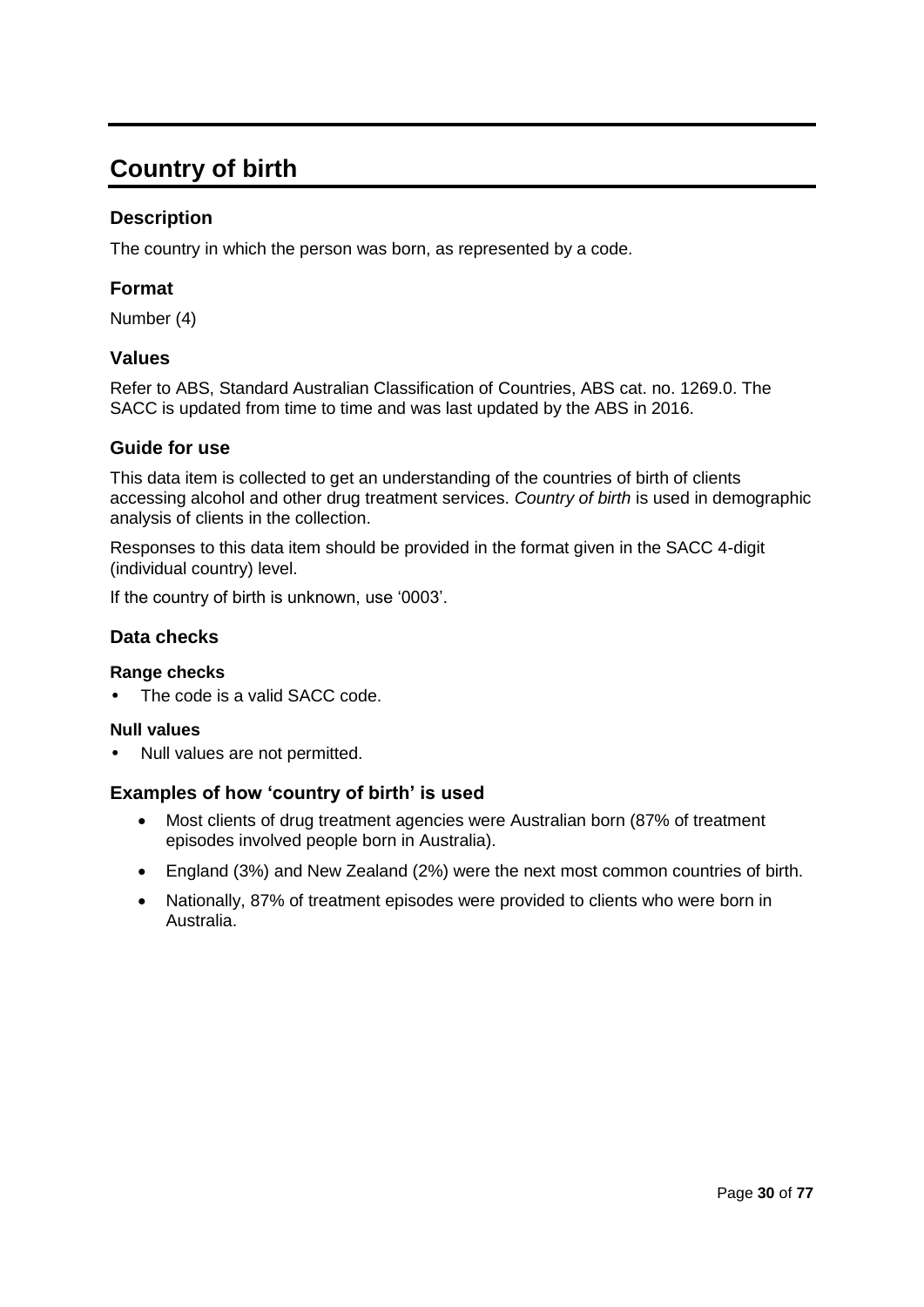# **Date accuracy indicator**

#### **Description**

*Date accuracy indicator* indicates the accuracy of a client's date of birth, as supplied in their AODTS data record.

#### **Format**

String (3)

#### **Values**

*Date accuracy indicator* is a 3-character code that indicates the extent to which the recorded *Date of birth* is accurate, estimated or unknown.

The current specifications for *Date of birth* lay out steps for dealing with incomplete *Date of birth* records. The *Date accuracy indicator* has many possible combinations depending on whether the day, month or year of birth is estimated or unknown.

This data element contains positional fields (DMY) that reflects the order of the date components in the format (DDMMYYYY) of the reported date:

- Field 1 (D) refers to the accuracy of the day component
- Field  $2 (M)$  refers to the accuracy of the month component
- Field 3 (Y) refers to the accuracy of the year component.

| Data domain | Date component (for a format DDMMYYYY) |         |        |  |  |
|-------------|----------------------------------------|---------|--------|--|--|
|             | (D)ay                                  | (M)onth | (Y)ear |  |  |
| Accurate    | А                                      | А       | A      |  |  |
| Estimated   | F                                      | F       | F      |  |  |
| Unknown     |                                        |         |        |  |  |

Common examples of *Date accuracy indicator* codes include:

**AAA:** If a date has been sourced from a reliable source and is known as accurate then the *Date accuracy indicator* should be AAA.

**Example:** Dorina was born on the fourth of October 1983 and *Date of birth* is recorded as 04101983. *Date accuracy indicator* = AAA.

**UUE:** If only the age of the person is estimated and there is no certainty of the accuracy of this, then the *Date accuracy indicator* should be UUE. That is, the day and month are 'unknown' and the year is 'estimated'.

**Example:** Dorina's birth date is unknown but it is estimated that she is about 30. Her *Date of birth* is recorded as 01011982. *Date accuracy indicator* = UUE.

**UUU:** No information is known about the person's date of birth or age.

**Example:** Dorina's birth date and age was unknown. Her *Date of birth* is recorded as the default date—01011900. *Date accuracy indicator* = UUU.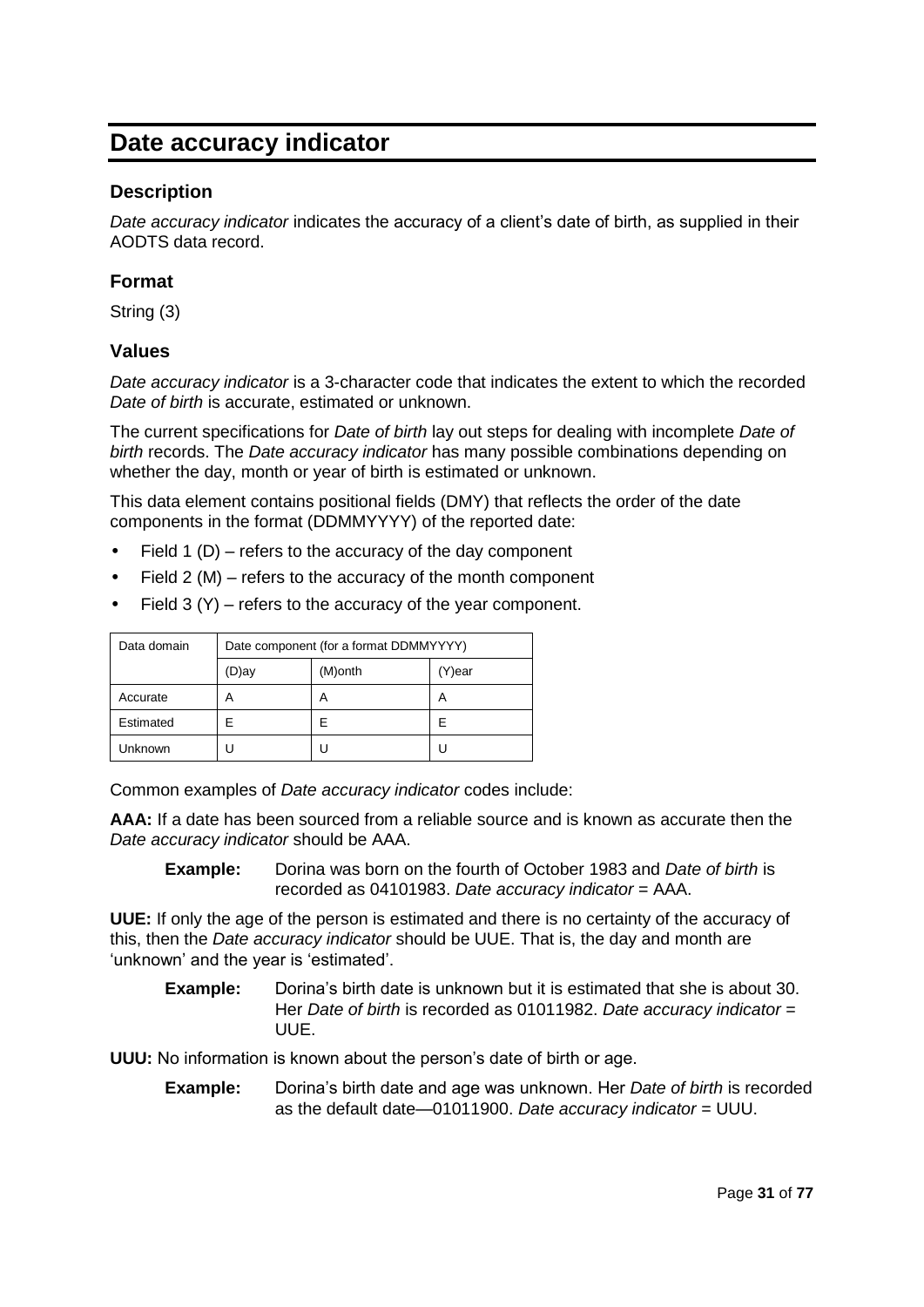#### **Guide for use**

This element is used to generate client identifiers in conjunction with the *SLK-581*. It allows for records belonging to clients whose dates of birth are recorded inconsistently to be matched.

The following codes are expected:

- **AAA**—this indicates the date of birth is accurate
- **UUE**—this indicates the date of birth is unknown and that the year of birth of the client has been estimated based on an estimate of the client's age
- **UUU**—this indicates that no information about the client's age or date of birth is known. If this code is used, then the date of birth should be 01011900.

#### **Data checks**

#### **Logic checks**

• If the code is 'UUU', then *Date of birth* must be 01011900.

#### **Range checks**

• Only A, E and U can be used.

#### **Null values**

• Missing values are not permitted for this data item.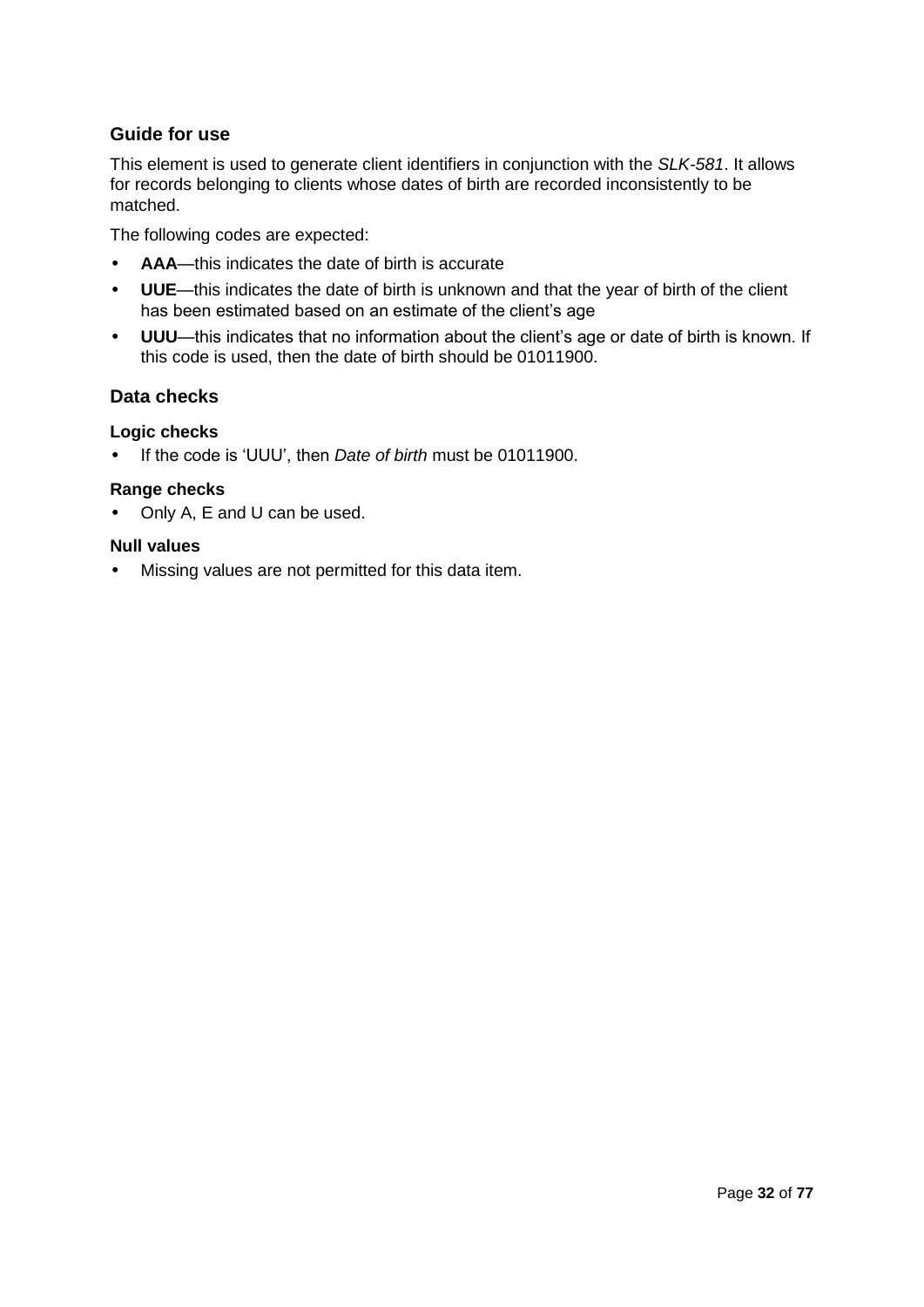### **Date of birth**

#### **Description**

The day, month and year when the person seeking drug treatment was born.

#### **Format**

DDMMYYYY (8)

#### **Guide for use**

*Date of birth* is required to derive the age of clients for demographic analyses and for analysis by age (or age group) at a point in time. Age is used for analysis of service utilisation, and comparison with population data.

Where the date of birth is not provided directly by the client, other records such as referral documents may be used to establish or estimate the *Date of birth*.

This item is used in conjunction with *Date accuracy indicator*. Where exact date of birth is unknown, estimate the year of birth based on the client's age and use 0101 as the day and month of birth and use UUE for the *Date accuracy indicator.* Where it is not possible to estimate the year of birth, use 01011900 and use UUU for the *Date accuracy indicator*.

#### **Data checks**

#### **Logic checks**

- The client should be aged 10–100 at the date of commencement.
- If the date of birth is 01011900, then the *Date accuracy indicator* must be UUU.

#### **Valid values**

• Must be a valid date in the format DDMMYYYY.

#### **Null values**

• Null values are not permitted.

#### **Examples of how 'date of birth' is used**

#### **Table 4.2: Closed treatment episodes by sex and age group (per cent)**

|                        |           | Age group (years) |           |           |           |       | <b>Total</b>         | Median        |        |
|------------------------|-----------|-------------------|-----------|-----------|-----------|-------|----------------------|---------------|--------|
| Sex/client type        | $10 - 19$ | $20 - 29$         | $30 - 39$ | $40 - 49$ | $50 - 59$ | $60+$ | Total <sup>(a)</sup> | (no.)         | age    |
| Persons <sup>(b)</sup> |           |                   |           |           |           |       |                      |               |        |
| Own drug use           | 12.9      | 29.0              | 26.8      | 18.9      | 8.5       | 3.8   | 100.0                | 125.668       | 33     |
| Other's drug use       | 18.4      | 10.3              | 14.2      | 17.0      | 23.0      | 17.0  | 100.0                | 5,560         | 42     |
| <b>Total persons</b>   | 13.2      | 28.8              | 26.3      | 18.8      | 9.1       | 4.4   | 100.0                | $\sim$ $\sim$ | 33     |
| Total (number)         | 17,291    | 37,054            | 34,523    | 24,635    | 11.975    | 5,740 | $\sim$               | 131,228       | $\sim$ |

(a) Includes 'not stated' for age.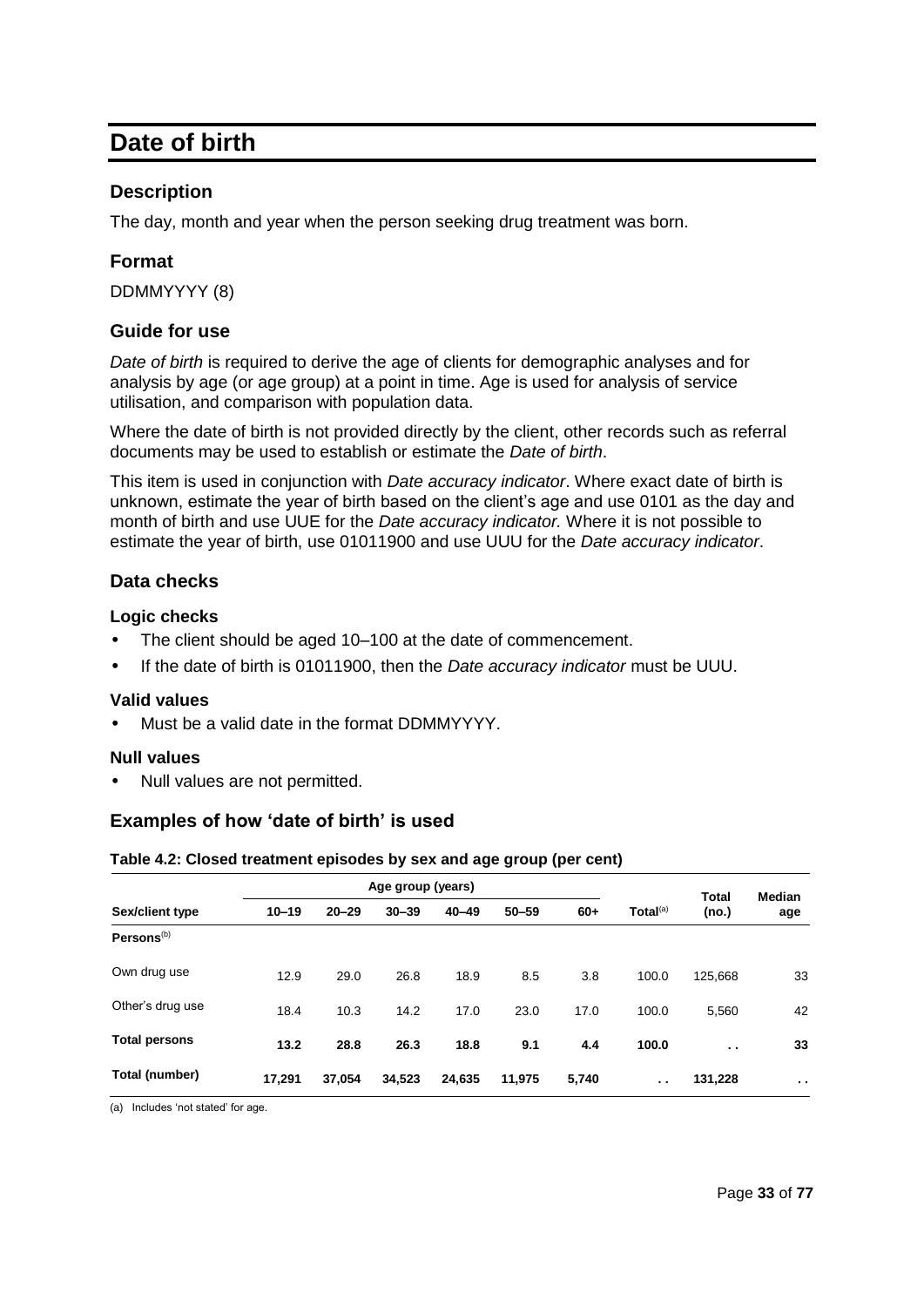For clients aged 30 and over, alcohol was the most common principal drug of concern, while for clients aged 10–29, cannabis was the most common.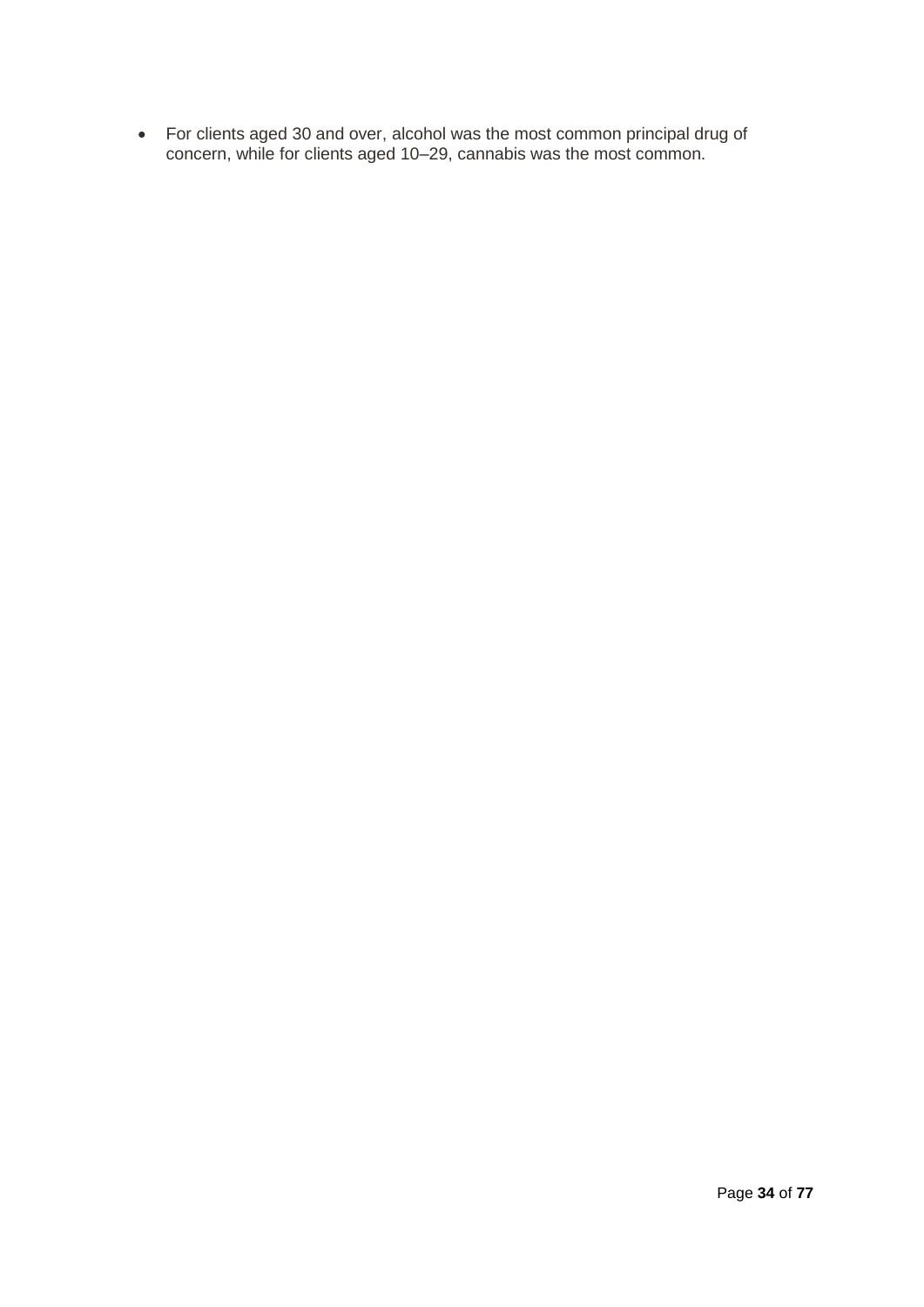# **Date of cessation of treatment episode for alcohol and other drugs**

### **Description**

The date on which a treatment episode for alcohol and other drugs ceases.

### **Format**

DDMMYYYY (8)

#### **Guide for use**

*Date of cessation of treatment episode for alcohol and other drugs* is required to derive the duration of treatment episodes. Duration can then be related to other variables such as demographics, principal drug of concern and treatment type.

### **Data checks**

#### **Valid values**

*Date of cessation of treatment episode* must be a valid date of the format DDMMYYYY.

#### **Logic checks**

- The date of cessation must fall within the collection period (1 July 2021 to 30 June 2022).
- The date of cessation must be on or after date of commencement.

#### **Null values**

Missing values are not permitted for this data item.

#### **Examples of how 'date of cessation' is used**

- Nationally, the median duration of closed treatment episodes in 2019–20 was almost 3 weeks (20 days).
- Only 7% of treatment episodes lasted 6 months or longer.
- Information and education only had a median duration of 1 day. Counselling had a median duration of 47 days.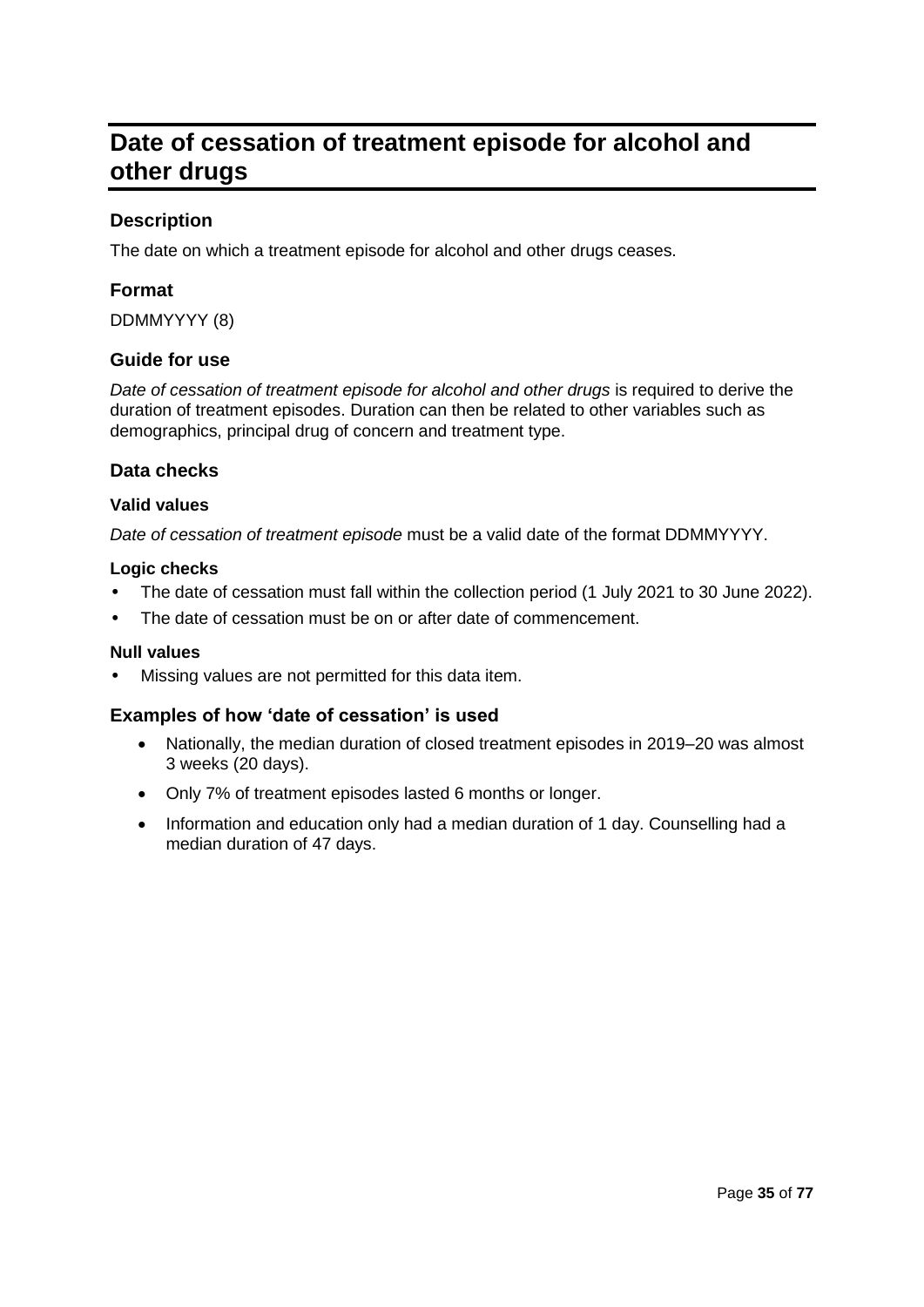# **Date of commencement of treatment episode for alcohol and other drugs**

### **Description**

The day, month and year when a treatment episode for alcohol and other drugs commences.

### **Format**

DDMMYYYY (8)

#### **Guide for use**

*Date of commencement of treatment episode for alcohol and other drugs* is used together with *Date of cessation* to derive the duration of treatment episodes.

The commencement of a treatment episode is the first service contact between a client and a treatment provider when assessment and/or treatment occurs.

### **Data checks**

#### **Logic checks**

The date of commencement must be earlier than or equal to the date of cessation.

#### **Valid values**

• *Date of commencement of a treatment episode* must be a valid date in the format (DDMMYYYY).

#### **Null values**

• Missing values are not permitted for this data item.

#### **Examples of how 'date of commencement' is used**

- Duration of treatment for heroin-related treatment episodes were the longest out of all drug types, with a median length of 29 days.
- Alcohol-related treatment episodes had a duration of approx.16 days and treatment episodes for ecstasy as a principal drug of concern lasted around 4 days.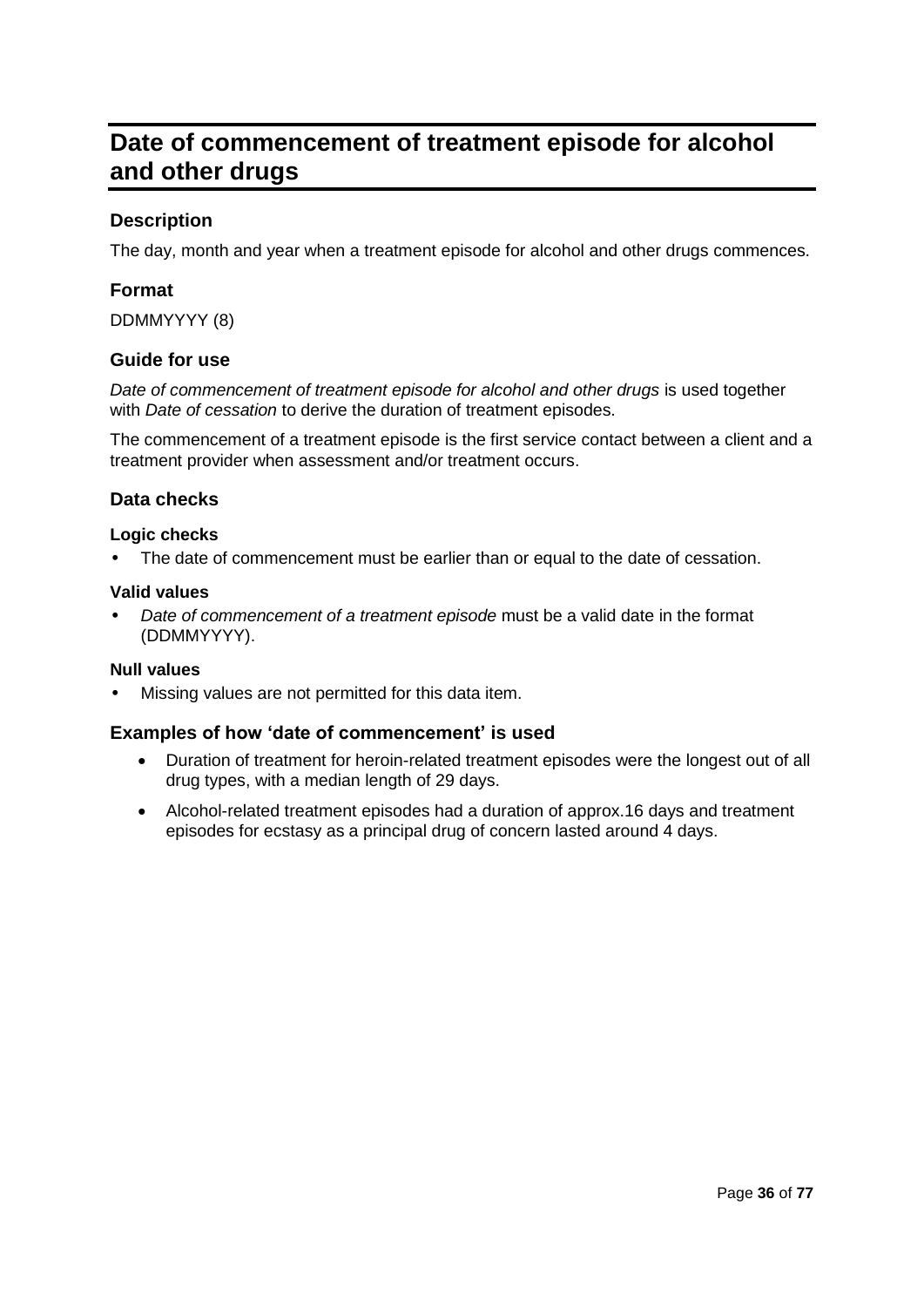# **Indigenous status**

### **Description**

*Indigenous status* is a measure of whether a person identifies as being of Aboriginal or Torres Strait Islander origin.

### **Format**

Numeric (1)

#### **Values**

- 1 Aboriginal but not Torres Strait Islander origin
- 2 Torres Strait Islander but not Aboriginal origin
- 3 Both Aboriginal and Torres Strait Islander origin
- 4 Neither Aboriginal nor Torres Strait Islander origin
- 9 Not stated/inadequately described

#### **Guide for use**

This data item is an essential demographic component of the AODTS NMDS, along with items such as *Date of birth* and *Sex*. This data item is used to explore the relationship between the *Indigenous status* of clients and other data items in the AODTS NMDS.

'Not stated/inadequately described' is not to be available as a valid answer to the questions but is intended for use:

- where an answer was refused
- where the question was not able to be asked prior to completion of assistance because the client was unable to communicate or a person who knows the client was not available.

#### **Data checks**

#### **Range checks**

• *Indigenous status* has a value of 1, 2, 3, 4, or 9.

#### **Null values**

• Missing values are not permitted.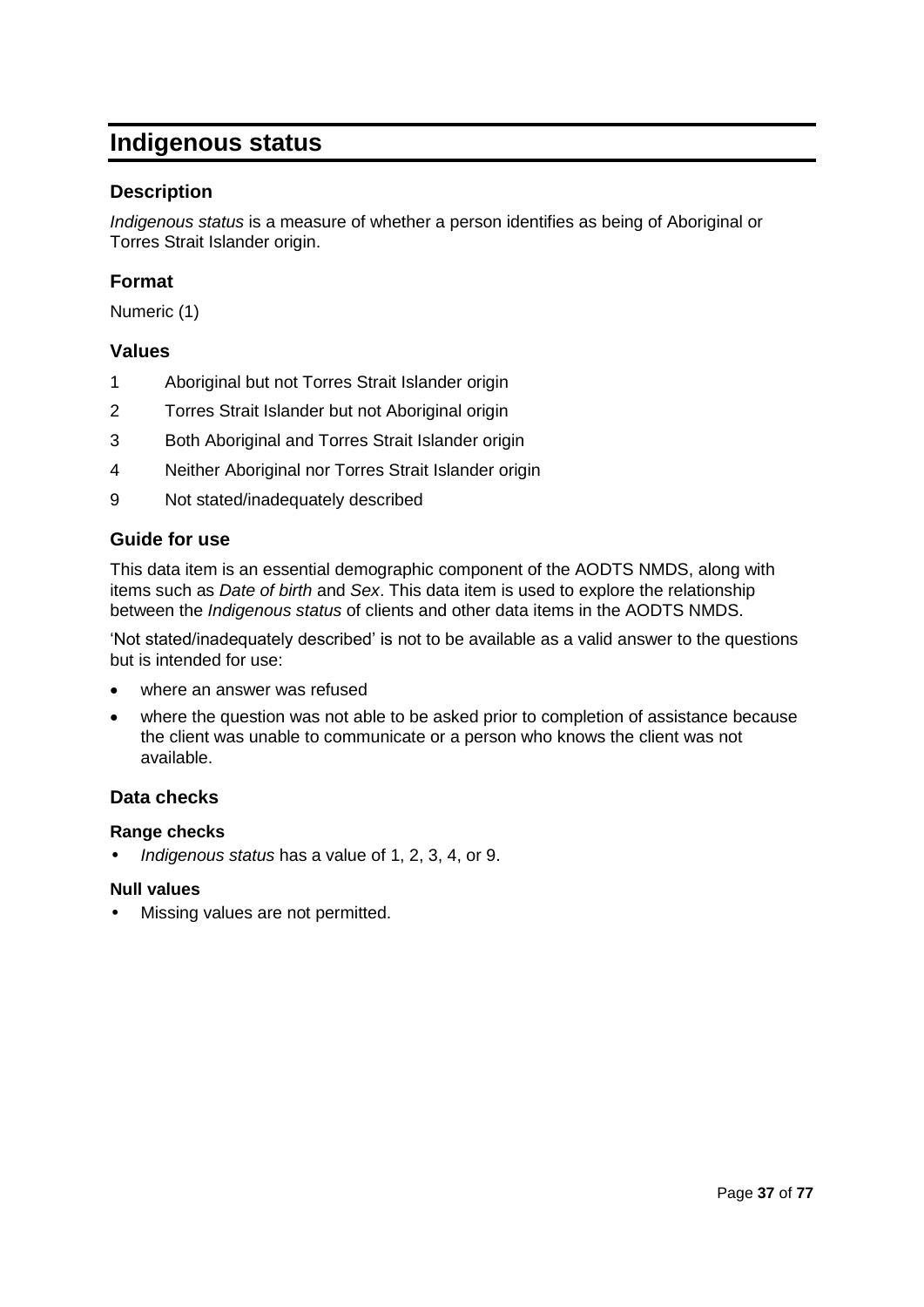### **Examples of how 'Indigenous status' is used**

| <b>Principal drug</b>                   | Indigenous |                      | Non-Indigenous |                      | Not stated |                      | <b>Total</b> |          |
|-----------------------------------------|------------|----------------------|----------------|----------------------|------------|----------------------|--------------|----------|
| of concern                              | No.        | Per cent             | No.            | Per cent             | No.        | Per cent             | No.          | Per cent |
| Alcohol                                 | 6,036      | 52.8                 | 30,377         | 43.5                 | 1,594      | 42.9                 | 38,007       | 44.5     |
| Amphetamines                            | 3,910      | 9.2                  | 20,931         | 11.6                 | 1,986      | 9.6                  | 26,827       | 11.2     |
| Benzodiazepines                         | 72         | 0.8                  | 904            | 1.8                  | 36         | 1.6                  | 1,012        | 1.7      |
| Cannabis                                | 5,032      | 21.6                 | 25,516         | 21.6                 | 1,503      | 21.4                 | 32,051       | 21.6     |
| Cocaine                                 | 20         | 0.2                  | 428            | 0.3                  | 48         | 0.3                  | 496          | 0.3      |
| Ecstasy                                 | 34         | 0.4                  | 923            | 1.0                  | 165        | 0.7                  | 1,122        | 0.9      |
| Nicotine                                | 237        | 1.5                  | 2,214          | 1.8                  | 97         | 1.3                  | 2,548        | 1.7      |
| Opioids                                 |            |                      |                |                      |            |                      |              |          |
| Heroin                                  | 692        | 6.8                  | 5,025          | 11.0                 | 246        | 11.3                 | 5,963        | 10.5     |
| Methadone                               | 150        | 1.1                  | 1,016          | 1.6                  | 52         | 1.5                  | 1,218        | 1.6      |
| Morphine                                | 115        | 1.1                  | 782            | 0.9                  | 39         | 1.1                  | 935          | 0.9      |
| Total opioids <sup>(b)</sup>            | 957        | 9.9                  | 18,634         | 15.0                 | 1,159      | 16.0                 | 21,380       | 14.5     |
| All other drugs <sup>(c)</sup>          | 583        | 3.6                  | 4,344          | 3.5                  | 447        | 6.2                  | 5,374        | 3.6      |
| <b>Total</b>                            | 16,058     | 100.0                | 124,430        | 100.0                | 7,233      | 100.0                | 147,721      | 100.0    |
| Per cent of<br><b>Indigenous status</b> | 10.9       | $\ddot{\phantom{1}}$ | 84.2           | $\ddot{\phantom{a}}$ | 4.9        | $\ddot{\phantom{a}}$ | 100.0        | . .      |

| Table 4.3: Closed treatment episodes <sup>(a)</sup> by principal drug of concern and Indigenous status |  |  |  |  |
|--------------------------------------------------------------------------------------------------------|--|--|--|--|
|--------------------------------------------------------------------------------------------------------|--|--|--|--|

(a) Excludes treatment episodes for clients seeking treatment for the drug use of others.

(b) 'Total opioids' includes the balance of opioid drugs coded according to ASCDC.

(c) Includes balance of principal drugs of concern coded according to ASCDC.

- About 1 in 7 (15%) clients receiving treatment for their own drug use, and 11% of clients receiving treatment for someone else's drug use were Indigenous.
- Where cannabis was the principal drug of concern, Indigenous Australians (910 per 100,000 population) were more likely to have received treatment than non-Indigenous Australians (123 per 100,000 population).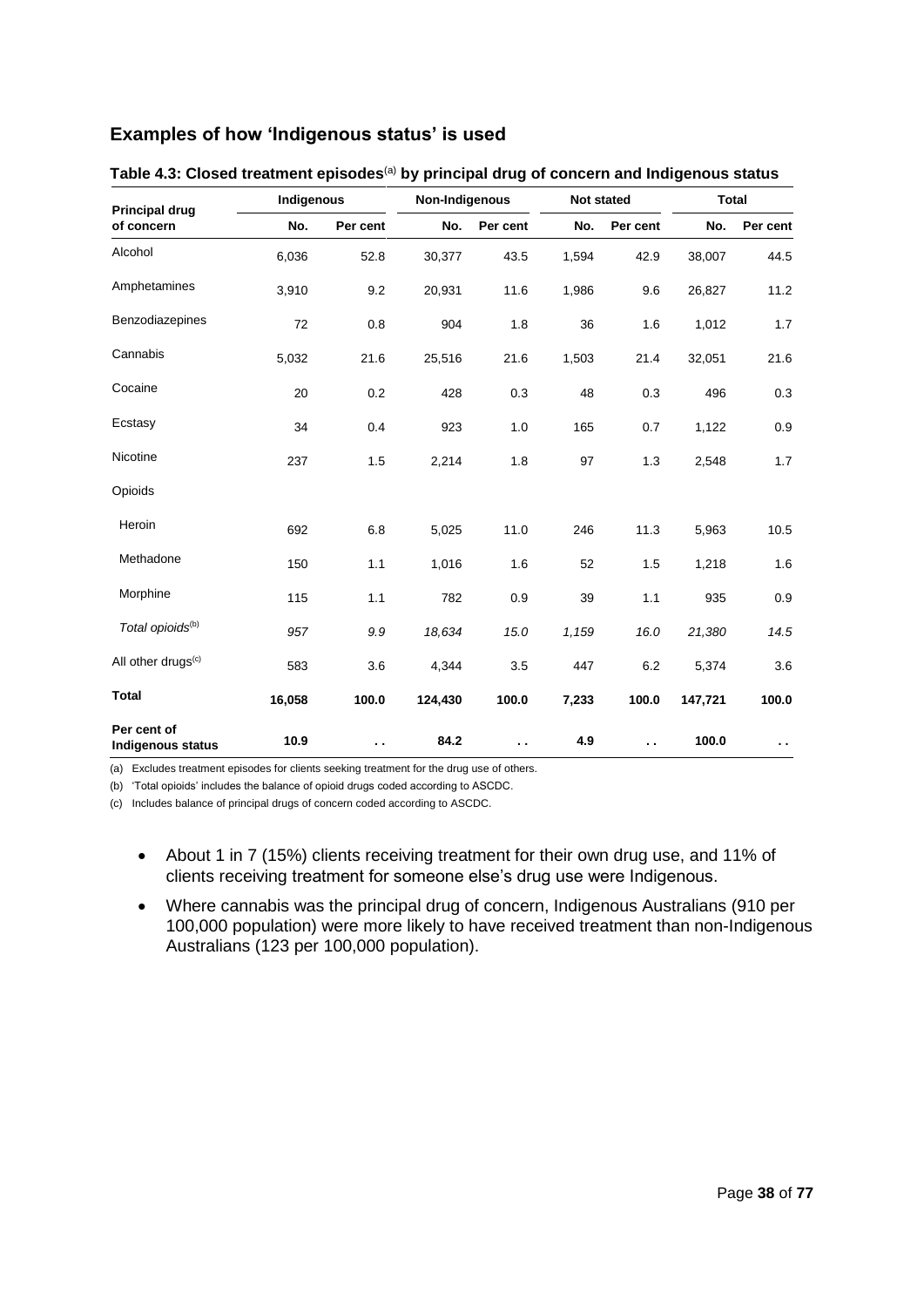# **Injecting drug use status**

### **Description**

The client's use of injection as a method of administering drugs, as represented by a code.

### **Format**

Number (1)

### **Values**

- 1 Last injected 3 months ago or less
- 2 Last injected more than 3 months ago but less than or equal to 12 months ago
- 3 Last injected more than 12 months ago
- 4 Never injected
- 9 Not stated/inadequately described

### **Guide for use**

The client's history of injection as a method of administering drugs, including intravenous, intramuscular and subcutaneous forms of injection. This element should be asked of everyone who is seeking treatment for their own drug use (where *Client type* is Code 1). The element is not asking about injecting drug use for the principal drug of concern.

Do not collect this item for episodes where the *Client type* is Code 2.

This data item is collected to explore the levels of injection or needle use associated with drug treatment clients. Potentially, this allows a measure of health risk in the treatment population.

### **Data checks**

#### **Logic checks**

- Where *Injecting drug use status* is Code 4 (never injected), *Method of use* must not be Code 3 (injects).
- If the *Client type* is Code 2, this item must have a null value.

#### **Range checks**

• *Injecting drug use status* has a value of 1, 2, 3, 4, 9.

#### **Null values**

- Required where the *Client type* is Code 2.
- Not permitted where the *Client type* is Code 1.

### **Example of how 'injecting drug use status' is used**

Over half (58%) of closed treatment episodes involved clients who reported never having injected drugs, 14% involved clients who injected within the previous 3 months, and a further 12% involved clients who reported they had injected drugs in the past (4% between 3 months and 12 months ago and 8%, 12 or more months ago). This item was reported as 'not stated' in 16% of episodes involving people seeking treatment for their own drug use.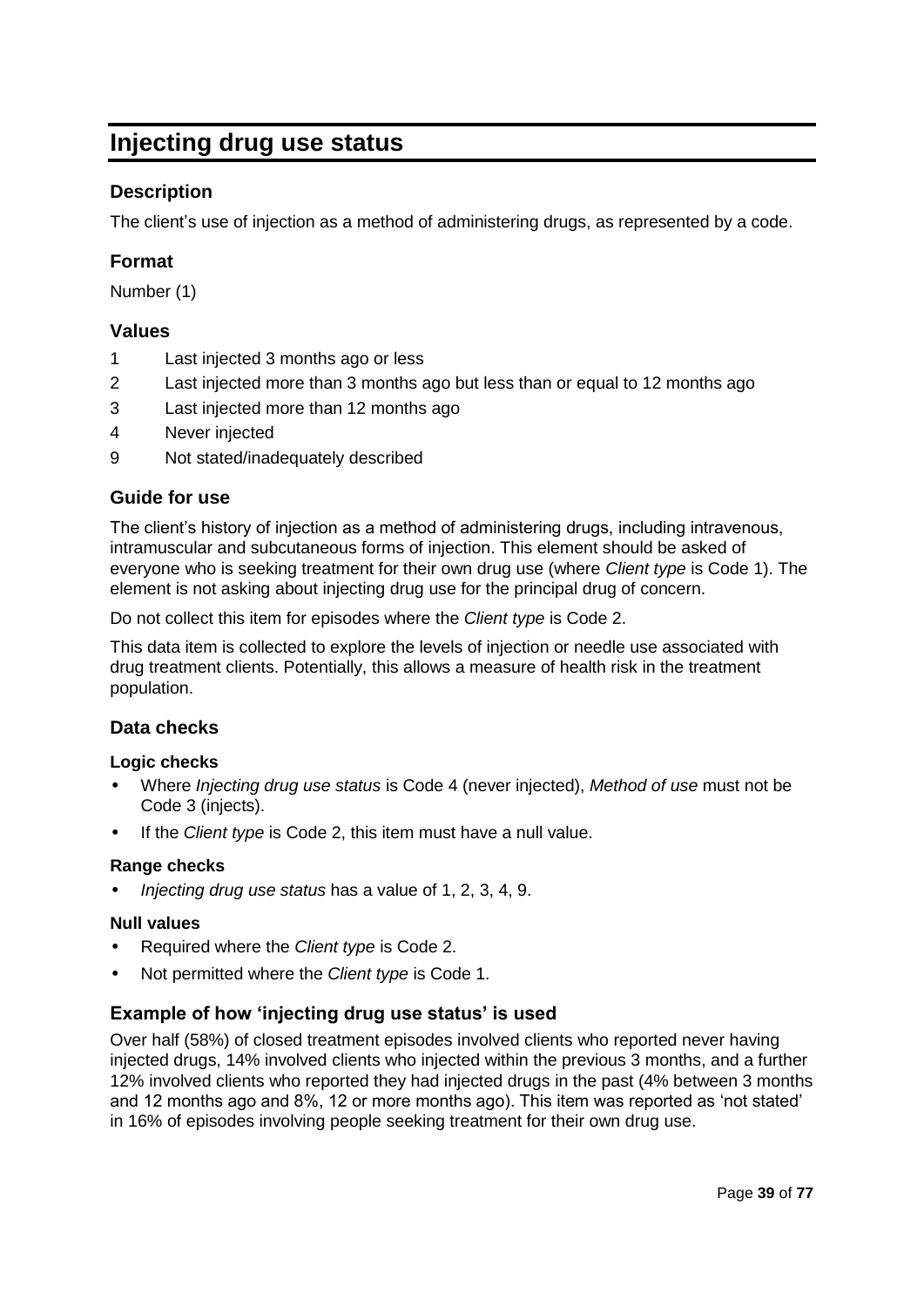# **Main treatment type for alcohol and other drugs**

### **Description**

*Main treatment type for alcohol and other drugs* is the main activity determined necessary at assessment by the treatment provider to treat the client's alcohol and/or drug problem for the principal drug of concern.

#### **Format**

Number (2)

#### **Values**

- 1 Withdrawal management (detoxification)
- 2 Counselling
- 3 Rehabilitation
- 4 Pharmacotherapy
- 5 Support and case management
- 6 Information and education
- 7 Assessment only
- 88 Other

#### **Guide for use**

This data item is collected to explore the types of treatments being accessed by clients. *Main treatment type* is then analysed with reference to other data set variables.

#### *Business rule:*

It is noted that many AOD treatment types comprise one or more service types. When using these codes please follow the rule that:

• the code which should be allocated for main treatment type will be that for the largest proportion of the treatment provided to the client.

For example:

- if a client receives both a counselling session and an information and education session, but the proportion of their overall treatment dedicated to counselling is greater than that dedicated to information and education, the appropriate coding for this client would be:
	- o Main treatment type: *Code 2 Counselling*
	- o Other treatment type: *Code 6 Information and education*

Clinical judgment should be used in those instances where the proportional split between different treatment types is not clear.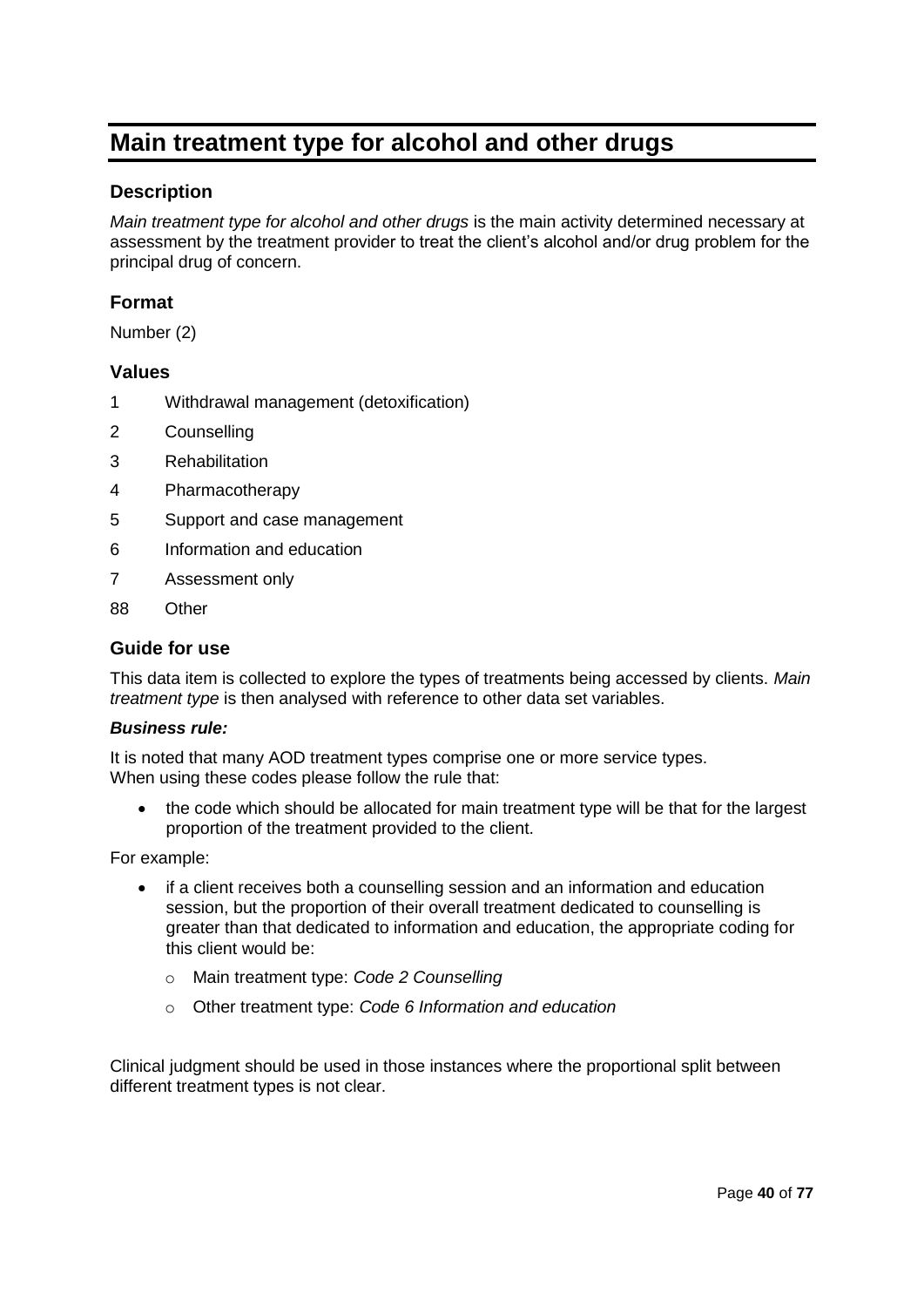#### **CODE 1 Withdrawal management (detoxification)**

This code refers to any form of withdrawal management, including medicated and non-medicated, in any delivery setting.

#### **CODE 2 Counselling**

This code refers to any method of individual or group counselling directed towards identified problems with alcohol and/or other drug use or dependency. This code excludes counselling activity that is part of a rehabilitation program as defined in Code 3 (Rehabilitation).

#### **CODE 3 Rehabilitation**

This code refers to an intensive structured treatment program that can occur in residential or non-residential settings and integrates a range of services and therapeutic activities that may include counselling, behavioural treatment approaches, recreational activities, social and community living skills, group work and relapse prevention. Rehabilitation treatment can provide a high level of support (i.e. up to 24 hours a day) and tends towards a medium to longer-term duration. Counselling that is included within an overall rehabilitation program should be coded to Code 3 for Rehabilitation, not to Code 2 as a separate treatment episode for counselling.

### **CODE 4 Pharmacotherapy**

Refers to pharmacotherapies that include those used as maintenance therapies (for example, methadone or buprenorphine) and those used as relapse prevention (e.g. acamprosate, naltrexone or disulfiram). Use Code 1 (withdrawal management) where a pharmacotherapy is used solely for withdrawal. Note collection exclusions: excludes treatment episodes for clients who are on an opioid pharmacotherapy maintenance program and are not receiving any other form of treatment.

#### **CODE 5 Support and case management**

Refers to when the type of treatment provided to the client is support and case management (e.g. treatment planning and monitoring, case conferences, advocacy or facilitated referral).

#### **CODE 6 Information and education**

Refers to when the type of treatment provided to the client is information and education (e.g. written information or a psycho-educational intervention).

#### **CODE 7 Assessment only**

Refers to when there is no treatment provided to the client other than an overall assessment of the extent and nature of their drug and/or alcohol problem. An assessment encompasses treatment planning and referral.

#### **CODE 88 Other**

Refers to other treatment types not further defined such as art, equine or outdoor therapy.

### **Data checks**

### **Logic checks**

- If *Main treatment type* is Code 7, then *Other treatment type 1–4* must be blank.
- If *Main treatment type* is Code 1, 3 or 4, then *Client type* must be coded 1.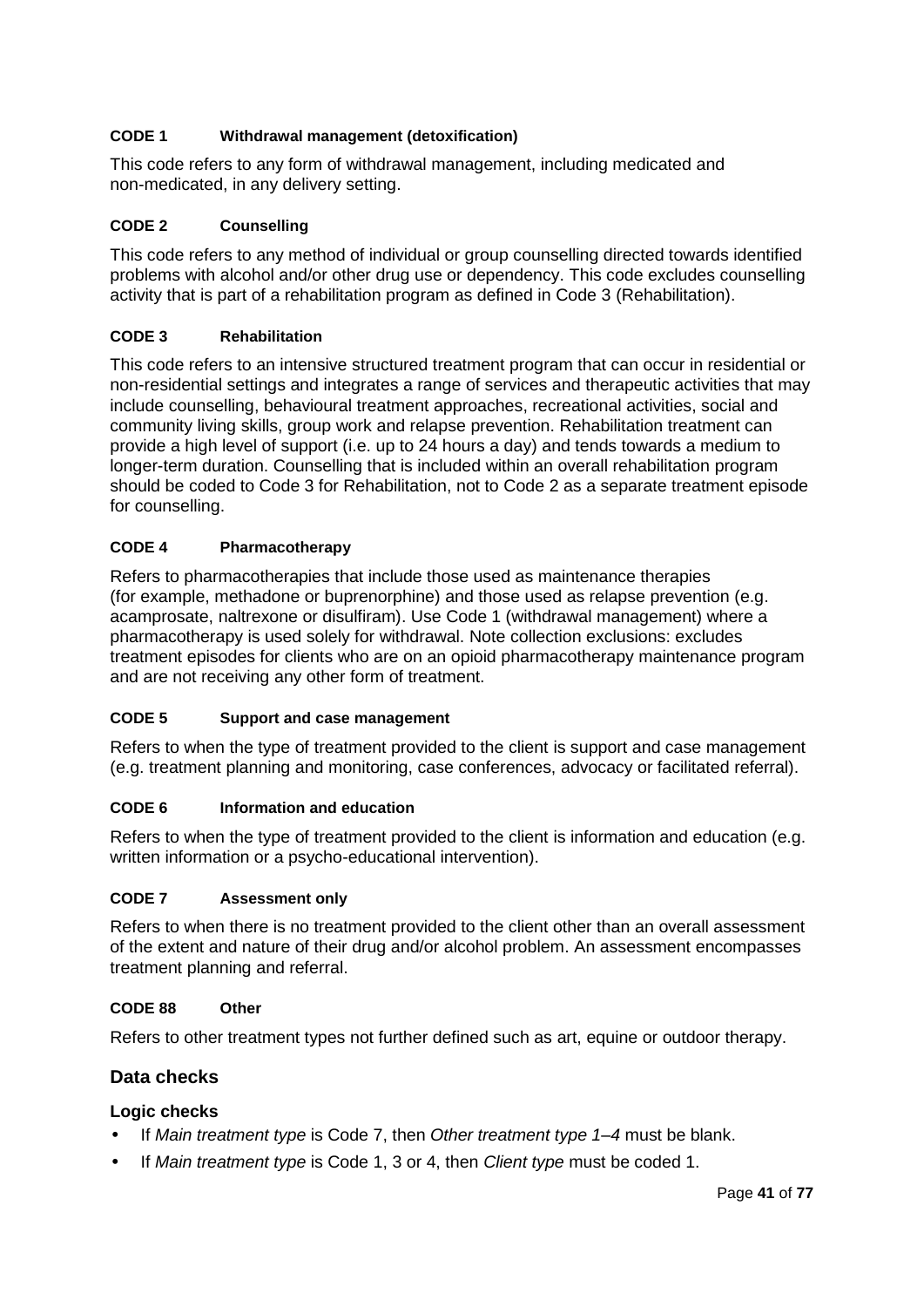- If *Main treatment type* is Code 1–7, then *Other treatment type 1–4* must not contain the same value as the *Main treatment type*.
- If *Main treatment type* is Code 4 (pharmacotherapy), then *Other treatment type 1* must not contain a null value.

#### **Valid values**

• *Main treatment type* has a value of 1, 2, 3, 4, 5, 6, 7, 88.

#### **Null values**

• Null values are not permitted for this data item.

#### **Additional information for AODTS NMDS data collectors**

As agreed by the AODTS NMDS Working Group, episode duration will be monitored and warnings provided for the following:

- where Main treatment type is Code 6 (information education) and episode duration is greater than 100 days
- where Main treatment type is Code 1 (withdrawal management—detoxification) and treatment duration is 14 days or more
- where Main treatment type is Code 7 (assessment only) and treatment duration is greater than 90 days.

#### **Examples of how 'main treatment type' is used**

- The most common main treatment type was counselling (43%) of closed treatment episodes), followed by withdrawal management (17%) and assessment only (16%).
- Where counselling was the main treatment type, most episodes (88%) took place in a non-residential treatment facility, while episodes with a main treatment type of withdrawal management were most likely to take place in a residential treatment facility (49%).

| Main treatment type                 | 2007-08 | 2008-09 | 2009-10 | 2010-11 | $2011 - 12$ | $2012 - 13$ |
|-------------------------------------|---------|---------|---------|---------|-------------|-------------|
| Counselling                         | 57,470  | 53,787  | 60,792  | 61,935  | 65.889      | 68,570      |
| Withdrawal management               | 26,927  | 25,818  | 24.453  | 25,800  | 26.674      | 25,424      |
| Assessment only                     | 21,976  | 21,172  | 19,803  | 20,511  | 21,588      | 27,524      |
| Support and case management<br>only | 12,279  | 12,740  | 12,718  | 13,678  | 13,480      | 15,013      |
| Rehabilitation                      | 11.099  | 9,667   | 7,521   | 7.844   | 8,665       | 7,989       |
|                                     |         |         |         |         |             |             |
| Pharmacotherapy                     | 1,250   | 1,222   | 1,100   | 728     | 898         | 1,250       |
| Information and education only      | 15,086  | 13,283  | 13,076  | 11,532  | 7,997       | 13,464      |
| Other $(a)$                         | 9,161   | 7,205   | 7,267   | 9,188   | 9,375       | 4,378       |
| Total                               | 153.998 | 143.672 | 145.630 | 150.488 | 153.668     | 162.362     |

#### **Table 4.4: Trends in main treatment type, 2007–08 to 2012–13**

(a) 'Other' incudes closed treatment episodes where the main treatment was reported as pharmacotherapy.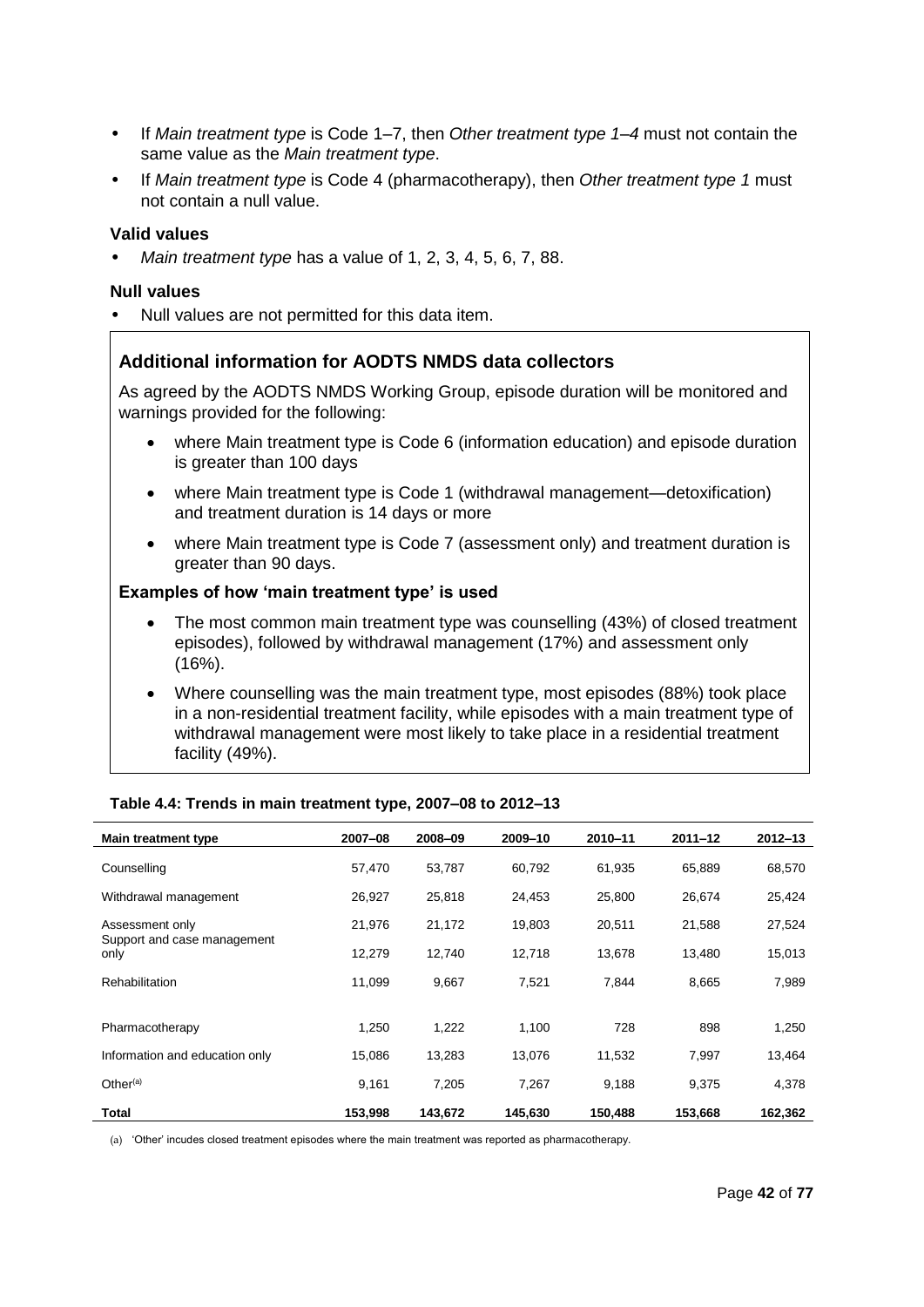# **Method of use for principal drug of concern**

### **Description**

The client's usual method of administering the principal drug of concern as stated by the client.

### **Format**

Number (1)

### **Values**

- 1 Ingests
- 2 Smokes
- 3 Injects
- 4 Sniffs (powder)
- 5 Inhales (vapour)
- 6 Other
- 9 Not stated/inadequately described

### **Guide for use**

This data item is collected to get an understanding of the prevalence of the different methods of drug use. This is then related to many other data items in the data set.

### **Data checks**

#### **Logic checks**

• Where *Method of use* for principal drug of concern is Coded 3 (injects), *Injecting drug use status* must not be Code 4 (never injected).

#### **Range checks**

• *Method of use* for *Principal drug of concern* has a value of 1, 2, 3, 4, 5, 6, 9.

#### **Null values**

- Null values are required where *Client type* is Code 2.
- Null values are not permitted where *Client type* is Code 1.

#### **Examples of how 'method of use of principal drug of concern' is used**

- In 2016–17, smoking/inhaling was the most common usual method of use (46% of episodes), followed by injecting (38%).
- In most instances, where amphetamines were the principal drug of concern, smoking was the most common method of use (47%), followed by injecting (37%) and ingesting (4%).
- Injecting was the most common method of use in most episodes where the principal drug of concern was heroin (81% of episodes).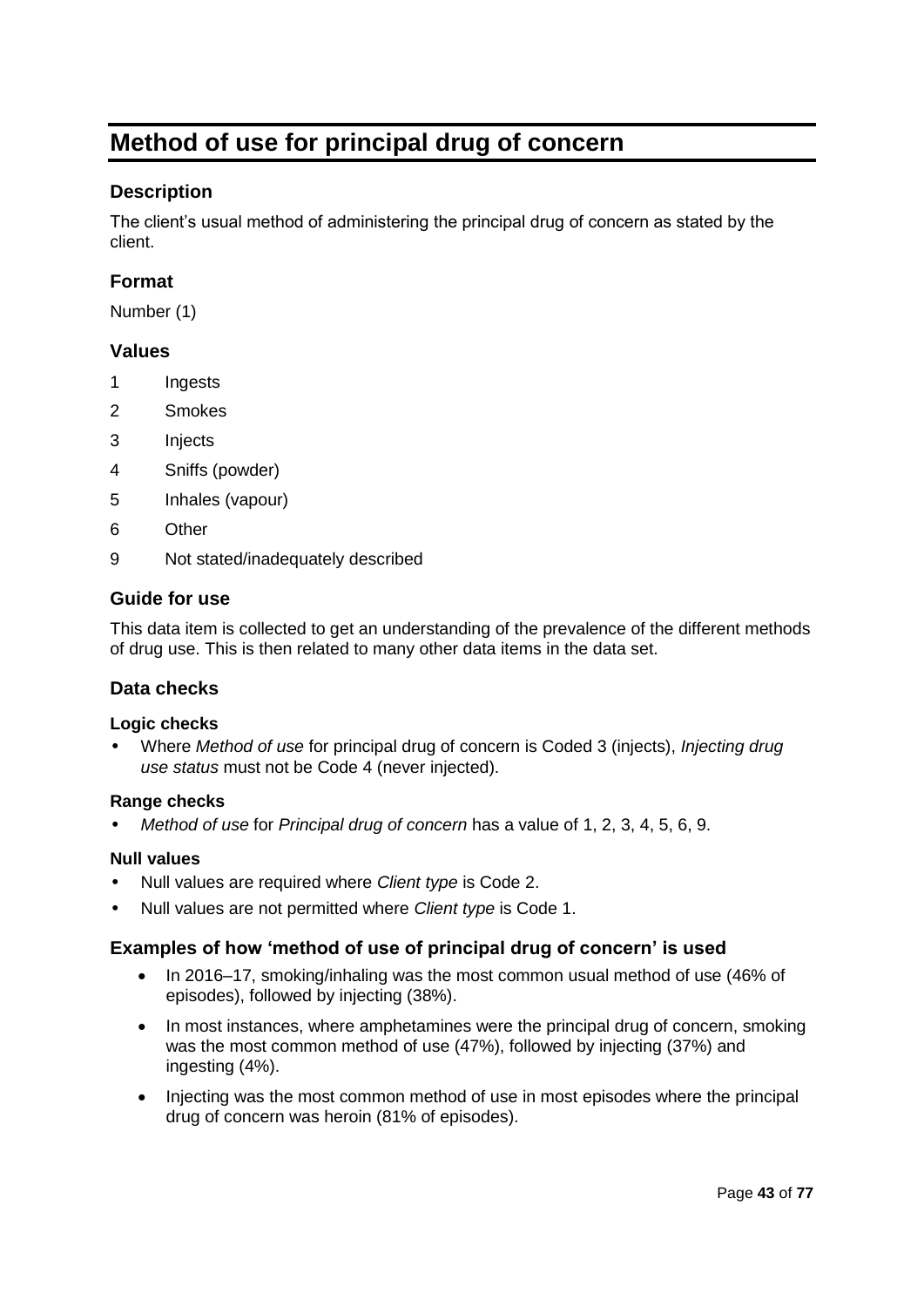# **Other drug of concern**

### **Description**

Other drug or drugs that are of concern to the client (apart from the principal drug of concern).

### **Format**

Number (4)

#### **Values**

Refer to the Australian Standard Classification of Drugs of Concern 2011 (ABS cat. no. 1248.0 ASCDC 2011).

#### **Guide for use**

This data item is collected to get an understanding of the range of drugs that are of concern to clients.

Broader category codes xx00 can also be used to capture an other drug of concern when more detailed information about the drug is not known. For example, code 2100 would be used when the *Other drug of concern* was an alcohol, but information about the specific alcohol type is not known.

### **Data checks**

#### **Logic checks**

- *Other drug of concern 1–5* must not contain the same value as *Principal drug of concern*, with the exception of Code 9999 (miscellaneous drugs) and null values.
- *Other drug of concern 1–5* must not contain the same values, with the exception of Code 9999 and null values.
- If *Other drug of concern 1* is Code 0000 or 0001, *Other drug of concern 2–5* must be null.
- Where *Client type* is Code 2, *Other drug of concern 1-5* must be null.

#### **Valid values**

- If not null, must contain a value from the Australian Standard Classification of Drugs of Concern 2011 (ASCDC 2011), ABS cat. no. 1248.0 (ABS 2011a). This includes 2 supplementary codes:
	- Code 0005 (opioid analgesics not further defined): to be used when it is known that the client's principal drug of concern is an opioid but the specific opioid used is not known.
	- Code 0006 (psychostimulants not further defined): to be used when it is known that the client's principal drug of concern is a psychostimulant but not which type.

#### **Null values**

- Where *Client type* is Code 2, a null value is required.
- Where *Client type* is Code 1, null values are permitted.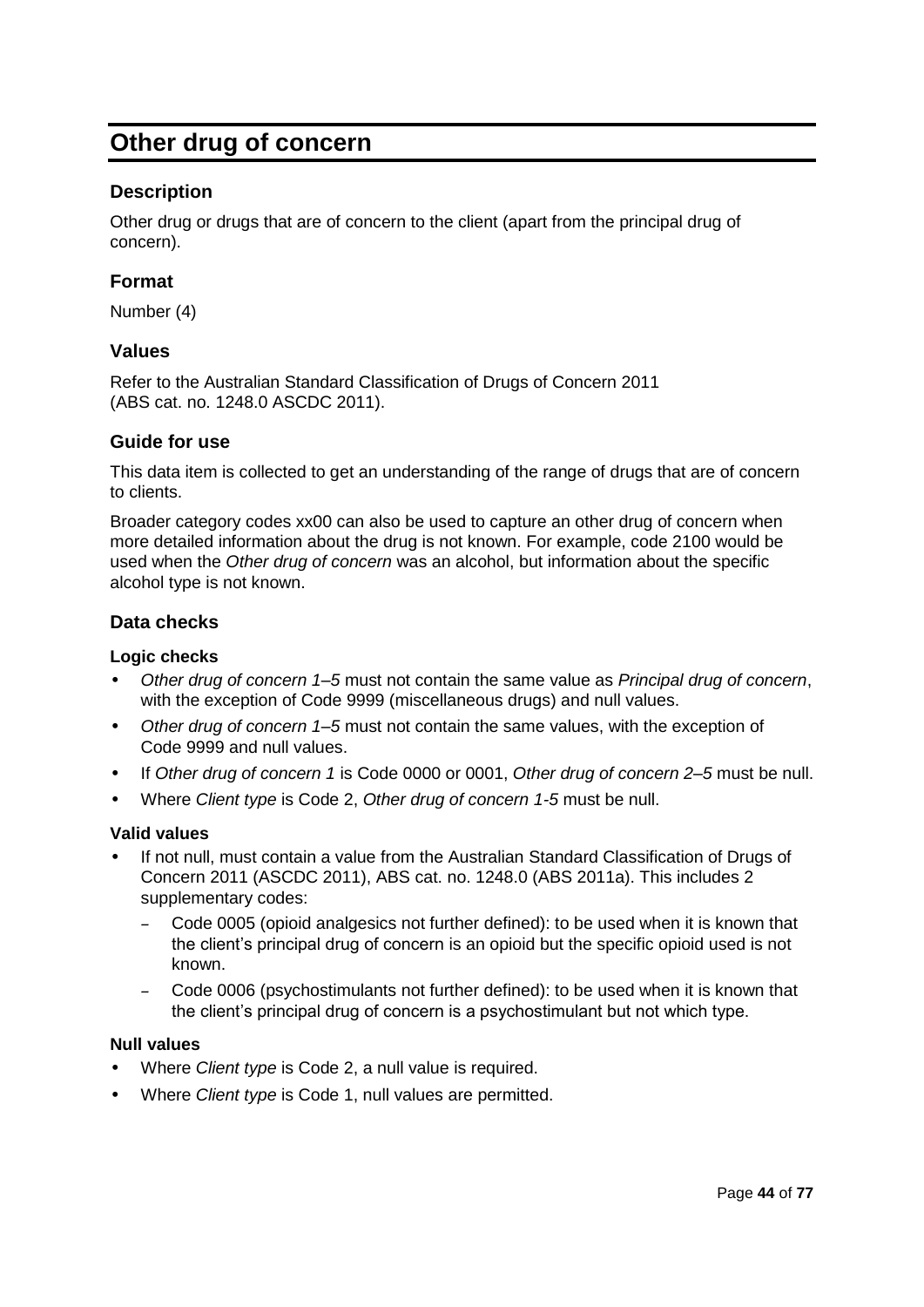### **Examples of how 'other drug of concern' is used**

- By combining the principal drug of concern and all 'other' drugs of concern reported, it is possible to analyse how many treatment episodes included alcohol as a drug of concern.
- The figure below shows the proportion of treatment episodes where alcohol was the principal drug of concern (44%) together with the proportion of episodes where alcohol was reported as being a concern (either as the principal or other drug)(60%).



• In general, pharmaceuticals were more likely to be listed as an additional drug of concern (9%) for treatment purposes than as the principal drug of concern (6%).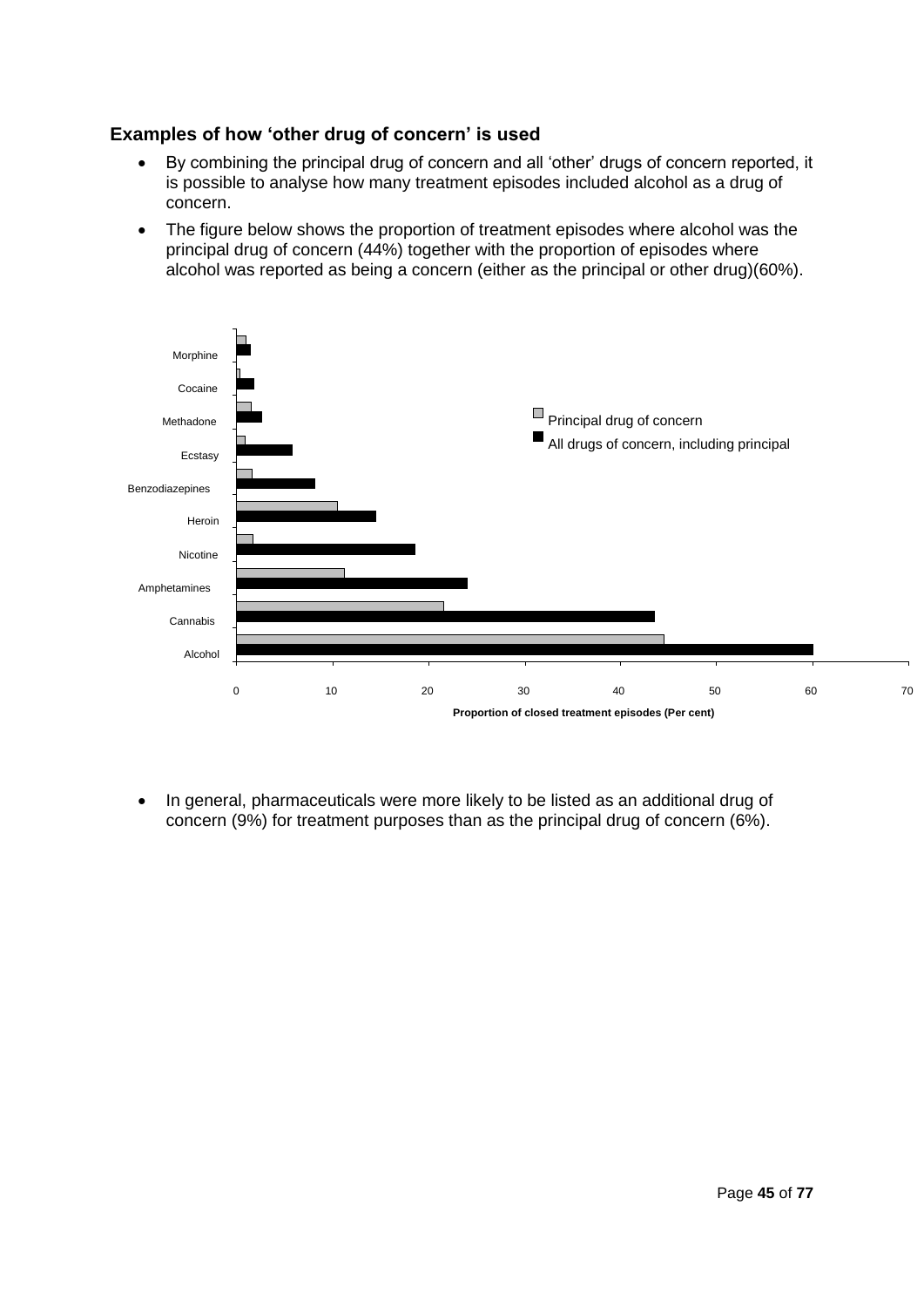# **Other treatment type for alcohol and other drugs**

### **Description**

All other forms of treatment for alcohol and other drugs provided to the client in addition to the main treatment type.

### **Format**

Number (2)

#### **Values**

- 1 Withdrawal management (detoxification)
- 2 Counselling
- 3 Rehabilitation
- 4 Pharmacotherapy
- 5 Support and case management
- 6 Information and education
- 88 Other

#### **Guide for use**

This data item is collected to get an understanding of the range of treatments that clients are undergoing.

#### **CODE 1 Withdrawal management (detoxification)**

This code refers to any form of withdrawal management, including medicated and non-medicated, in any delivery setting.

#### **CODE 2 Counselling**

This code refers to any method of individual or group counselling directed towards identified problems with alcohol and/or other drug use or dependency. This code excludes counselling activity that is part of a rehabilitation program as defined in Code 3.

#### **CODE 3 Rehabilitation**

This code refers to an intensive structured treatment program that can occur in residential or non-residential settings and integrates a range of services and therapeutic activities that may include counselling, behavioural treatment approaches, recreational activities, social and community living skills, group work and relapse prevention. Rehabilitation treatment can provide a high level of support (that is, up to 24 hours a day) and tends towards a medium to longer-term duration. Counselling that is included within an overall rehabilitation program should be coded to Code 3 for Rehabilitation, not to Code 2 as a separate treatment episode for counselling.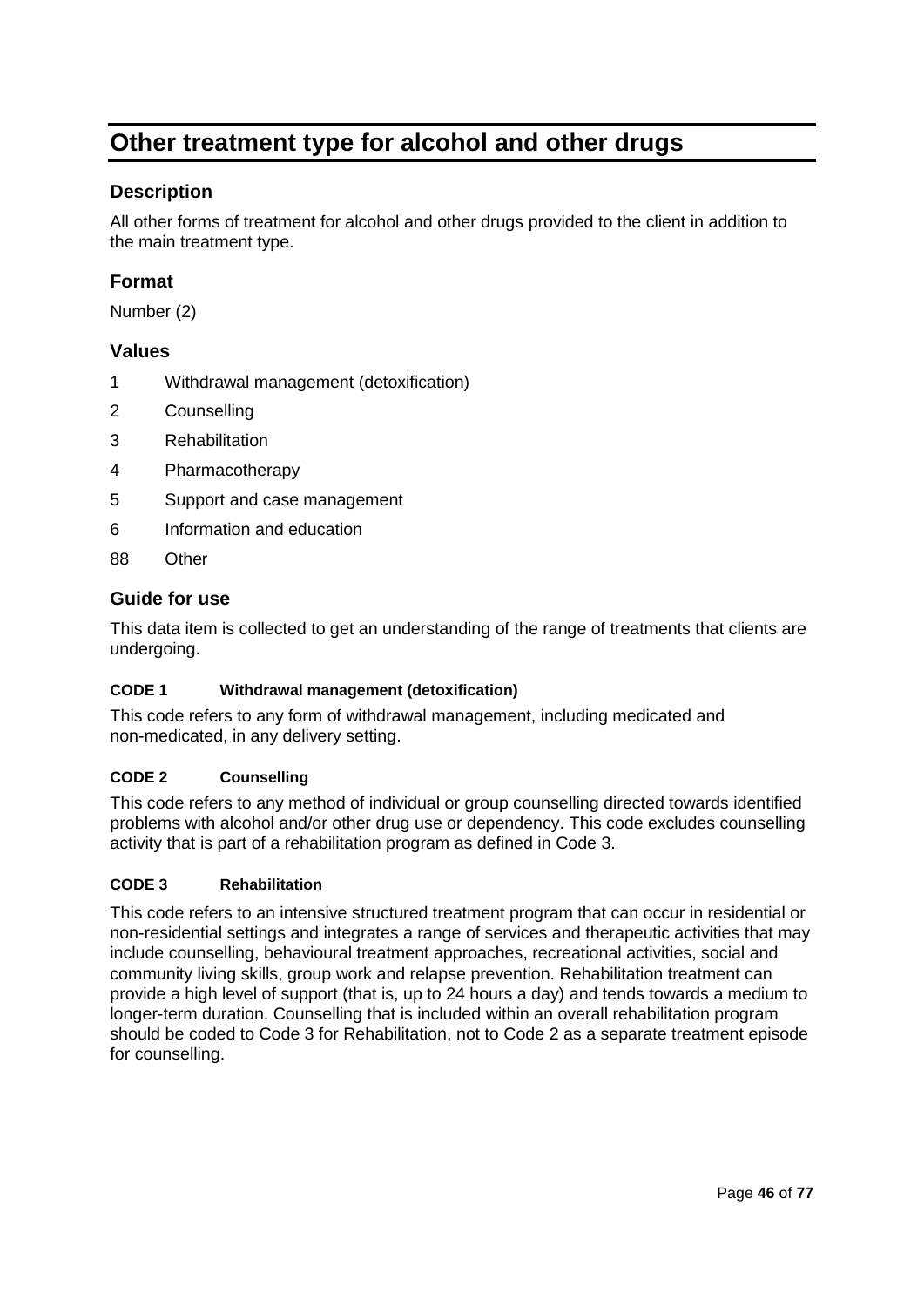#### **CODE 4 Pharmacotherapy**

Refers to pharmacotherapies that include those used as maintenance therapies (for example, methadone or buprenorphine) and those used as relapse prevention (e.g. acamprosate, naltrexone or disulfiram). Use Code 1 (withdrawal management) where a pharmacotherapy is used solely for withdrawal. Note collection exclusions: excludes treatment episodes for clients who are on an opioid pharmacotherapy maintenance program and are not receiving any other form of treatment.

#### **CODE 5 Support and case management**

Refers to when the type of treatment provided to the client is support and case management (e.g. treatment planning and monitoring, case conferences, advocacy or facilitated referral).

#### **CODE 6 Information and education**

Refers to when the type of treatment provided to the client is information and education. (e.g. written information or a psycho-educational intervention).

#### **CODE 88 Other**

Refers to other treatment types not further defined such as art, equine or outdoor therapy.

### **Data checks**

#### **Logic Checks**

- If *Main treatment type* is Code 7, *Other treatment type 1–4* must be null.
- If *Other treatment type 1* is null, *Other treatment type 2–4* must also be null.
- If C*lient type* is Code 2, *Other treatment type 1–4* must not be Code 1, 3 or 4.
- If *Main treatment type* is Code 4 (pharmacotherapy), *Other treatment type 1* must not be null.

#### **Duplicates**

• A single client record cannot have the same *Main treatment type* code recorded more than once, with the exception of Code 88 (other).

#### **Range checks**

• *Other treatment type* has a value of 1, 2, 3, 4, 5, 6, 88 or null.

#### **Null values**

• Null values are permitted.

#### **Example of how 'other treatment type for alcohol and other drugs' is used**

Of the 206,635 closed treatment episodes where clients were seeking treatment, 22,942 episodes reported at least two treatment types—that is, a main treatment type and at least one other treatment type. Just under half of the additional treatments reported were counselling.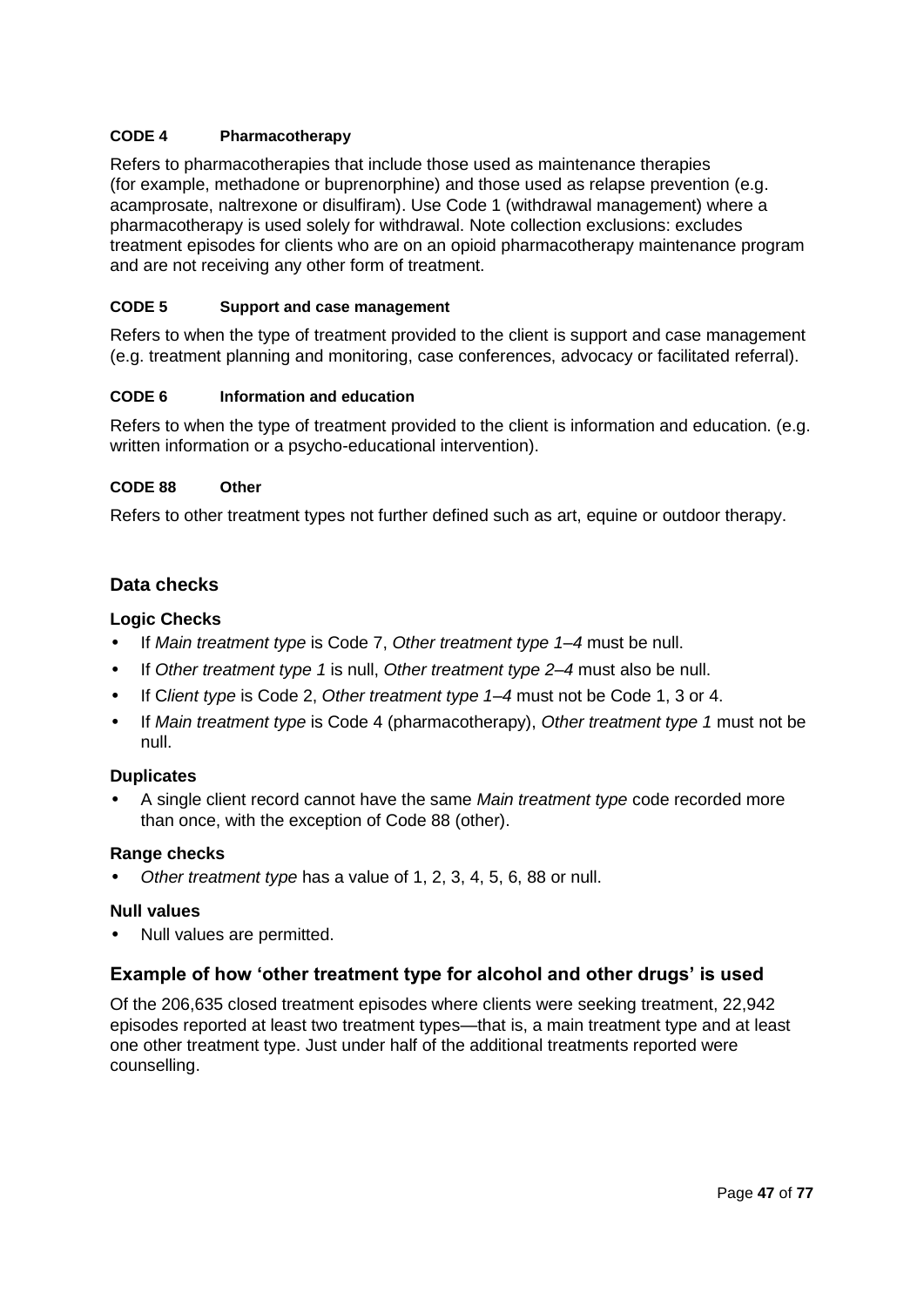# **Person identifier**

### **Description**

*Person identifier* is a unique code within the alcohol and other drug treatment establishment or agency.

### **Format**

String (20)

#### **Values**

Alphanumeric

### **Guide for use**

This data item is used for editing at the establishment or collection authority level. A *person identifier* will only be released to persons who have met all the conditions of the AIHW Ethics Committee and received approval from all relevant jurisdictions.

Individual agencies, establishments or collection authorities may use their own alphabetic, numeric or alphanumeric coding systems. Do not use the client's name as the person identifier.

This data item is administrative and does not directly affect any published information.

The *SLK-581* does not replace the *person identifier.* Both the *SLK-581* and the *person identifier* must be provided.

#### **Data checks**

#### **Logic checks**

• The *Person identifier* must not contain non-alphanumeric characters.

#### **Duplicates**

• Each *Person identifier* must appear only once for each establishment identifier.

#### **Null values**

• Null values are not permitted for this data item.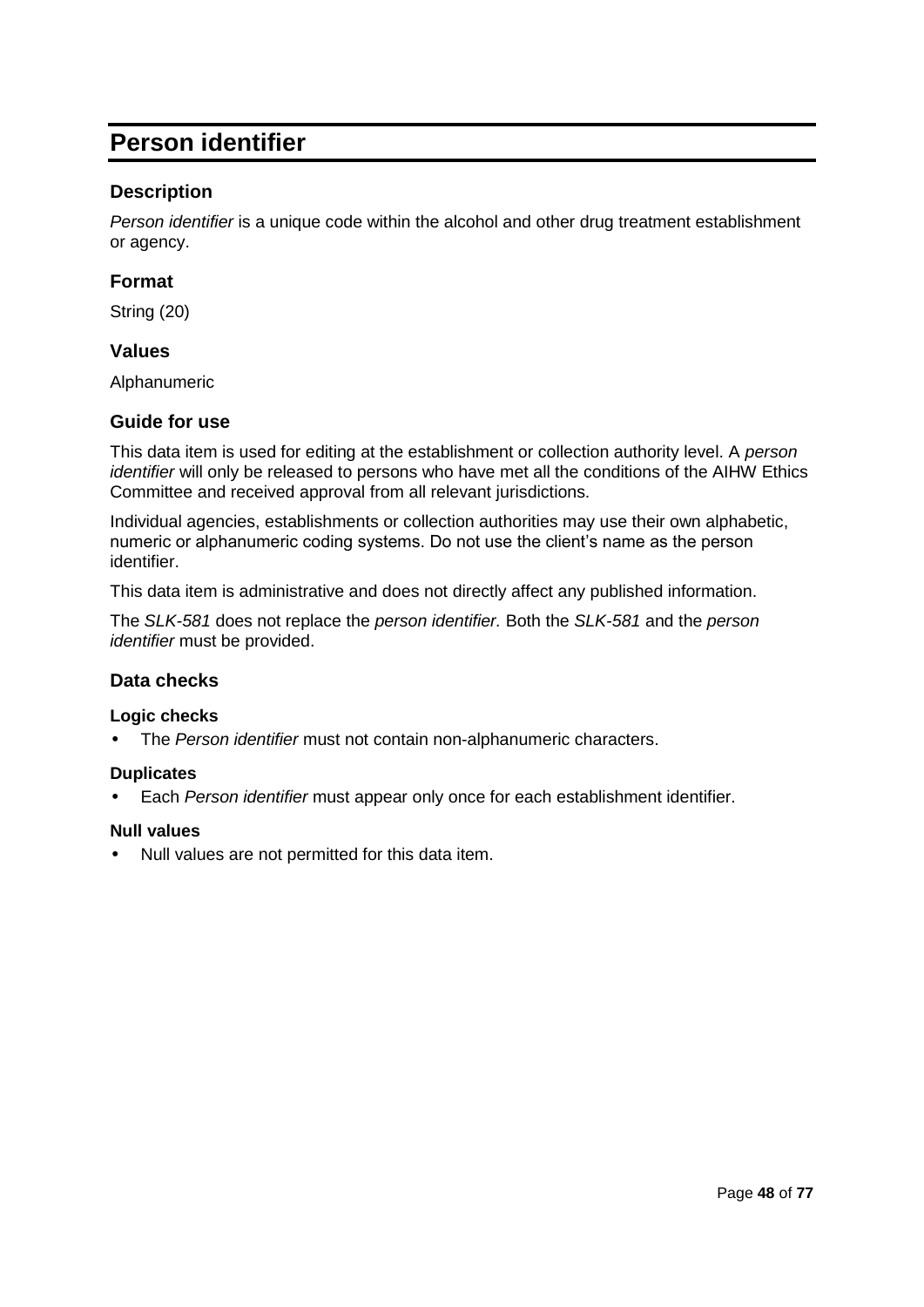# **Preferred language code (ASCL 2016)**

### **Description**

The language (including sign language) most preferred by the person for communication. This may be a language other than English even where the person can speak fluent English.

### **Format**

Number (4)

#### **Values**

Refer to the Australian Standard Classification of Languages (ASCL), 2016. (ABS cat. no. 1267.0).

#### **Guide for use**

This data item is collected to get an understanding of the preferred language of clients accessing alcohol and other drug treatment services. *Preferred language* is used in demographic analysis of clients in the collection.

Use Code 0002 for not stated responses.

### **Data checks**

#### **Range checks**

• *Preferred language* contains a value from the ASCL, ABS cat. no. 1267.0 (ABS 2016).

#### **Null values**

• Null values are not permitted for this item.

#### **Example of how this data item is used**

- English was the most frequently reported preferred language.
- English was reported in 93% of treatment episodes as the preferred language of the client.
- Other preferred languages were relatively uncommon, with the second most preferred language being Australian Indigenous languages (1%).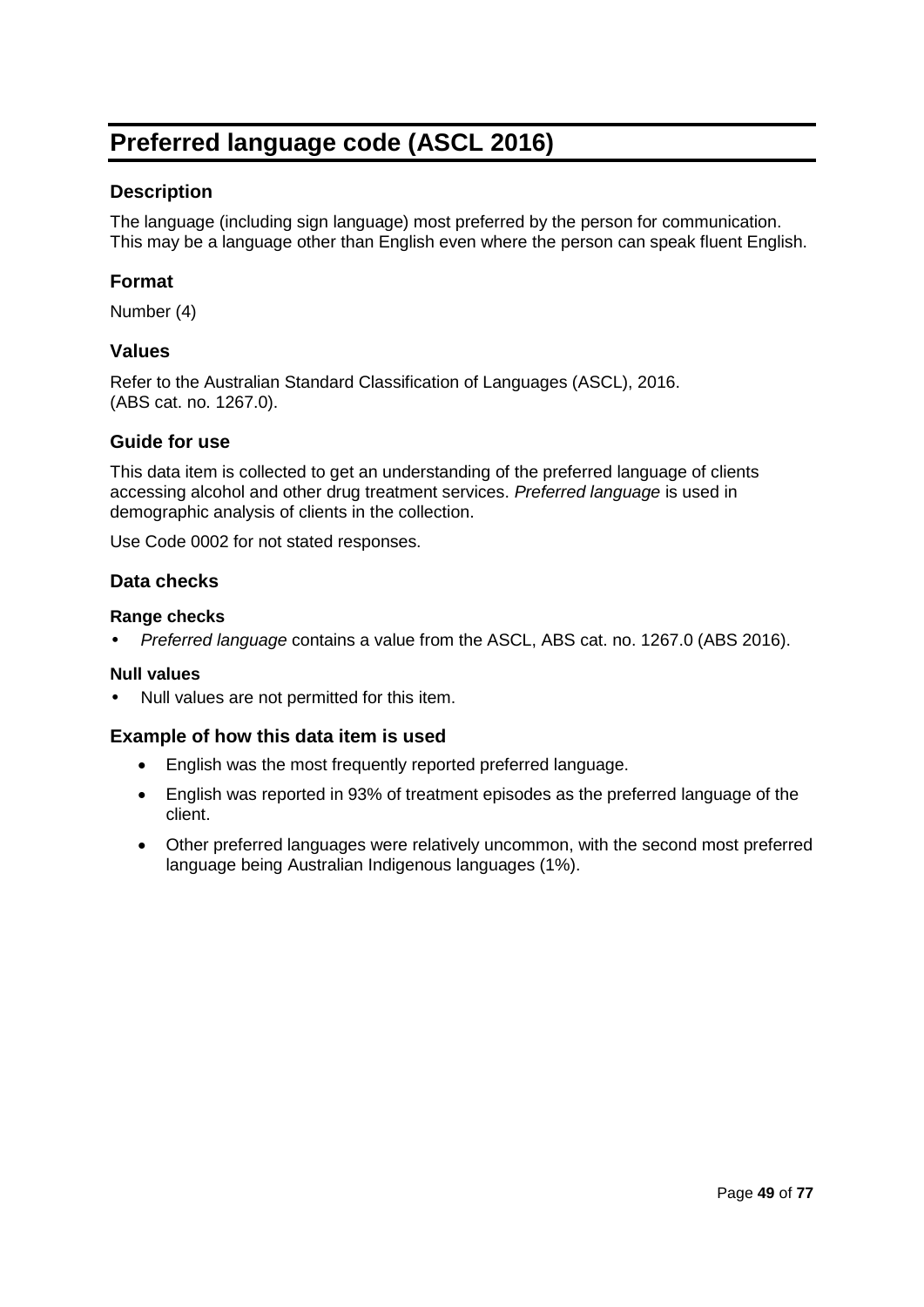# **Principal drug of concern**

### **Description**

The main drug, as stated by the client, that has led a person to seek treatment from the service, as represented by a code.

### **Format**

String (4)

#### **Values**

Refer to the four digit code in the Australian Standard Classification of Drugs of Concern (ASCDC 2011) ABS cat. no. 1248.0.

#### **Guide for use**

This data item is collected to get an understanding of the main drug of concern that led a person to seek treatment. *Principal drug of concern* is then analysed with reference to other data set variables.

Do not record a drug of concern where the *Client type* is Code 2.

Code 9999 (other drugs of concern) should only be used where *Principal drug of concern* is not coded elsewhere in the ASCDC.

Where the *Source of referral* is Code 9 (police diversion) or Code 10 (court diversion) and the *Principal drug of concern* is unknown, use Code 0000 (inadequately described).

Broader category codes xx00 can also be used to capture a *Principal drug of concern* when more detailed information about the drug is not known. For example, Code 2100 would be used when the other drug of concern was an alcohol, but information about the specific alcohol type is not known.

#### **Data checks**

#### **Logic checks**

• *Other drug of concern 1–5* must not contain the same value as *Principal drug of concern* (except for null values and Code 9999 (miscellaneous drugs)).

#### **Range checks**

- Other drug of concern must contain a value from the Australian Standard Classification of Drugs of Concern 2011 (ASCDC 2011), ABS cat. no. 1248.0 (ABS 2011a). This includes two supplementary codes:
	- Code 0005 (opioid analgesics not further defined): to be used when it is known that the client's principal drug of concern is an opioid but the specific opioid used is not known.
	- Code 0006 (psychostimulants not further defined): to be used when it is known that the client's principal drug of concern is a psychostimulant but not which type.

The AODTS Working Group noted there is a rising prevalence in the use of emerging psychoactive substances and synthetic cannabinoids and agreed these instances can be recorded as follows:

Code 7102 (cannabinoid agonists) to be used for coding synthetic cannabinoids.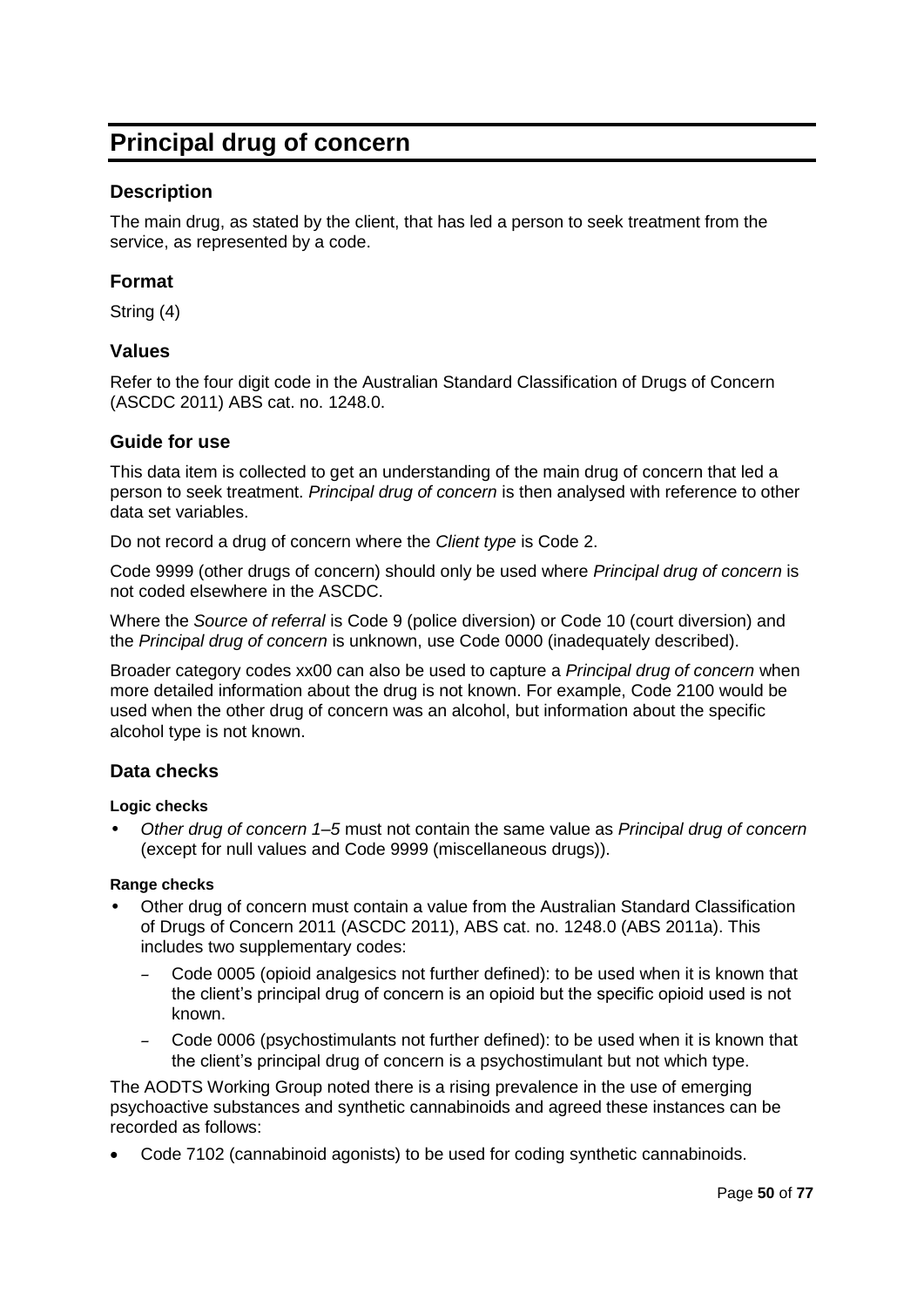Code 3999 (other stimulants and hallucinogens) to be used for emerging psychoactive substances that cannot be coded elsewhere.

#### **Null values**

- Required where *Client type* is Code 2.
- Not permitted where *Client type* is Code 1.

#### **Examples of how 'principal drug of concern' is used**

- Nationally, alcohol (32%) was the most common principal drug of concern in treatment episodes followed by amphetamines and cannabis (both 23%). Heroin accounted for 6% and overall fewer than 1% of closed treatment episodes were for the principal drugs ecstasy and cocaine (0.6% and 0.3%, respectively).
- Over the 5-year period from 2012–13 to 2016–17, the number of treatment episodes where amphetamines was the principal drug of concern increased by 123% (from 22,265 to 49,670 episodes).
- For clients aged 30 and over, alcohol was the most common principal drug of concern, while for clients aged 10–29, cannabis was the most common.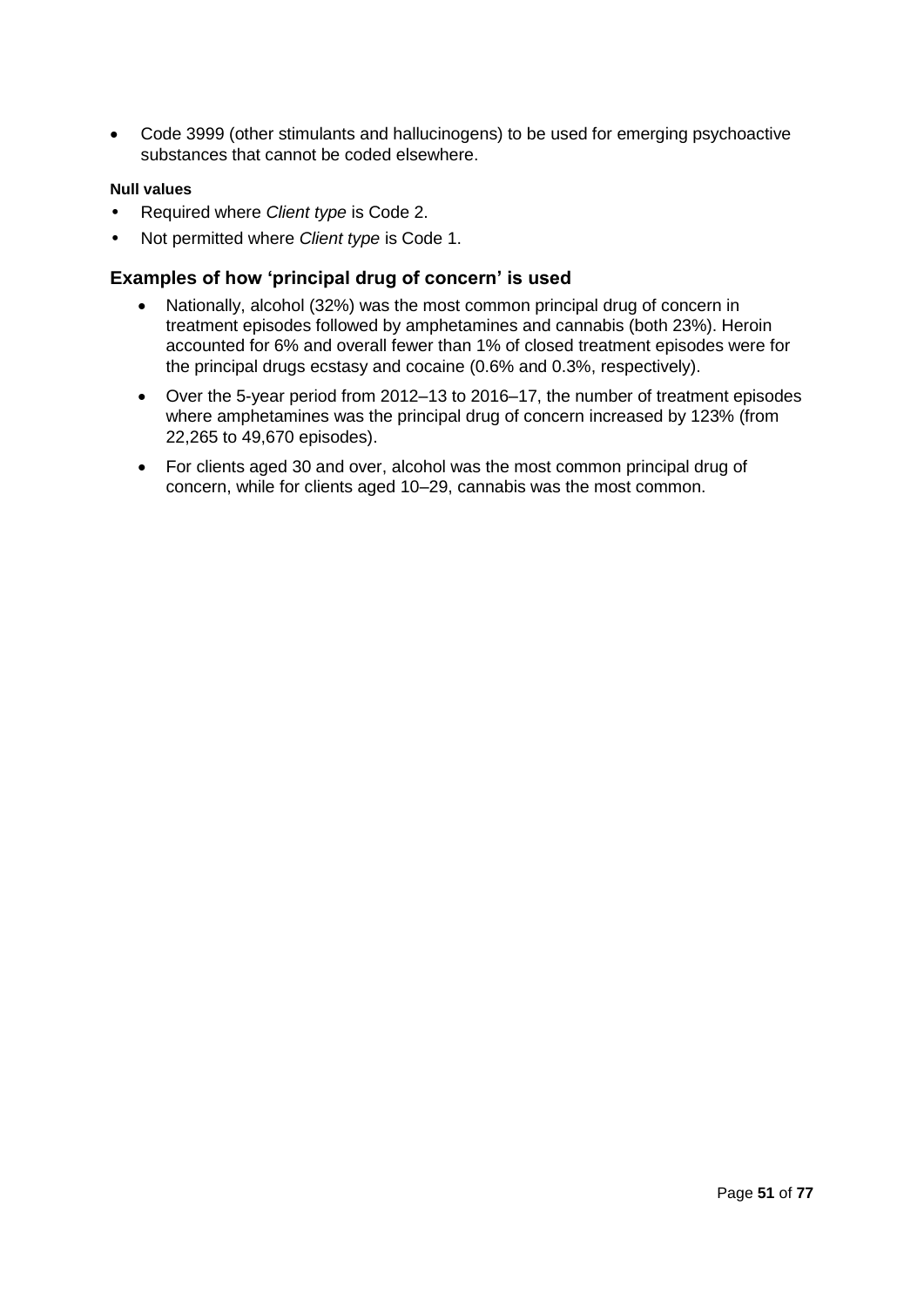# **Reason for cessation of treatment episode for alcohol and other drugs**

### **Description**

The reason for ending the treatment episode from an alcohol and other drug treatment service.

### **Format**

Number (2)

### **Values**

- 1 Treatment completed
- 2 Change in main treatment type
- 3 Change in the delivery setting
- 4 Change in the principal drug of concern
- 5 Transferred to another service provider
- 6 Ceased to participate against advice
- 7 Ceased to participate without notice
- 8 Ceased to participate involuntary (non-compliance)
- 9 Ceased to participate at expiation
- 10 Ceased to participate by mutual agreement
- 11 Drug court and /or sanctioned by court diversion service
- 12 Imprisoned, other than drug court sanctioned
- 13 Died
- 98 Other
- 99 Not stated/inadequately described

### **Guide for use**

This data item is collected to get an understanding of the reasons that episodes of treatment end. *Reason for cessation* is then analysed with reference to other data set variables.

#### **CODE 1 Treatment completed**

This code is to be used when all of the immediate goals of the treatment have been completed as planned. Includes situations where the client, after completing this treatment, either does not commence any new treatment, commences a new treatment episode with a different main treatment or principal drug, or is referred to a different service provider for further treatment.

#### **CODE 2 Change in main treatment type**

A treatment episode will end if, prior to the completion of the existing treatment, there is a change in the main treatment type for alcohol and other drugs. See also Code 10.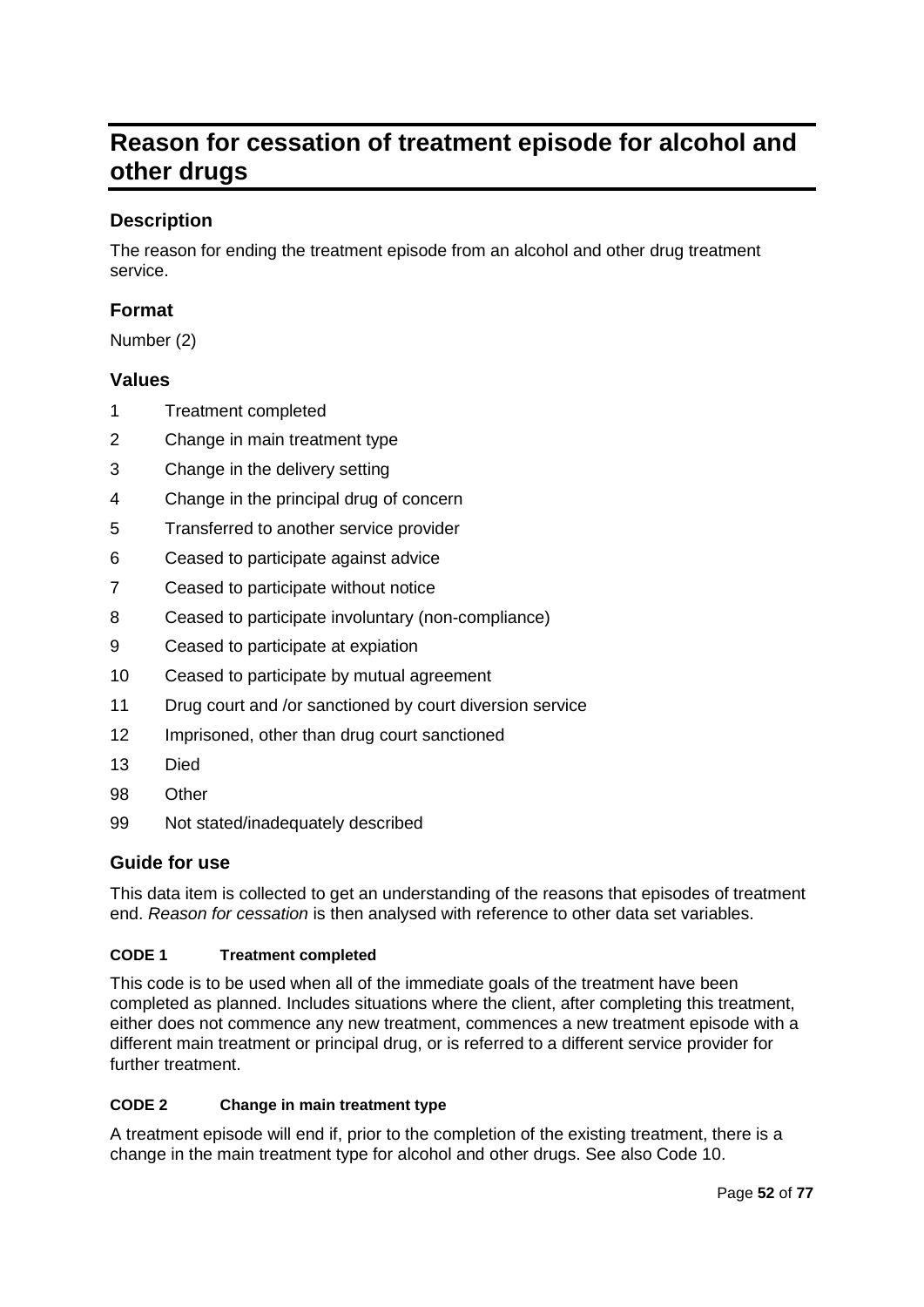### **CODE 3 Change in the delivery setting**

A treatment episode may end if, prior to the completion of the existing treatment, there is a change in the treatment delivery setting for alcohol and other drugs. See also Code 10 and the Guide for use section in metadata item *Episode of treatment for alcohol and other drugs*.

#### **CODE 4 Change in the principal drug of concern**

A treatment episode will end if, prior to the completion of the existing treatment, there is a change in the principal drug of concern. See also Code 10.

#### **CODE 5 Transferred to another service provider**

This code includes situations where the service provider is no longer the most appropriate and the client is transferred/referred to another service. For example, transfers could occur for clients between non-residential and residential services or between residential services and a hospital. Excludes situations where the original treatment was completed before the client transferred to a different provider for other treatment (use Code 1).

#### **CODE 6 Ceased to participate against advice**

This code refers to situations where the service provider is aware of the client's intention to stop participating in treatment, and the client ceases despite advice from staff that such action is against the client's best interest.

#### **CODE 7 Ceased to participate without notice**

This code refers to situations where the client ceased to receive treatment without notifying the service provider of their intention to no longer participate.

#### **CODE 8 Ceased to participate involuntary (non-compliance)**

This code refers to situations where the client's participation has been ceased by the service provider due to non-compliance with the rules or conditions of the program.

#### **CODE 9 Ceased to participate at expiation**

This code refers to situations where the client has fulfilled their obligation to satisfy expiation requirements (for example, participate in a treatment program to avoid having a criminal conviction being recorded against them) as part of a police or court diversion scheme and chooses not to continue with further treatment.

#### **CODE 10 Ceased to participate by mutual agreement**

This code refers to situations where the client ceases participation by mutual agreement with the service provider even though the treatment plan has not been completed. This may include situations where the client has moved out of the area. Only to be used when Code 2, 3 or 4 is not applicable.

#### **CODE 11 Drug court and/or sanctioned by court diversion service**

This code applies to drug court and/or court diversion service clients who are sanctioned back into jail for non-compliance with the program.

#### **CODE 12 Imprisoned, other than drug court sanctioned**

This code applies to clients who are imprisoned for reasons other than Code 11.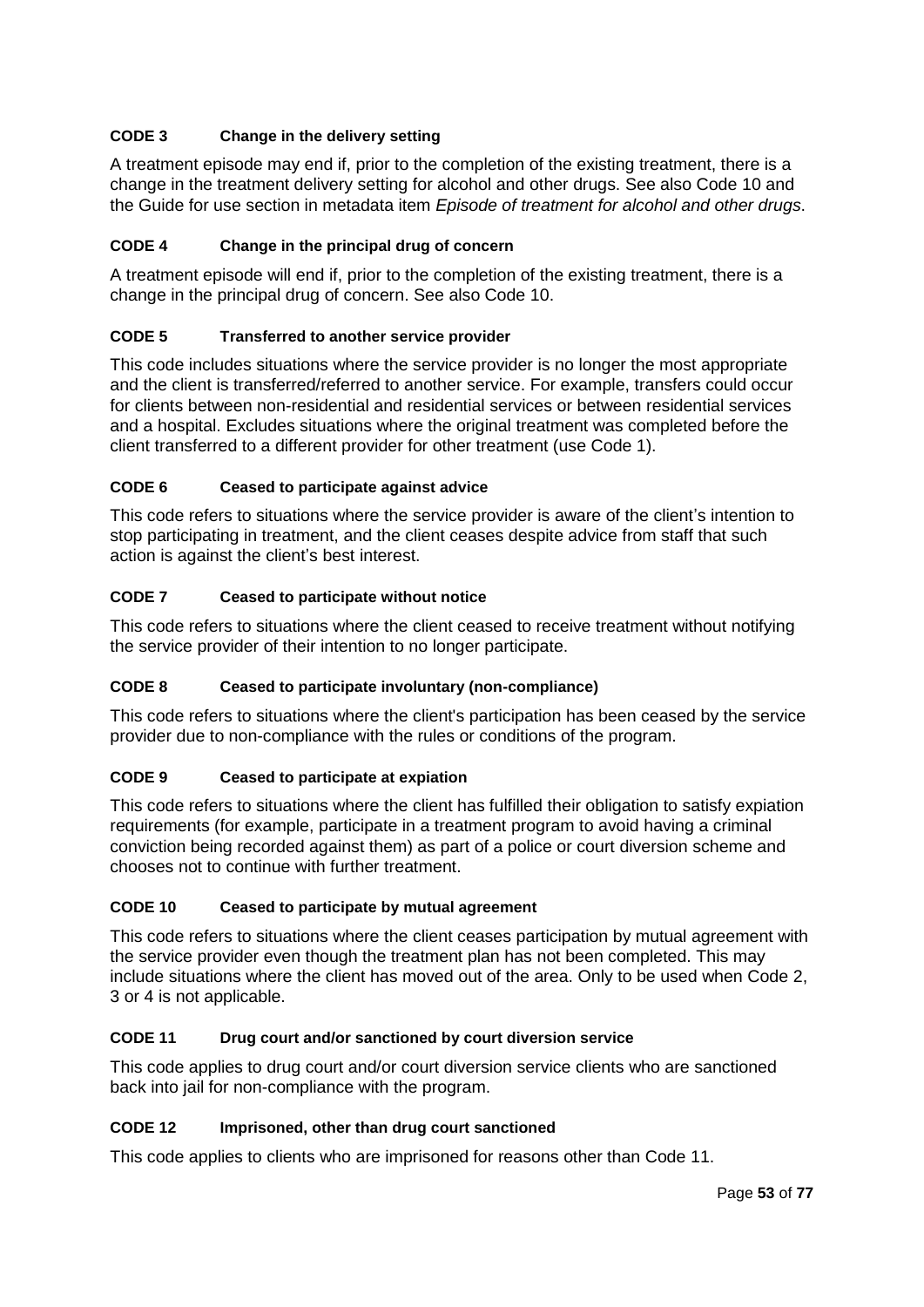### **Data checks**

#### **Range checks**

• *Reason for cessation* of treatment has a value of 1, 2, 3, 4, 5, 6, 7, 8, 9, 10, 11, 12, 13, 98, 99.

#### **Null values**

• Null values are not permitted. Use code 99 for missing values.

#### **Examples of how 'reason for cessation' is used**

- Treatment completed was the cessation reason for 62% of treatment episodes. 'Ceased to participate without notice' was the second reason for cessation at 18% of treatment episodes for alcohol.
- Almost two-thirds (66%) of closed episodes where alcohol was the principal drug of concern ended with an expected cessation, while 20% ended unexpectedly.

| <b>Reason for cessation</b>    | Own drug use | Other's drug use |  |  |
|--------------------------------|--------------|------------------|--|--|
| Expected cessation             | 62.4         | 70.2             |  |  |
| Unexpected cessation           | 19.9         | 12.8             |  |  |
| Referred to another service or | 5.7          | 3.0              |  |  |
| change in treatment            |              |                  |  |  |
| Other                          | 12.0         | 14.0             |  |  |
| Total                          | 100.0        | 100.             |  |  |

**Table 5.3: Closed treatment episodes, by reason for cessation and client type, 2016–17 (%)**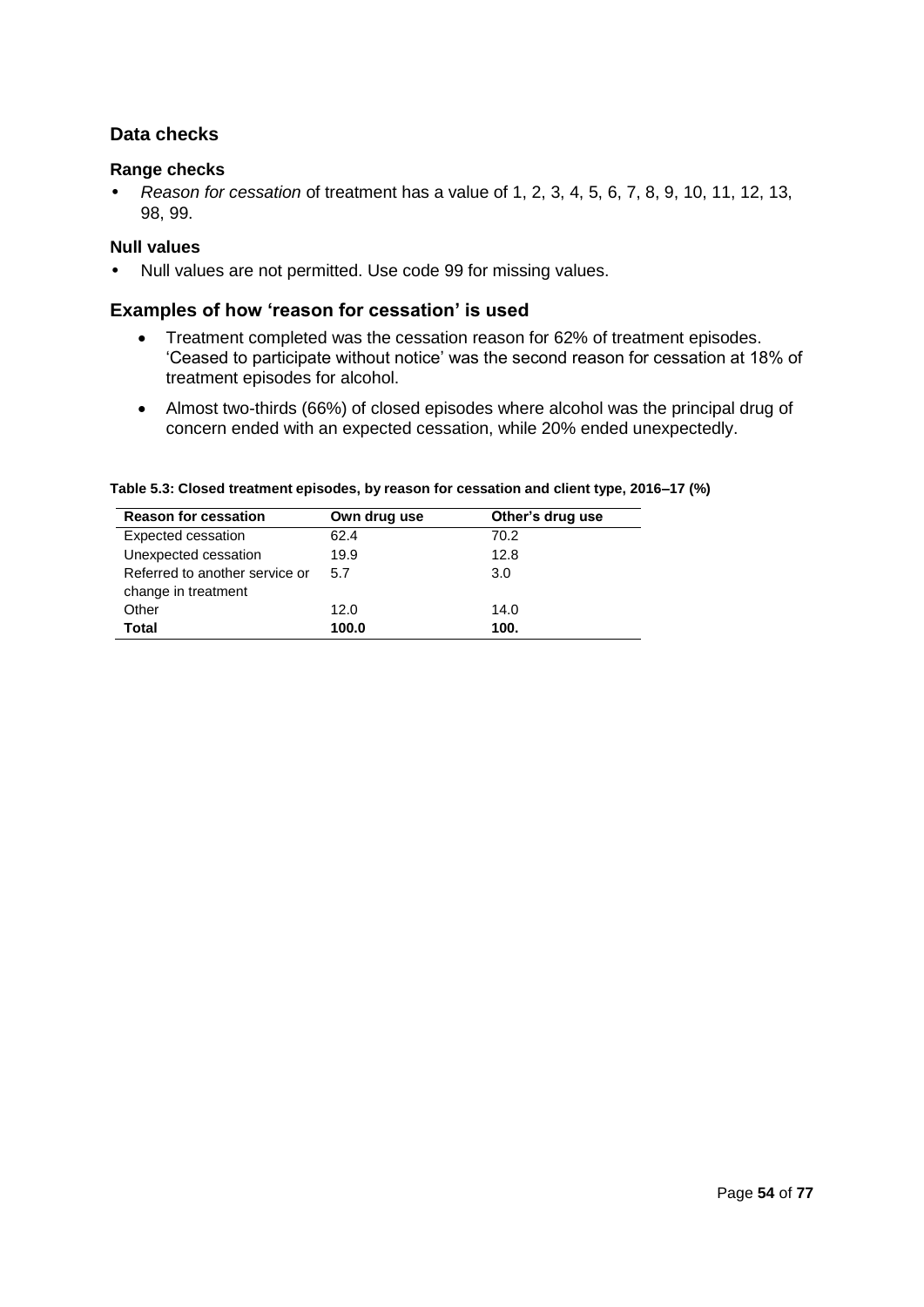# **Sex**

### **Description**

The biological distinction between male and female. Where there is an inconsistency between anatomical and chromosomal characteristics, sex is based on anatomical characteristics.

### **Format**

Number (1)

### **Values**

- 1 Male
- 2 Female
- 3 Other
- 9 Not stated/inadequately described

#### **Guide for use**

For statistical purposes, the following category codes, labels and definitions are preferred:

#### **CODE 1 Male**

Persons who have male or predominantly masculine biological characteristics, or male sex assigned at birth.

#### **CODE 2 Female**

Persons who have female or predominantly feminine biological characteristics, or female sex assigned at birth.

#### **CODE 3 Other**

Persons who have mixed or non-binary biological characteristics (if known), or a non-binary sex assigned at birth. The value meaning of 'Other' has been assigned to Code 3 for this value domain, which replaces 'Intersex or indeterminate' for the superseded value domain [Sex code N.](http://meteor.aihw.gov.au/content/index.phtml/itemId/270807) Terms such as 'indeterminate', 'intersex', 'non-binary', and 'unspecified' are variously used to describe the 'Other' category of sex. The label 'Other' is used because a more descriptive term has not been widely agreed within the general community.

#### **CODE 9 Not stated/inadequately described**

Is not to be used on primary collection forms. It is primarily for use in administrative collections when transferring data from data sets where the item has not been collected.

#### **Data checks**

#### **Range check**

- *Sex* must contain a value of 1, 2, 3, 9.
- Note that while the format of this item permits the use of alphabetic codes; for example, 'M', 'F' and 'X', the use of the numeric codes above is preferred to maximise consistency with the values used in previous collection years.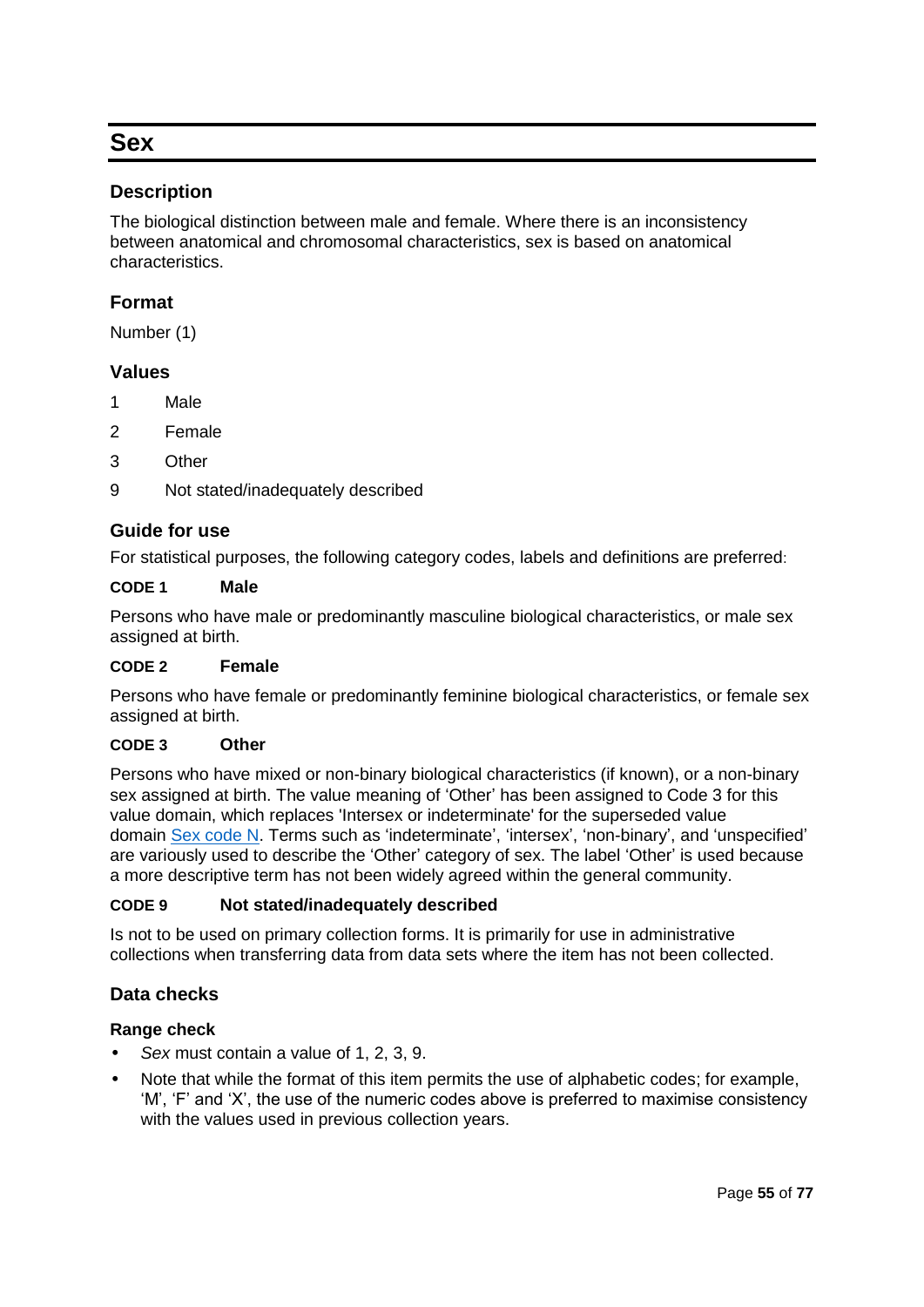#### **Null values**

• Null values not permitted for this item.

#### **Example of how 'sex' is used**

- The sex distribution of clients receiving treatment was almost identical to that of previous collection periods.
- Male clients accounted for two-thirds of all closed treatment episodes, which has been the case since 2003–04.
- Female clients accounted for the majority (66%) of treatment episodes for someone else's drug use.

### **Additional information for AODTS NMDS data collectors**

Sex refers to the chromosomal, gonadal and anatomical characteristics associated with biological sex. Where there is an inconsistency between anatomical and chromosomal characteristics, sex is based on anatomical characteristics.

The term 'sex' refers to a person's biological characteristics. A person's sex is usually described as being either male or female; some people may have both male and female characteristics, or neither male nor female characteristics, or other sexual characteristics.

Sex is assigned at birth and is relatively fixed. However, a person's sex may change during their lifetime as a result of procedures commonly referred to as sex change, gender reassignment, gender affirmation, transsexual surgery, transgender reassignment or sexual reassignment. Throughout this process, which may be over a considerable period of time, sex may be recorded as either male, female or other.

Collection of sex excludes gender information, which is interrelated but conceptually distinct. The concept of sex is based on the physical or biological aspects of a person's body while the concept of gender relates to the way a person feels, presents and is recognised within the general community and may refer to outward social markers such as their name, outward appearance, mannerisms and dress. Sexual orientation is a separate concept to sex and gender, involving a person's emotional or sexual attraction to another person, and is not covered in the collection of sex information.

In general, both sex and gender should not be collected in a single collection instrument. The Australian Government Guidelines on the Recognition of Sex and Gender recommends the preferred Australian Government approach of collecting and using gender information, with sex only being collected where there is a legitimate need to know the biological characteristics of the target population. It should be recognised that in some cases an individual may choose to report their gender when sex is being requested.

Organisations should ensure when they collect sex and/or gender information they use the correct terminology for the information they are seeking. Male and female are predominantly associated with the set of biological attributes that define the different types of sexes, while masculine and feminine characteristics are predominantly associated with the set of factors that make up gender. However, it should be recognised that male/female and masculine/feminine are sometimes used interchangeably to refer to sex and/or gender.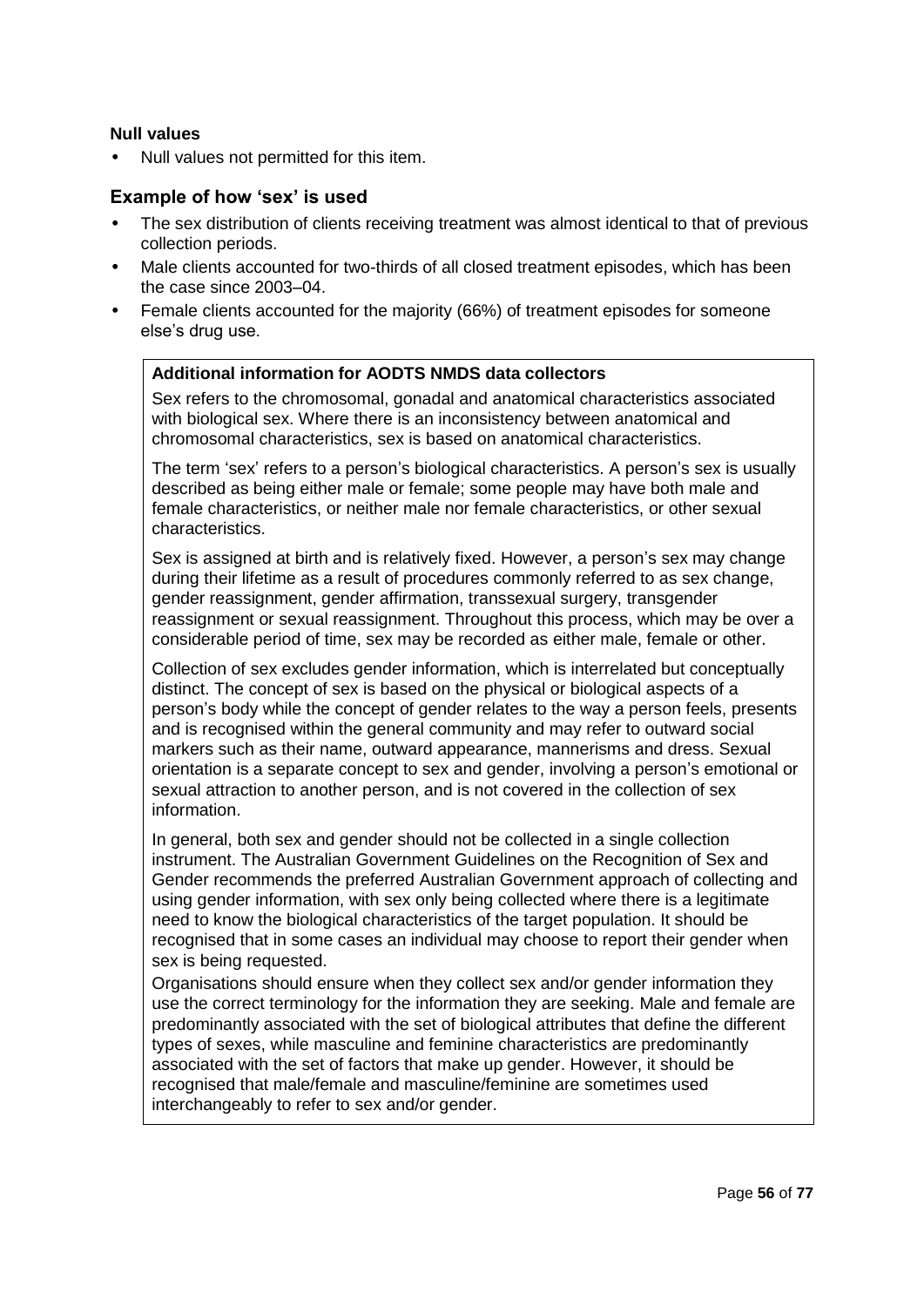# **Source of referral to alcohol and other drug treatment service**

### **Description**

The source from which the person was transferred or referred to the alcohol and other drug treatment service.

### **Format**

String (2)

### **Values**

- 01 Self
- 02 Family member/friend
- 03 Medical practitioner
- 04 Hospital
- 05 Mental health care service
- 06 Alcohol and other drug treatment service
- 07 Other community/health care service
- 08 Correctional service
- 09 Police diversion
- 10 Court diversion
- 98 Other
- 99 Not stated/inadequately described

#### **Guide for use**

This data item is collected to get an understanding of the avenues through which clients are referred to drug treatment services.

#### **CODE 03 Medical practitioner**

Includes medical specialists, vocationally registered general practitioners, vocationally registered general practitioner trainees and other primary-care medical practitioners in private practice.

#### **CODE 04 Hospital**

Includes public and private hospitals, hospitals specialising in dental, ophthalmic aids and other specialised medical or surgical care, satellite units managed and staffed by a hospital, emergency departments of hospitals, and mothercraft hospitals. Excludes psychiatric hospitals, psychiatric units and drug and alcohol units located within or operating from hospitals, and outpatient clinics (see codes 05–07).

#### **CODE 05 Mental health care service**

Includes both residential and non-residential services.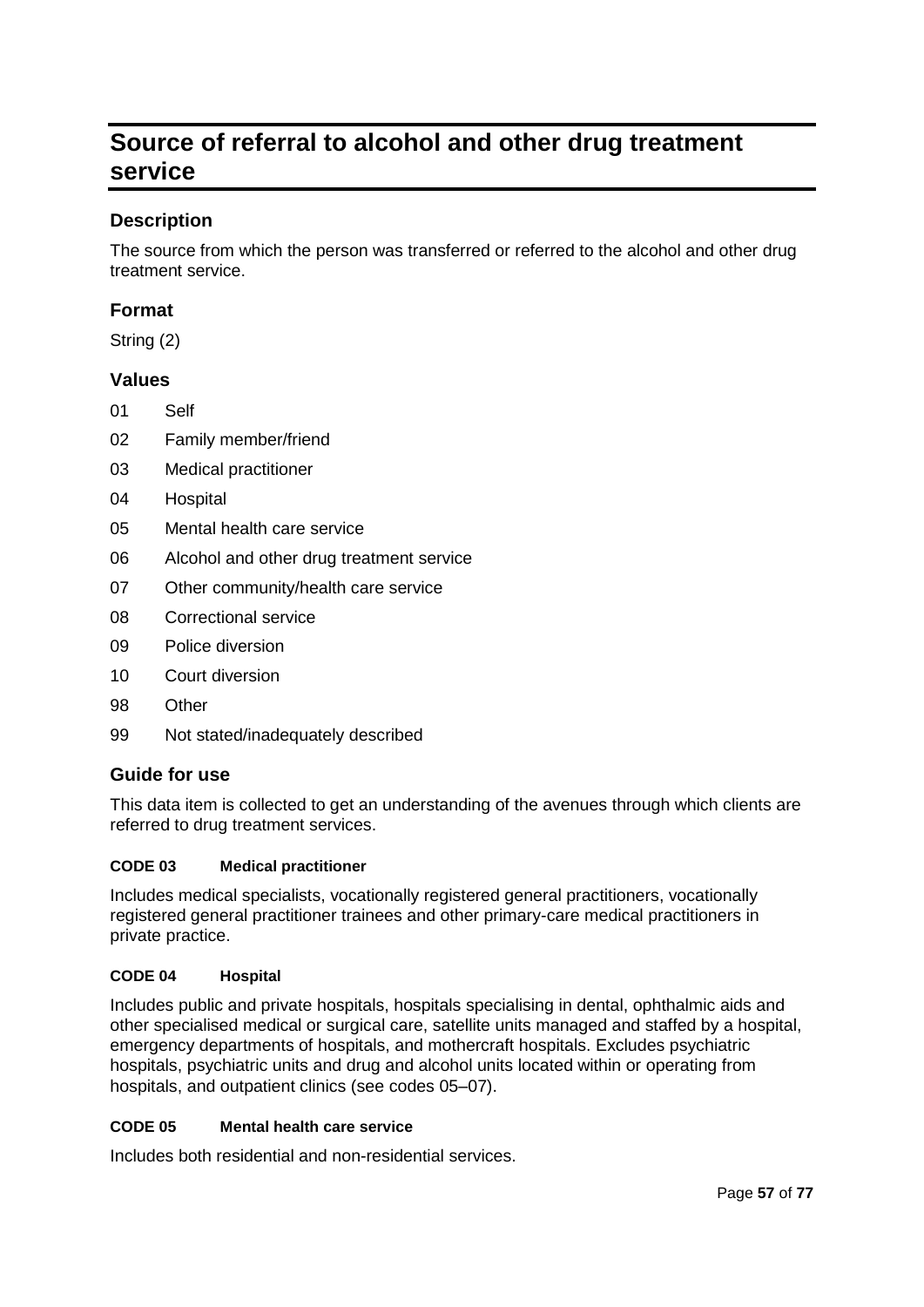Includes psychiatric hospitals and psychiatric units within and outside of hospitals.

#### **CODE 06 Alcohol and other drug treatment service**

Includes both residential and non-residential services. Includes drug and alcohol units within and outside of hospitals.

#### **CODE 07 Other community/health care service**

Includes outpatient clinics and aged care facilities.

#### **CODE 09 Police diversion**

This code should be used when a person detained for a minor drug offence is formally referred to treatment by the police in order to divert the offender from the criminal justice pathway.

#### **CODE 10 Court diversion**

This code refers to the diversion of an offender into drug education, assessment and treatment at the discretion of a magistrate. This may occur at the point of bail or prior to sentencing.

#### **CODE 98 Other**

Includes persons referred under a legislative act (other than Drug Diversion Act); for example, state and territory mental health acts. This code may also include persons referred to treatment through community services, government departments, remand or prison, education (through teachers and schools), and the Australian Community Service Organisation/Community Offenders Advice and Treatment Service.

#### **Other information**

Referrals from solicitors to treatment programs should be coded to 01 (self-referral).

#### **Data checks**

#### **Range checks**

• *Source of referral* must contain a value of 1, 2, 3, 4, 5, 6, 7, 8, 9, 10, 98, 99.

#### **Null values**

Not permitted for this item. Use '99' for missing data.

#### **Examples of how 'source of referral' is used**

- Self-referral was the most common source of referral for clients seeking treatment for their own drug use (31%), followed by referrals from correctional service, 58 s (12%) and police diversion (10%).
- In 2016–17, where alcohol was the principal drug of concern, the most common source of referral for closed treatment episodes was self/family (42%), followed by a health service (37%).
- The most common source of referral for treatment episodes where nicotine was the principal drug of concern was a health service (38%), followed by police or court diversion programs (29%) and self/family (23%).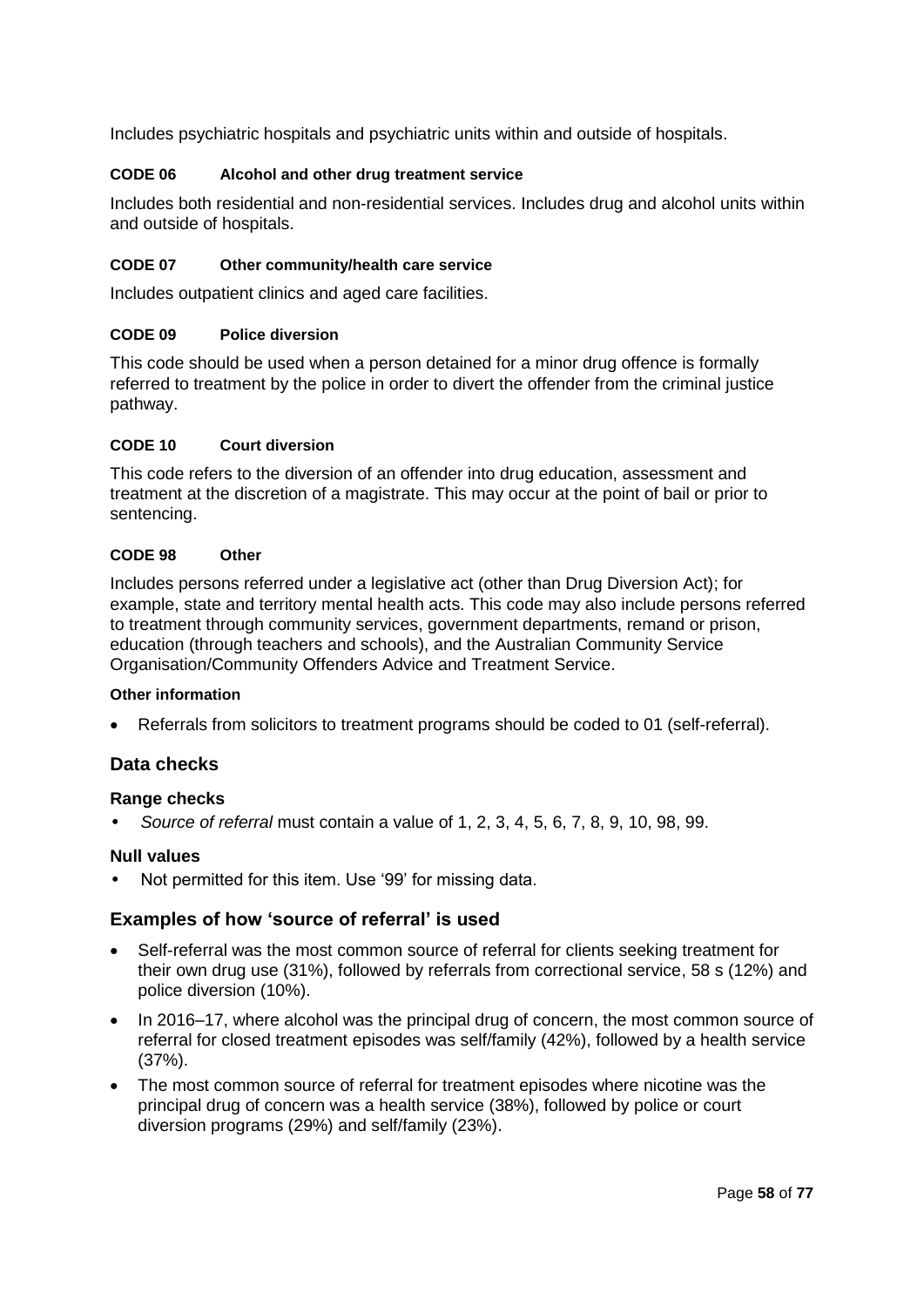# **Statistical linkage key 581 (cluster)**

### **Description**

*Statistical linkage key 581* (*SLK-581*) is a code consisting of:

- the second, third and fifth characters of a client's family name
- the second and third letters of the client's given name
- the day, month and year of a client's birth
- the sex of the client.

### **Format**

String (14)

XXXXXDDMMYYYYX

#### **Letters of family name**

XXX: 2<sup>nd</sup>, 3<sup>rd</sup> and 5<sup>th</sup> letters of family name.

Example: Dorina Chatswood = HAS

**Short names:** place a '2' in the place of the missing letters(s).

Example: May Lee = EE2

**Non-alphabetic characters:** ignore-non alphabetic characters (hyphens, dashes etc.) when counting letters.

Example: John O'Ran-Miller = RAM.

#### **Letters of given name**

XX: 2<sup>nd</sup> and 3<sup>rd</sup> letters of given name.

Example: Jo-Anne = 'OA'.

**Short names:** place a '2' in the place of the missing character(s).

Example: Jo Simons = O2

**Non-alphabetic characters:** ignore non-alphabetic characters when counting letters.

Example: Li-Anne Davis = IA.

#### **Date of birth**

See *Date of birth* for details for this element.

This data element is supplied twice in the episode file: once for the *Date of birth* element and once for the *SLK-581*.

Note that the value supplied for the *Date of birth* data element must match the *SLK Date of birth* and this will be validated.

#### **Sex**

See *Sex* for details for this element.

This data element is supplied twice in the episode file: once for the *Sex* element and once for the *SLK-581*.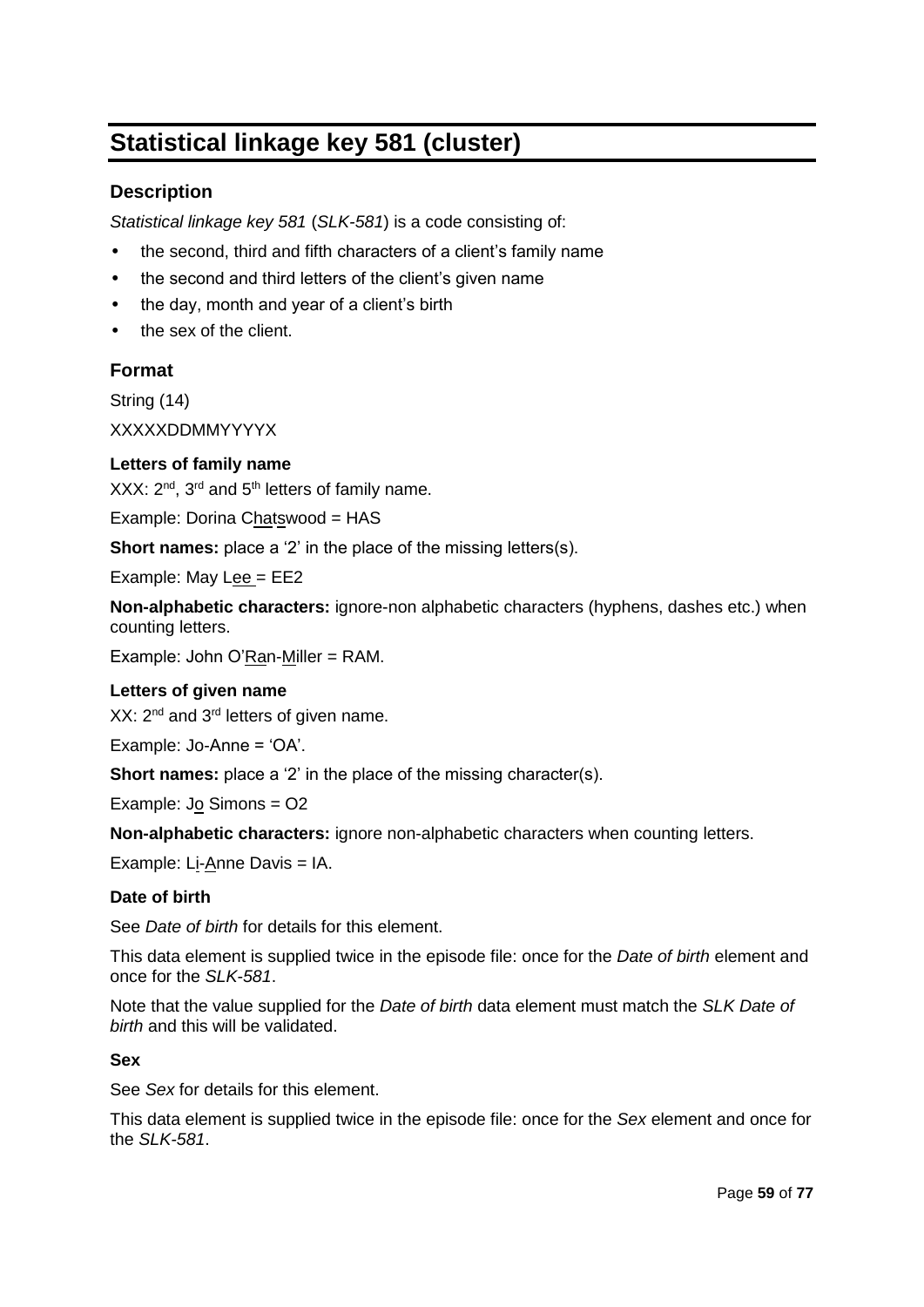Note that the value supplied for the *Sex* data element must match the *SLK Sex* and this will be validated.

#### **Guide for use**

The *SLK-581* allows for records belonging to the same client to be identified in a manner that protects the privacy of the individual. The resulting client identifiers are sufficiently accurate for analysis purposes but are not sufficiently accurate for client management purposes.

At the March 2013 meeting of the AODTS NMDS Working Group, members agreed that:

- the components of the *SLK-581* would be submitted as a single element (letters of family name, letters of given name, date of birth, sex)
- only the letters of family name and the letters of given name are validated.

The data submitted for the separate *Date of birth* and *Sex* elements will be separately validated.

*Please note:* Data submitters will be required to use the SLK default code **99999010119009**  for records with missing SLKs or missing components.

#### **Data checks**

#### **Logic checks**

- *Date of birth* must match *SLK Date of birth*
- *Sex* must match *SLK Sex*
- Letters of name (family and given) must contain 5 characters only.
- Letters of name (family and given) must only contain letters, '2' and '9'.
- If the first or second position (letters of family name) contains a '9', both the first and second position must contain a '9'.
- The first position (letters of family name) must not contain a '2'.
- If the third, fourth or fifth positions (letters of given name) contain a '9', all three positions  $(3<sup>rd</sup>, 4<sup>th</sup>$  and  $5<sup>th</sup>$ ) must contain a '9'.
- The third position (letters of given name) must not contain a '2'.
- The default for *SLK Date of birth* (01011900) can only be used if *Date of birth* also uses the default value.
- The default for *SLK Sex* (9) can only be used if *Sex* also uses the default value.
- If the *SLK-581* is 99999010119009, then the *Date accuracy indicator* must be UUU.

#### **Null values**

• Null values are not permitted for this element.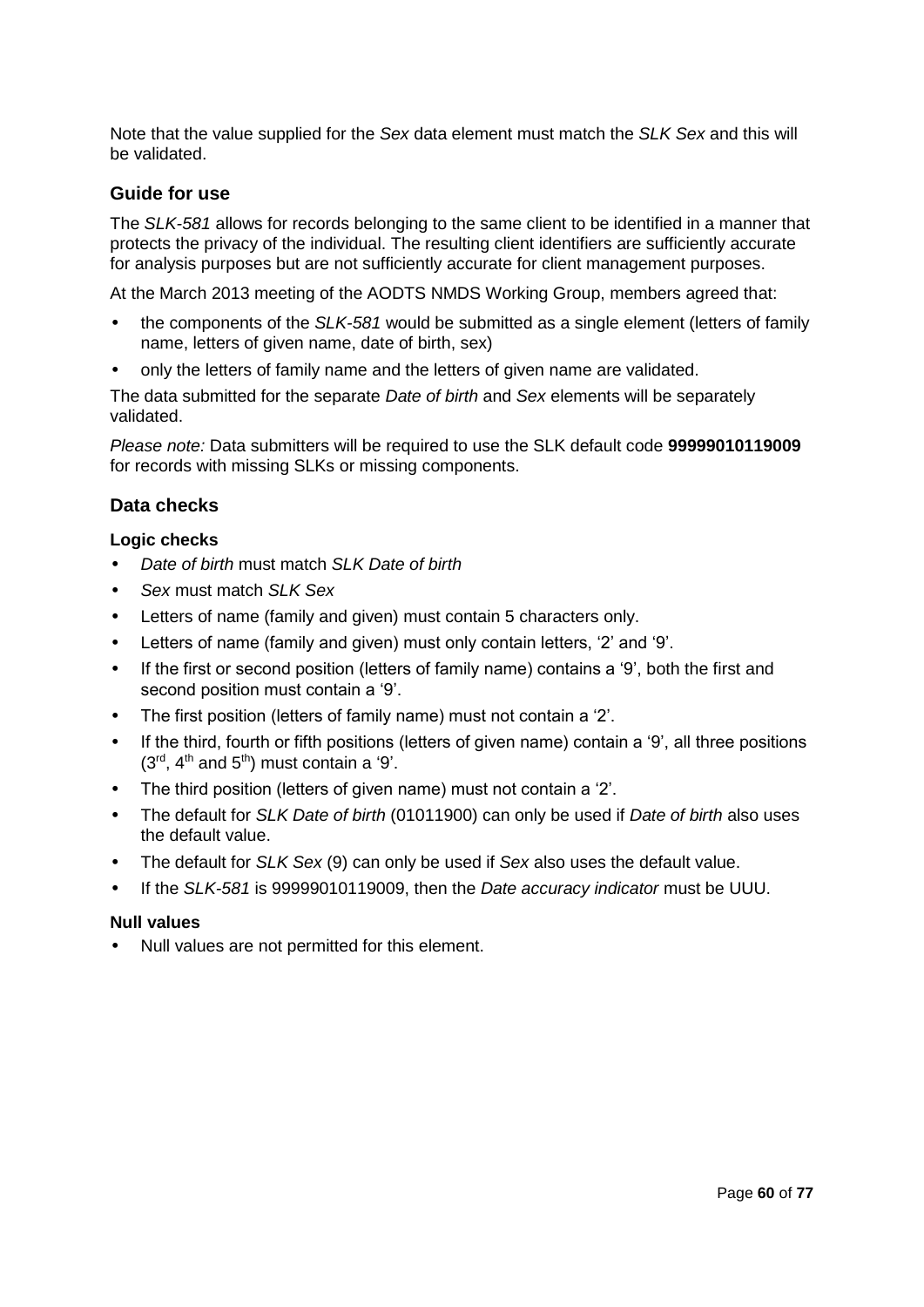# **Treatment delivery setting for alcohol and other drugs**

### **Description**

The main physical setting in which the type of treatment that is the principal focus of a client's alcohol and other drug treatment episode is actually delivered to a client (irrespective of whether or not this is the same as the usual location of the service provider).

### **Format**

Number (1)

### **Values**

- 1 Non-residential treatment facility
- 2 Residential treatment facility
- 3 Home
- 4 Outreach setting
- 8 Other

### **Guide for use**

This data item is collected to get an understanding of the kinds of settings in which clients are receiving treatment.

Only one code can be selected at the end of the alcohol and other drug treatment episode. Agencies should report the setting in which most of the main type of treatment was received by the client during the treatment episode.

#### **CODE 1 Non-residential treatment facility**

This code refers to any non-residential centre that provides alcohol and other drug treatment services, including hospital outpatient services and community health centres.

#### **CODE 2 Residential treatment facility**

This code refers to community-based settings in which clients reside either temporarily or long-term in a facility that is not their home or usual place of residence to receive alcohol and other drug treatment. This does not include ambulatory situations, but does include therapeutic community settings.

#### **CODE 3 Home**

This code refers to the client's own home or usual place of residence.

#### **CODE 4 Outreach setting**

This code refers to an outreach environment, excluding a client's home or usual place of residence, where treatment is provided. An outreach environment may be any public or private location that is not covered by Codes 1–3. Mobile/outreach alcohol and other drug treatment service providers would usually provide treatment within this setting (e.g. at a mutually agreed public space).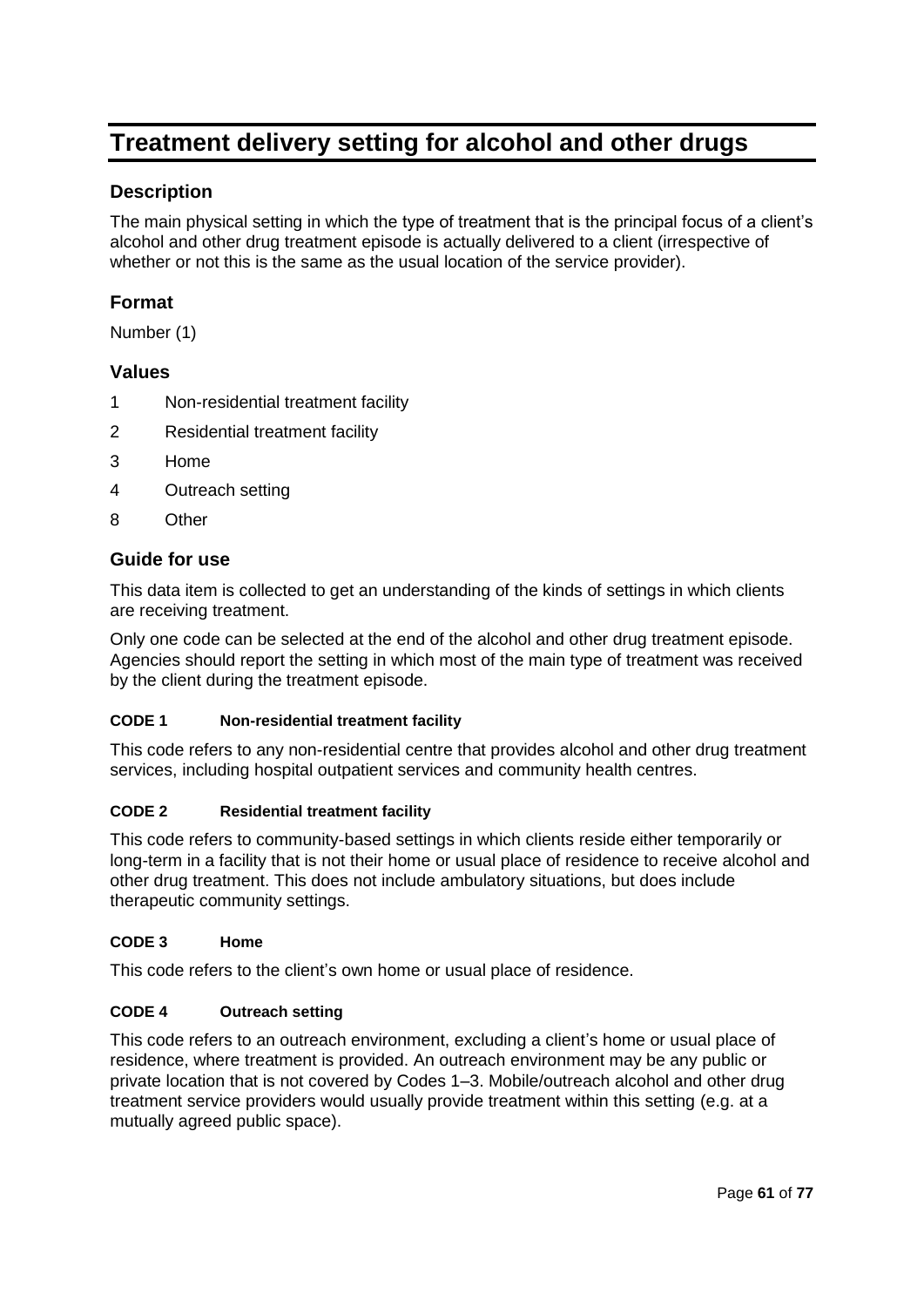#### **CODE 8 Other**

This code refers to other treatment delivery settings such as prison facilities or correctional settings.

### **Data checks**

#### **Range checks**

• *Treatment delivery setting* must have a value of 1, 2, 3, 4, 8.

#### **Null values**

Null values are not permitted for this data item.

### **Examples of how this data item is used**

- Treatment delivery setting refers to the setting in which the main treatment is provided settings include non-residential or residential facilities, homes, outreach settings or other settings.
- Over the recent collection cycle, 67% of treatment episodes were provided in non-residential treatment facilities and 14% were provided in residential facilities. Treatment in the client's home was least common at 1% of treatment episodes.
- Episodes provided for the most common principal drugs of concern (alcohol, amphetamines, cannabis and heroin) were most likely to be provided by non-residential treatment facilities (89% of episodes).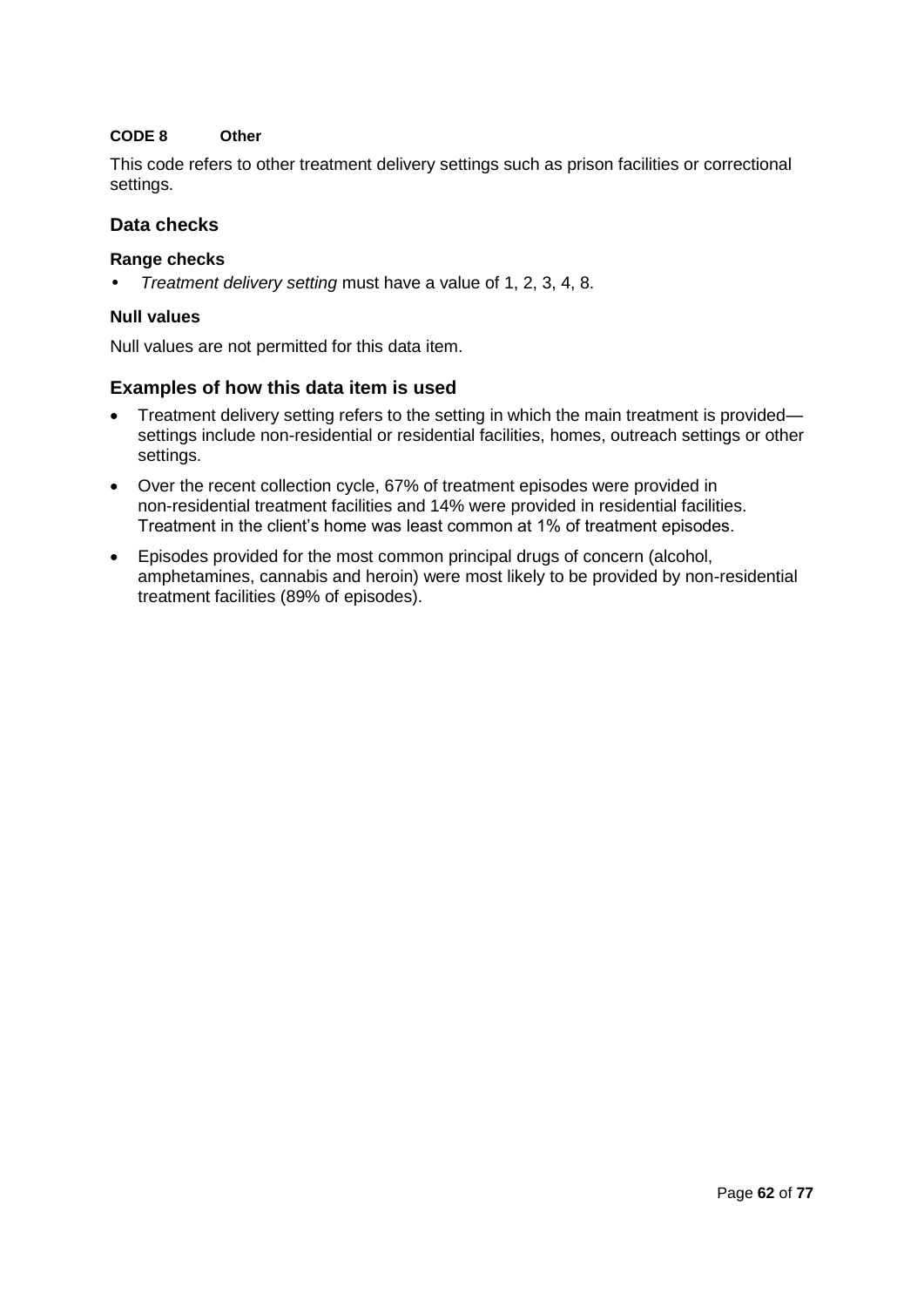# **Usual accommodation type prior to service episode**

### **Description**

The usual type of physical accommodation the person lived in prior to the start of the service episode, as represented by a code.

### **Format**

Number (3)

NN{.N}

#### **Values**

#### **Independent residential**

- 11 Private residence
- 12 Boarding house/private hotel
- 13 Informal housing
- 14 None/homeless/public place

#### **Supported independent living**

- 21 Domestic-scale supported living facility
- 22 Supported accommodation facility
- 23 Short term crisis, emergency or transitional accommodation facility **Residential care**

#### **Hospital**

- 31.1 Acute hospital
- 31.2 Psychiatric hospital
- 31.3 Rehabilitation hospital
- 31.8 Other hospital

#### **Special-purpose residential setting**

32.1 Residential aged care facility

#### **Community care residential unit**

- 33.1 Mental health
- 33.2 Alcohol and other drugs
- 33.8 Other specialised community residential **Custodial**
- 34 Prison/remand centre/youth training centre **Other**
- 88 Other **Supplementary values**
- 98 Unknown
- 99 Not stated/inadequately described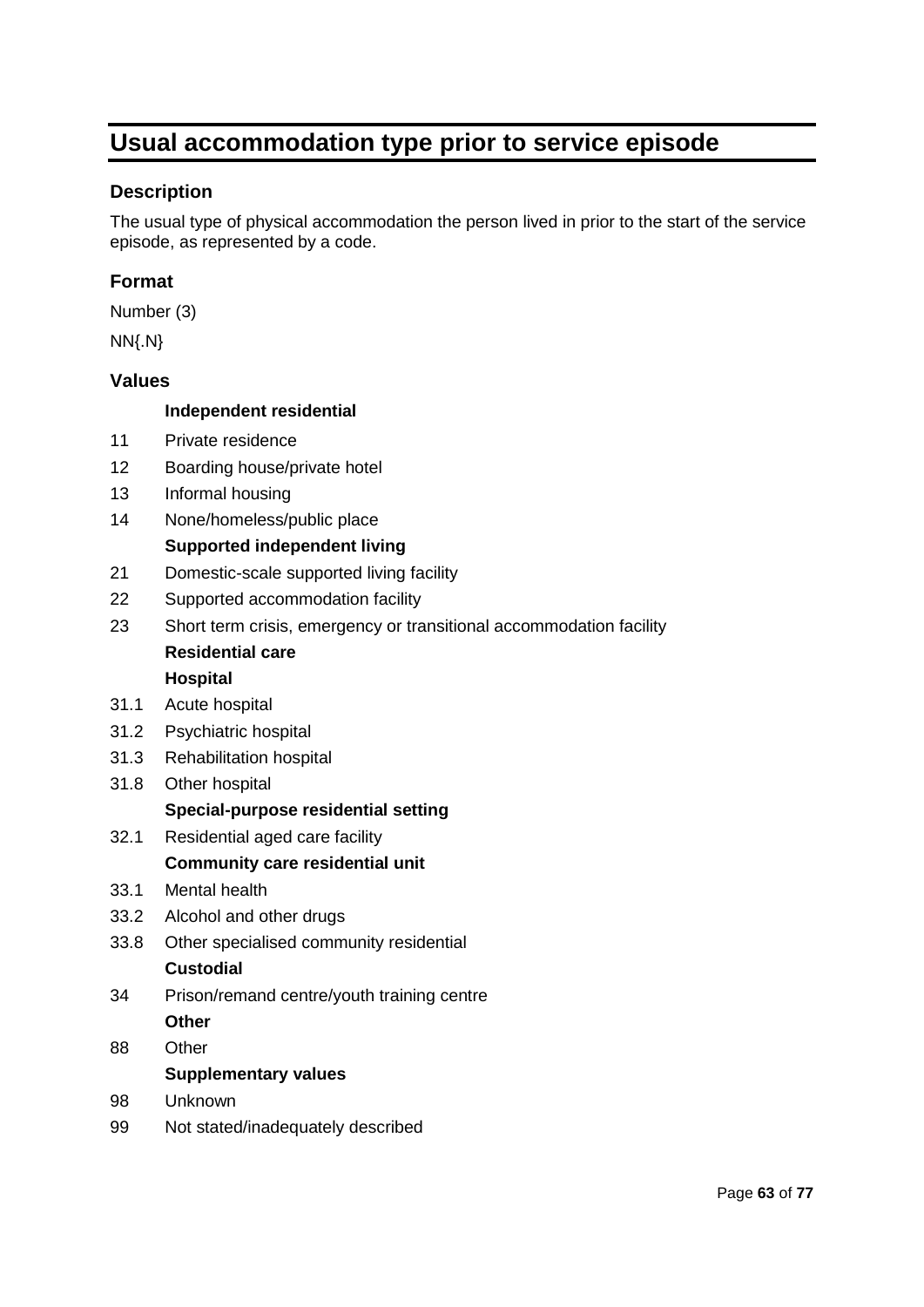### **Guide for use**

'Usual' is defined as the type of accommodation the person has lived in predominantly prior to the start of the service episode.

#### **Independent residential**

#### **Independent living accommodation in a private setting**

#### **CODE 11 Private residence**

A largely self-contained dwelling intended for occupation by one or more usual residents, regardless of whether the dwelling is owned, being purchased or being rented privately, publicly or through a community organisation.

Includes: Dwellings in public housing estates, caravans, mobile homes, cabins, other permanent structures located in caravan parks, dwellings at marinas, houseboats, independent living units within a retirement village.

#### **CODE 12 Boarding house/private hotel**

Residence of the person living independently in a dwelling receiving services only if these are provided independently of the accommodation.

Includes: Hotel, motel, boarding house, private hotel.

Excludes: Aged persons' hostel.

#### **CODE 13 Informal housing**

Residence occupied outside legal tenure arrangement, improvised and makeshift dwellings.

Includes: Squat, humpy, tent.

### **CODE 14 None/homeless/public place**

Includes: Public places such as streets and parks, as well as temporary shelters such as bus shelters or camps or other settings where the client would be considered to be living rough or homeless.

#### **Supported independent living**

#### **Residential setting is owned or provided by a service provider**

#### **CODE 21 Domestic-scale supported living facility**

Community living settings in which service users reside in a facility that provides support in some way by staff or volunteers. This category includes group homes, cluster apartments where a support worker lives on site, community residential apartments, congregate care arrangements, etc. Domestic-scale supported living settings may or may not have 24-hour supervision and care.

Includes: Smaller domestic-scale supported accommodation facilities (less than 7 people) which may or may not have 24-hour supervision or care.

Excludes: Independent living units in retirement villages and community psychiatric facilities.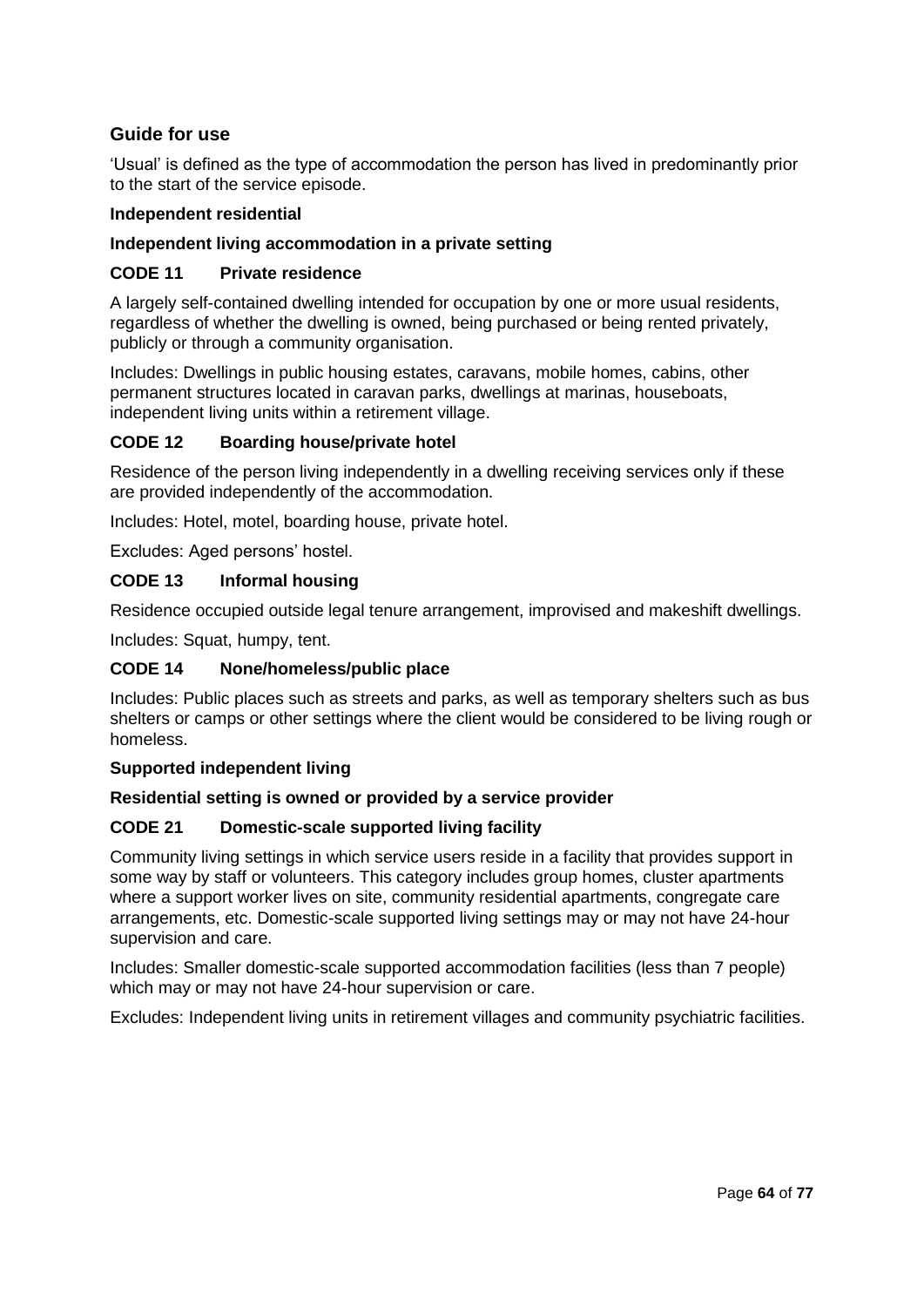### **CODE 22 Supported accommodation facility**

Settings in which service users reside in an accommodation facility which provides board or lodging for a number of people. Residents are generally responsible for their own provisions, but may be provided with domestic assistance. Support services are usually provided on a 24-hour basis by rostered care workers.

Includes: apartments, flats or unit where support is provided by a carer; and special purpose hostels for young people.

Excludes: Smaller supported accommodation facilities (less than 7 people) which may or may not have 24-hour supervision or care; residential facilities for people with a disability, mental health and/or drug and alcohol.

#### **CODE 23 Short term crisis, emergency or transitional accommodation facility**

Settings in which clients in a crisis or emergency receive immediate and/or short-term accommodation or a special purpose facility providing accommodation and support as part of the transition between a supported living environment and independent living.

Includes: Night shelters, refuges, hostels for the homeless, women's shelters.

#### **Residential care**

Settings in which persons receive care in a health care facility as either an admitted or nonadmitted patient, secure detention centre for persons on remand, in the custody of the relevant State or Territory authority for correctional services, or in police detention. Also included are residential facilities providing personal care, regular basic nursing care and health care to chronically ill, frail, disabled or convalescent people or hospitals in-patient with an age-related illness of condition.

#### **Hospital**

A health-care facility established under Commonwealth, state or territory legislation as a hospital or a free-standing day procedure unit and authorised to provide treatment and/or care to patients.

#### **CODE 31.1 Acute hospital**

An establishment that provides at least minimal medical, surgical or obstetric services for inpatient treatment and/or care, and which provide round-the-clock comprehensive qualified nursing service as well as other necessary professional services. They must be licensed by the state health department, or controlled by government departments. Most of the patients have acute conditions or temporary ailments and the average stay per admission is relatively short.

Includes: Hospitals and other health care facilities but not specialised prison health facilities or psychiatric hospitals.

#### **CODE 31.2 Psychiatric hospital**

Establishments devoted primarily to the treatment and care of inpatients with psychiatric, mental, or behavioural disorders.

Includes: Mental health units and forensic health units of corrective services systems.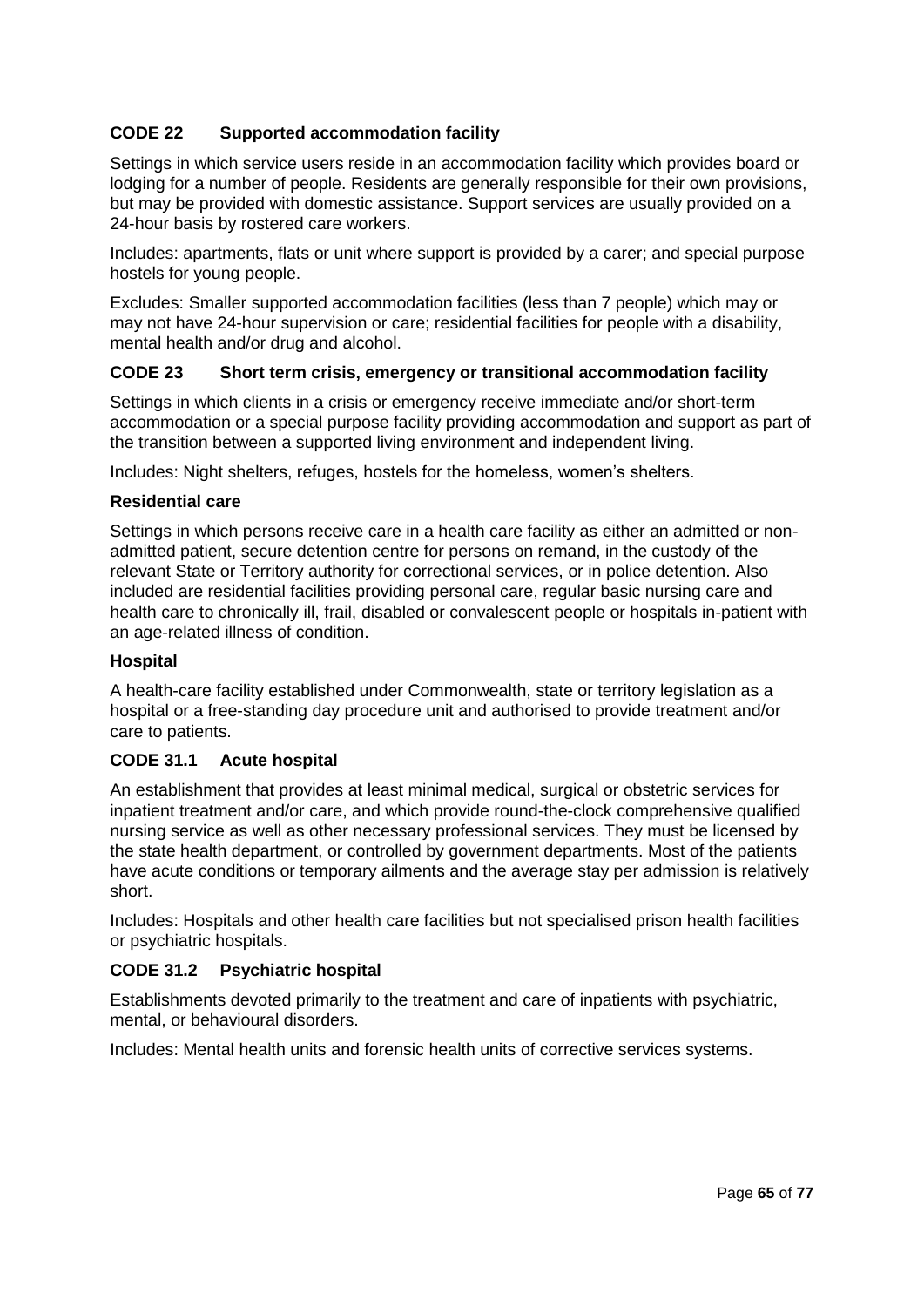### **CODE 31.3 Rehabilitation hospital**

An establishment that provides care in which the primary clinical purpose or treatment goal is improvement in the functioning of a patient with an impairment, activity limitation or participation restriction due to a health condition. The patient will be capable of actively participating.

Rehabilitation care is always:

- delivered under the management of or informed by a clinician with specialised expertise in rehabilitation, and
- evidenced by an individualised multidisciplinary management plan, which is documented in the patient's medical record, that includes negotiated goals within specified time frames and formal assessment of functional ability.

### **CODE 31.8 Other hospital**

Includes: Multi-purpose services

#### **Special-purpose residential setting**

A residential facility providing personal care, regular basic nursing care and health care to chronically ill, frail, disabled or convalescent people with an age-related illness or condition. Usually permanent/long term arrangement.

#### **CODE 32.1 Residential aged care facility**

Includes: Aged care hostels, nursing homes.

#### **Community care residential unit**

Usually a temporary accommodation unit proving support, non-acute care and other services to people with a particular personal or social difficulty.

#### **CODE 33.1 Mental health**

An establishment that provides specialised mental health care on an overnight basis in a domestic-like environment.

#### **CODE 33.2 Alcohol and other drugs**

Includes: Facilities that cater for drug and alcohol rehabilitation. Excludes rehabilitation in prisons and correctional facilities.

#### **CODE 33.8 Other specialised community residential**

#### **Custodial**

Secure detention centre for persons on remand, in the custody of the relevant state or territory for correctional services, or in police detention.

#### **CODE 34 Prison/remand centre/youth training centre**

Includes: Prisons, remand centres, police centres, youth training centres and juvenile justice centres.

#### **Other**

#### **CODE 88 Other**

Includes: Children under a court or guardianship order with no usual address.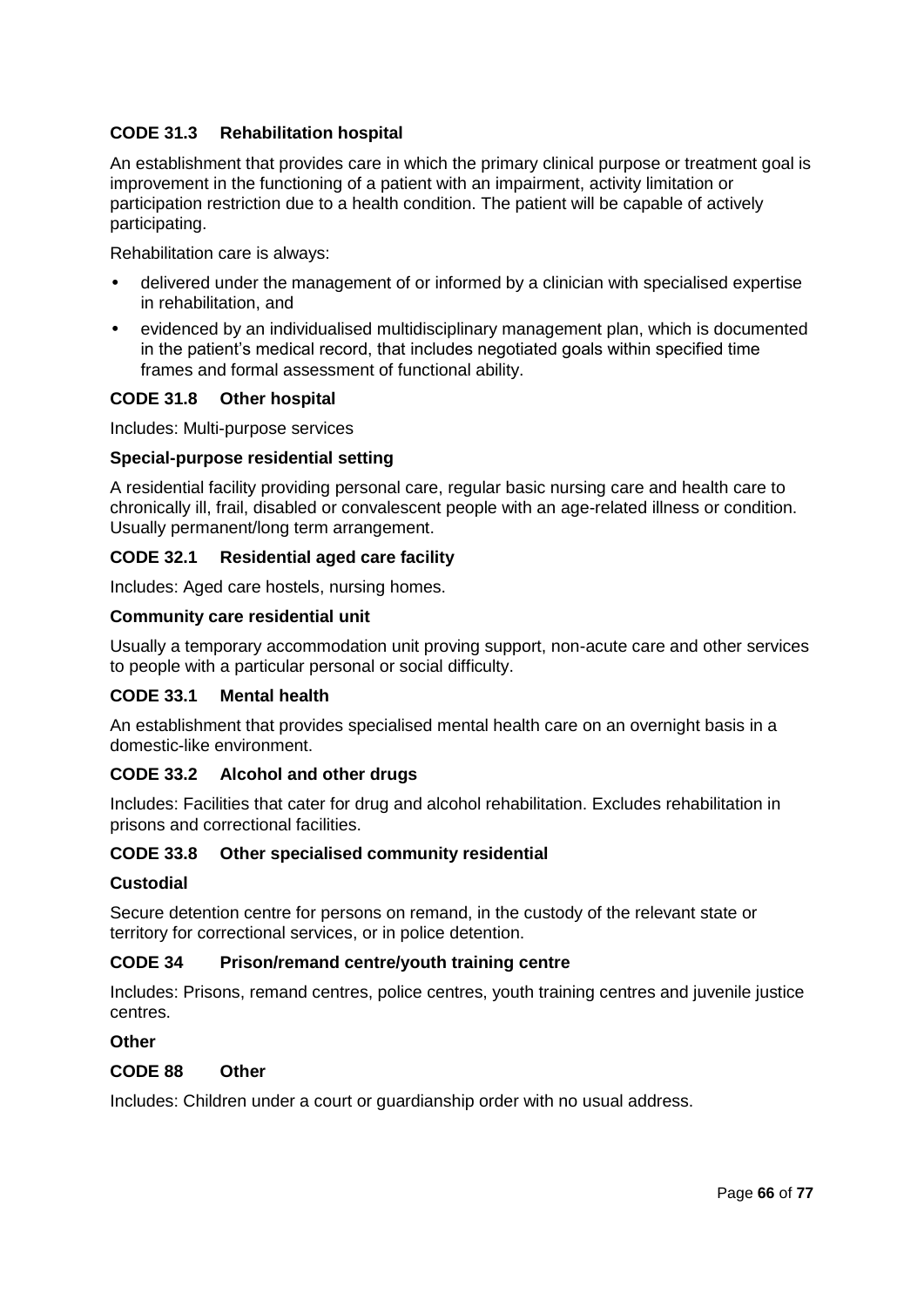### **Data checks**

#### **Range checks**

• *Accommodation type* must have a value of 11, 12, 13, 14, 21, 22, 23, 31.1, 31.2, 31.3, 31.8, 32.1, 33.1, 33.2, 33.8, 34, 88, 98, 99.

#### **Null values**

• Null values are not permitted for this element. Use of 98 or 99 for unknown or inadequately described can be used.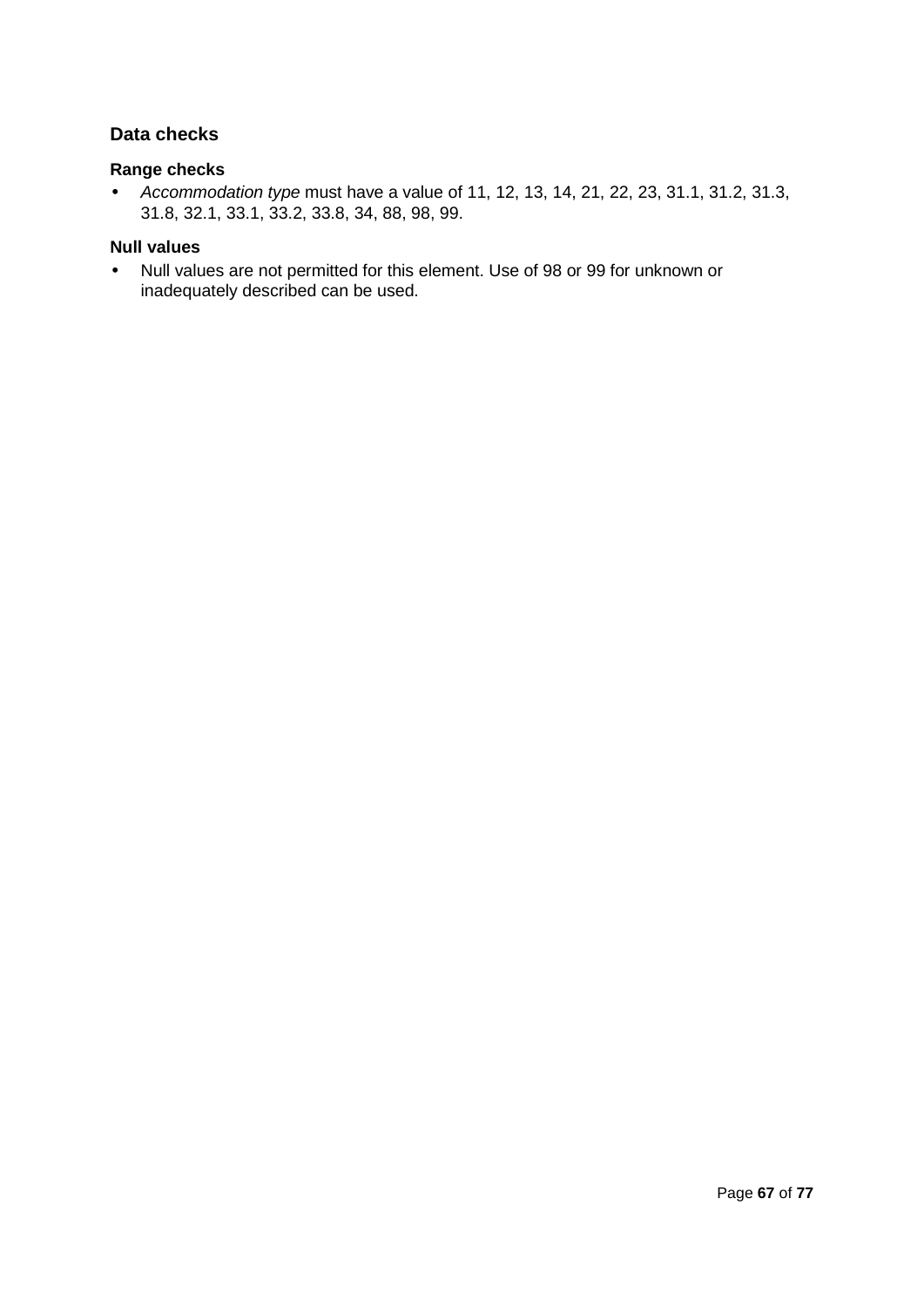# **4 Privacy and data principles**

Those providing AODTS NMDS data to the AIHW are expected to familiarise themselves with the AIHW privacy of data information page and undertake their role in the collection in accordance with these principles [<http://www.aihw.gov.au/privacy-of-data/>](http://www.aihw.gov.au/privacy-of-data/).

The privacy and data principles are designed to apply to health and welfare data, including that collected for the AODTS NMDS collection. That is, the principles apply to data collected by alcohol and other drug treatment agencies, transmitted to health authorities in each jurisdiction and to the AIHW for national collation and analysis.

# **Privacy Act and Australian Privacy Principles**

The *Privacy Act 1988* (Commonwealth) contains 13 Australian Privacy Principles (APPs) that govern the conduct of an entity in the collection, management, use and disclosure of records containing personal information. More information on the *Privacy Act* and how it applies to the AIHW can be found on the AIHW's privacy of data information page [<http://www.aihw.gov.au/privacy-of-data/>](http://www.aihw.gov.au/privacy-of-data/).

State and territory public authorities are bound by the requirements of specific state and territory privacy legislation.

### **The AIHW Act and the AIHW Ethics Committee**

The AIHW and the AIHW Ethics Committee are established by the *Australian Institute of Health and Welfare Act 1987* (AIHW Act). Data custodians are responsible for ensuring data holdings are protected from unauthorised access, alteration or loss.

For more information on the AIHW Act and role of the Ethics Committee see the AIHW Ethics Committee information page [<http://www.aihw.gov.au/ethics/>](http://www.aihw.gov.au/ethics/).

### **The National Aboriginal and Torres Strait Islander Health Data Principles**

All organisations with significant responsibilities in Aboriginal and Torres Strait Islander health data should encourage the application of these principles and establish meaningful partnerships with Aboriginal and Torres Strait Islander Australians. The principles can be found at [<https://www.aihw.gov.au/our-services/international-collaboration/international](https://www.aihw.gov.au/our-services/international-collaboration/international-group-indigenous-health-measurement)[group-indigenous-health-measurement>](https://www.aihw.gov.au/our-services/international-collaboration/international-group-indigenous-health-measurement).

# **Services provided under the Drug and Alcohol Program previously Non-Government Organisation Treatment Grants Program**

Services provided under the National Illicit Drug Strategy; Drug and Alcohol Program (DAP) previously known as the Non-Government Organisation Treatment Grants Program (funded by the Australian Government) are required to comply with all relevant Commonwealth, state and local government statutes, regulations and by-laws as they apply to their particular project circumstances.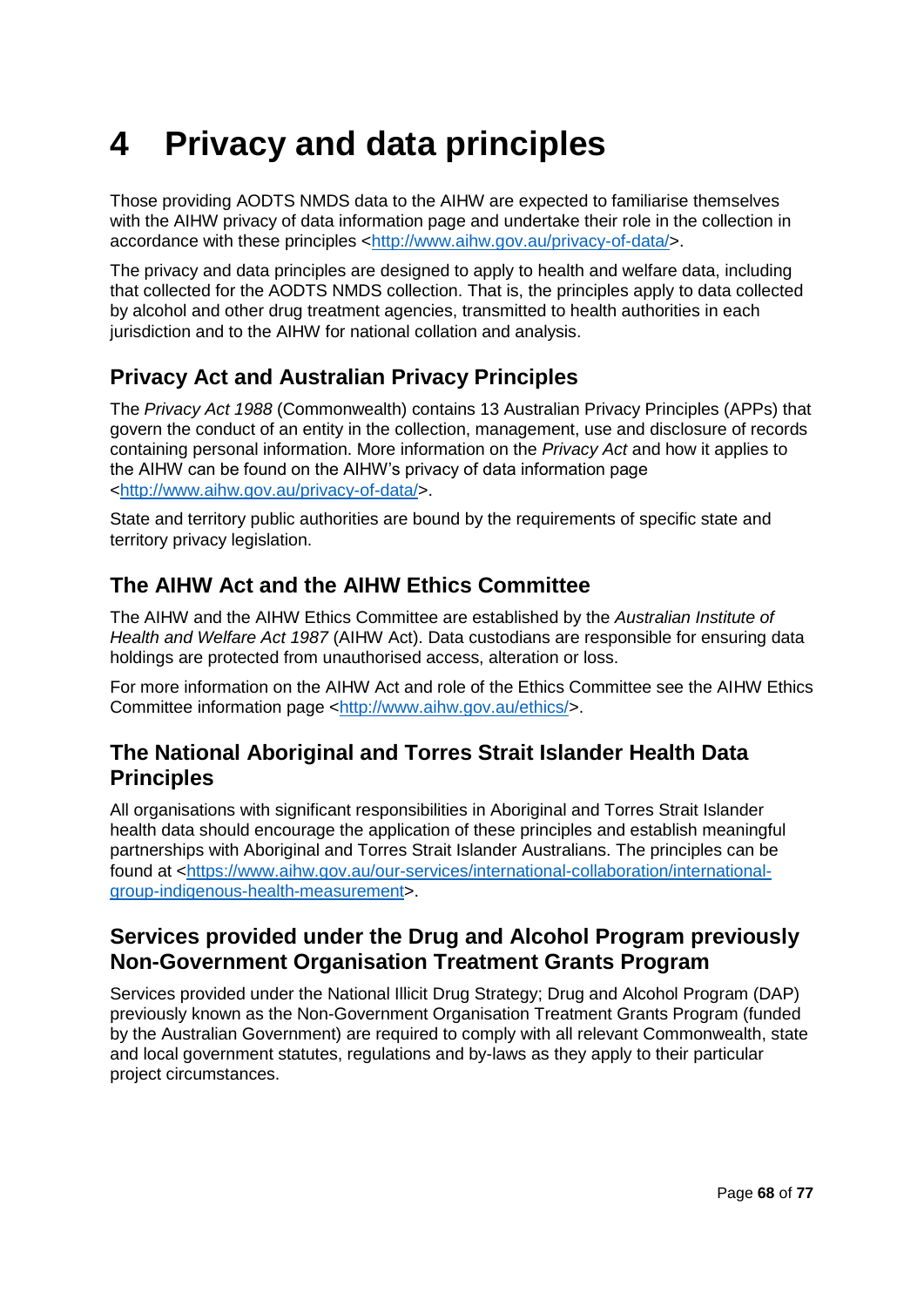# **Appendix 1: A history of data element changes**

Presented below is specific information on the changes made to the data elements each year.

# **2021–22 changes**

No changes were made.

# **2020–21 changes**

No changes were made.

# **2019–20 changes**

- Main treatment type for alcohol and other drugs
	- Removal of the word 'only' from Code 5 (support and case management), and Code 6 (information and education)
	- Updated code for Other from 8 to 88
	- Revised code descriptions and inclusion of examples for all main treatment type
- Other treatment type for alcohol and other drugs
	- Code 5 changed from 'Other' to *Code 5*: Support and case management and Code 6 (Information and education):
	- Updated code for Other from 5 to 88
- Treatment delivery setting for alcohol and other drugs
	- Revised description of Code 4 (Outreach) to include example of an outreach setting.

# **2018–19 changes**

- Australian Standard Classification of Languages (ASCL)
	- ASCL 2016 replaced ASCL 2011
- Australian Statistical Geography Standard (ASGS)
	- ASGS 2016 replaced ASGS 2011
- Standard Australian Classification of Countries (SACC)
	- SACC 2016 replaced SACC 2011
- Sex
	- format of permissible code values changed from 'N' to 'X'. Description of Code 3 changed from 'Intersex/indeterminate' to 'Other', and Code 3 is now available for use in the AODTS collection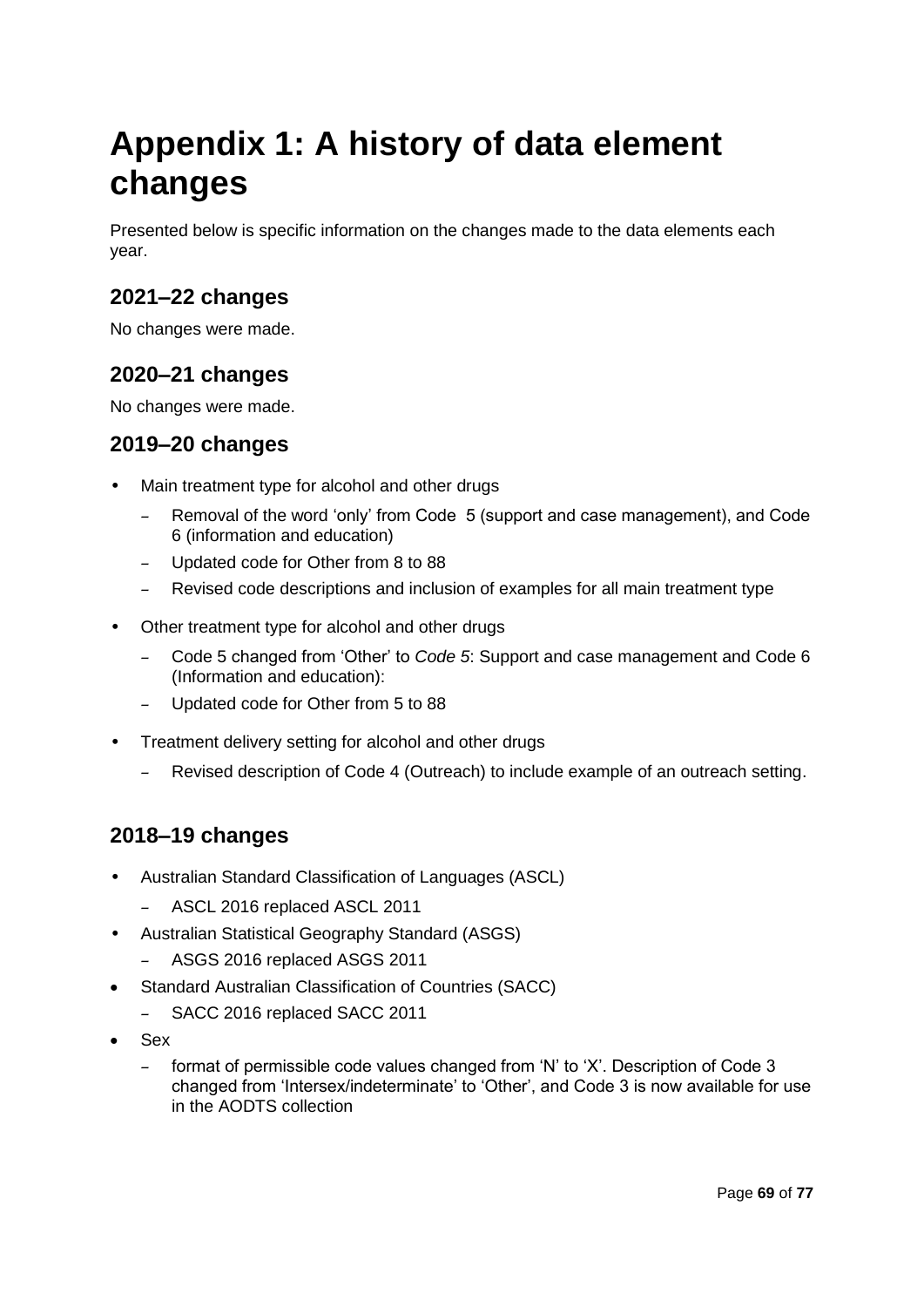- while the format now allows the reporting of alphabetic values, the continued use of numeric values is preferred in the AODTS collection to maximise consistency and the potential for linkage via the SLK-581 with previous collection years
- this change also impacts on the underlying structure of the SLK–581, in that the final character of the format is now 'X' rather than 'N', that is, the complete format for the SLK–581 is now 'XXXXXDDMMYYYYX'.

## **2017–18 changes**

No changes were made.

## **2016–17 changes**

No changes were made.

#### **2015–16 changes**

- Accommodation type usual prior to episode of service
	- addition to the episode file.

## **2014–15 changes**

No changes were made.

## **2013–14 changes**

- Postcode—Australian (person)
	- addition to the episode file
- Geographical location of service delivery outlet
	- Statistical Area Level 2 (SA2) replaced Statistical Local Area (SLA).

## **2012–13 changes**

- Geographical location of service delivery outlet
	- addition of Statistical Area Level 2 (SA2) data item, intended to replace Statistical Local Area (SLA) in 2013–14
- Statistical Linkage Key 581 (SLK-581)
	- addition to the episode file
- Data Accuracy Indicator
	- addition to the episode file
- Australian Standard Classification of Drugs of Concern (ASCDC)
	- ASCDC 2011 replaced ASCDC 2000.

## **2011–12 changes**

- Geographical location of service delivery outlet (ASGC)
	- classification scheme was updated
- Assessment-only episodes
	- added validation checks for episodes of greater than six months.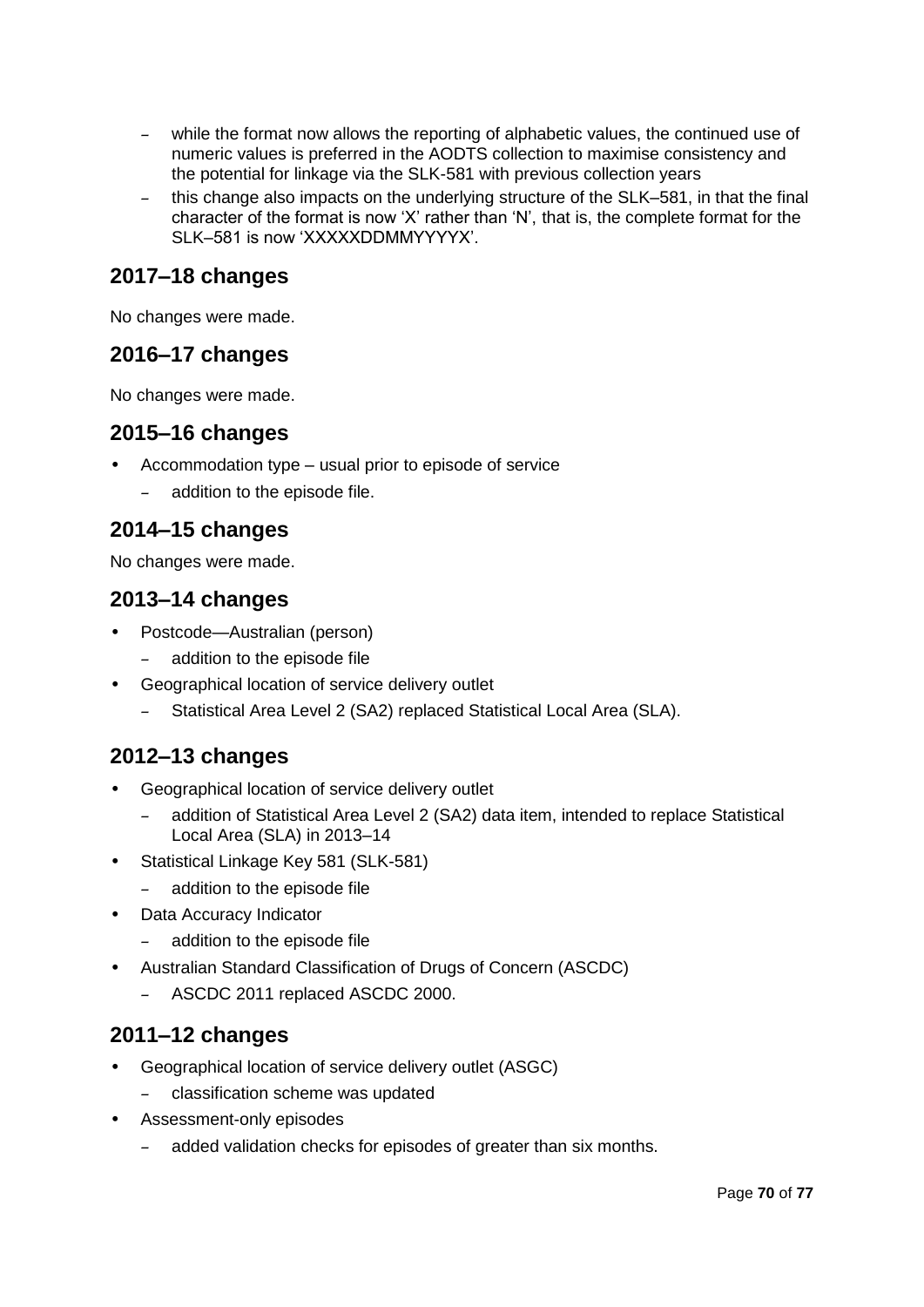# **2010–11 changes**

- Assessment-only episodes
	- added validation check for these episodes exceeding 90 days
- Geographical location of service delivery outlet (ASGC)
	- classification was updated
- Country of birth (SACC)
	- classification was updated.

#### **2009–10 changes**

- Country of birth (SACC)
	- change to using the 2nd edition of the Standard Australian Classification of Countries.

#### **2008–09 changes**

No changes were made.

#### **2007–08 changes**

The following changes were incorporated into version 13 of the NHDD (HWI 88) and are a consequence of re-engineering the data elements for inclusion in the AIHW's metadata repository METeOR. It is important to note that these changes did not alter the way data are collected for the AODTS NMDS.

 Australian state/territory identifier -change of name from State/territory identifier to Australian state/territory identifier.

Supporting items:

- Cessation of treatment episode for alcohol and other drugs
	- change from data element concept to glossary item
- Commencement of treatment episode for alcohol and other drugs
	- change from data element concept to glossary item
- Episode of treatment for alcohol and other drugs
	- change of name from Treatment episode for alcohol and other drugs to Episode of treatment for alcohol and other drugs
	- change from data element concept to object class
- Service delivery outlet
	- change from data element concept to object class.

## **2006–07 changes**

- Preferred language
	- change from using the ABS two-digit ASCL codes to the four-digit version 2 ASCL codes.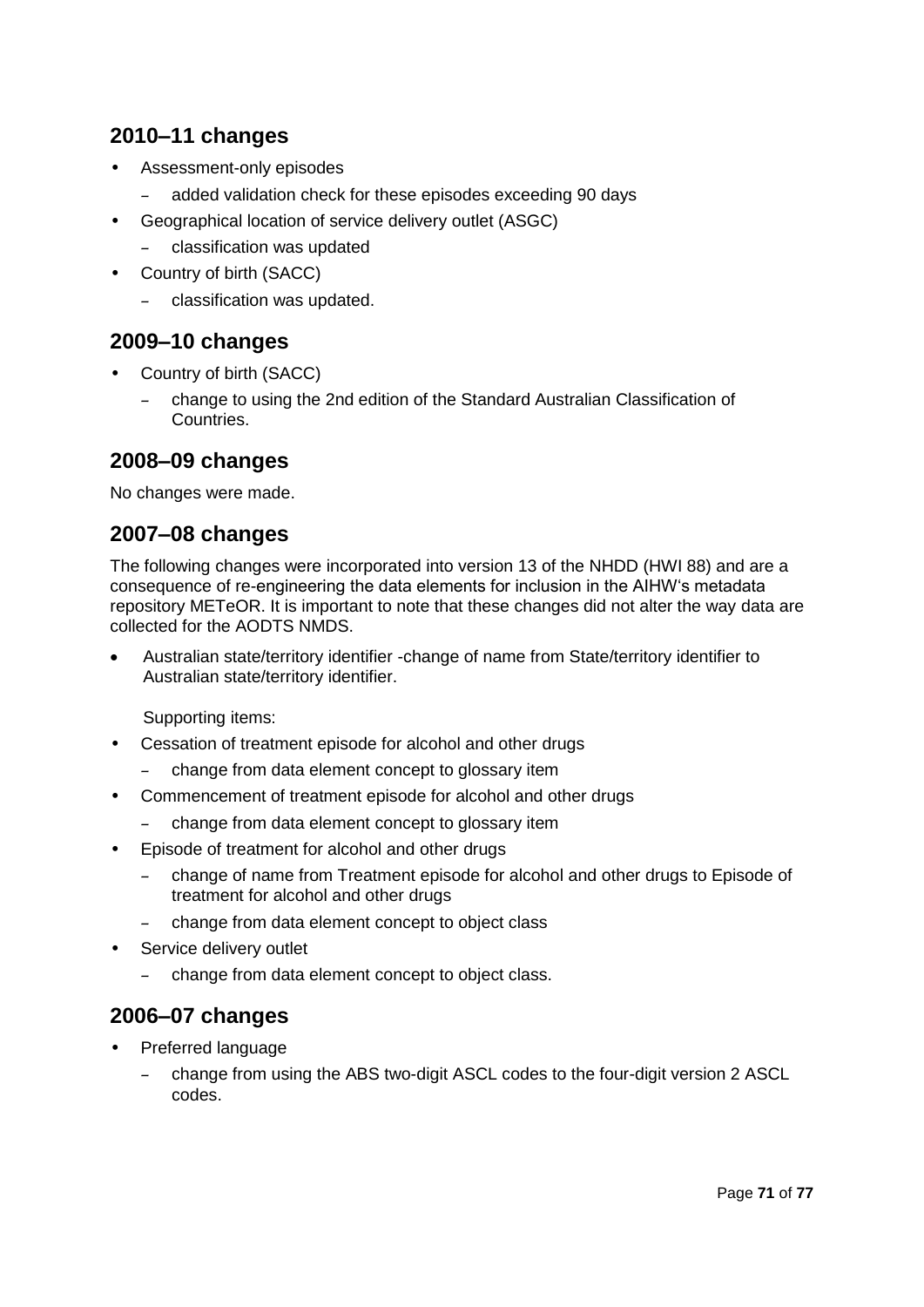# **2005–06 changes**

No changes were made.

## **2004–05 changes**

The following changes were incorporated into the version 12 supplement of the NHDD (HWI 72):

- Establishment sector
	- additions to Guide for use to clarify distinctions between definitions of Public and Private.
- Main treatment type for alcohol and other drugs
	- additions to Guide for use to assist clinicians coding to these data domains
- Number of service contacts within a treatment episode for alcohol and other drugs
	- this data element no longer used in AODTS NMDS
- Other drug of concern
	- additions to Data domain and Guide for use describing two new supplementary ASCDC codes
- Other treatment type for alcohol and other drugs
	- additions to Guide for use to assist clinicians coding to these data domains
- Principal drug of concern
	- additions to Data domain and Guide for use describing two new supplementary ASCDC codes
- Reason for cessation of treatment episode for alcohol and other drugs
	- changes to Guide for use to clarify the correct use of the existing data domains
- Source of referral to alcohol and other drug treatment service
	- changes to Guide for use and refinement of data domains to add clarity
- Treatment delivery setting for alcohol and other drugs
	- rewording of Definition to clarify purpose of this data element
- Treatment episode for alcohol and other drugs
	- minor change to Definition and further clarification added to Guide for use
- Service contact
	- this data element concept no longer used in AODTS NMDS.

## **2003–04 changes**

The following changes were incorporated into version 12 of the NHDD (HWI 43):

- State/territory identifier
	- change of name from State identifier to State/territory identifier
- Sex
	- change to Data domain
- Indigenous status
	- change to Definition and Context to more accurately reflect what is being collected
	- change to Data domain and Guide for use to bring more clarity to the codes used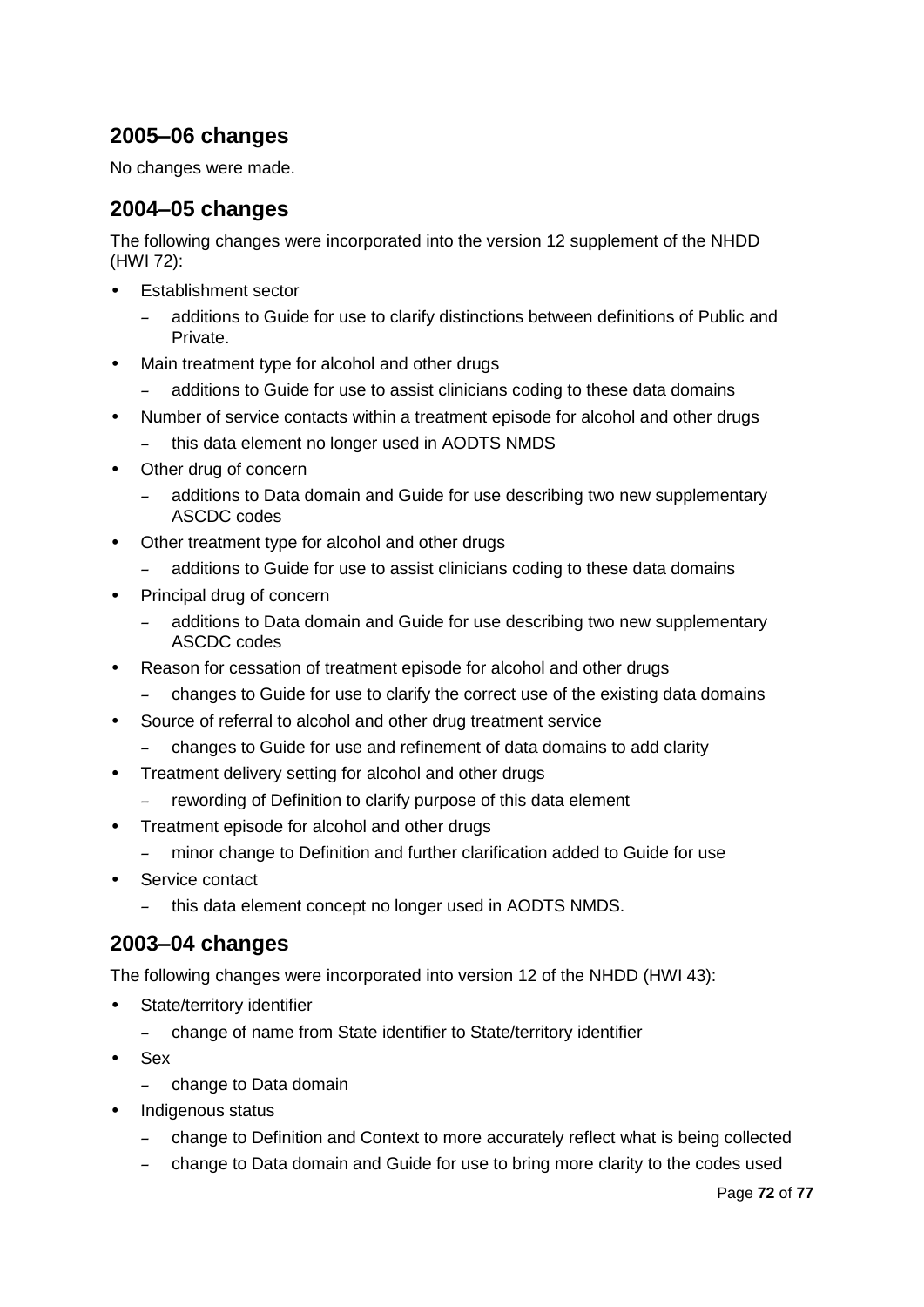- change to Collection methods, Source document and Comments for clarification purposes
- Client type (alcohol and other drug treatment services)
	- change to Definition and Context to reflect treatment episode
	- removal of code 3 in Data domain
	- modification to Guide for use and Collection methods to ensure consistency
- Injecting drug use status
	- revision of Data domain
	- additional information included in Collection methods and Related data
- Principal drug of concern
	- revised Data definition, Data domain and Guide for use
	- additional information added to Collection methods and Related data
- Other drug of concern
	- slight change to title and revised Data definition, Data domain and Guide for use additional information added to Collection methods and Related data
- Source of referral to alcohol and other drug treatment service
	- the Data domain and the Guide for use revised to more accurately capture the most common sources of referral and to make the categories more mutually exclusive
	- the separation of codes into Agency and Non-agency categories reflects the approach taken in the *National community services data dictionary* (NCSDD) data element *Referral source*
- Service delivery outlet
	- a new data element concept developed
	- designed to be generic so that it would apply to other community health areas while still adequately covering alcohol and other drugs treatment services' outlets
- Geographical location of service delivery outlet (ASGC)
	- a new derived data element developed to provide the geographic location of each alcohol and other drugs treatment service's outlet
	- designed to be generic so that it would apply to other community health areas
	- intended to function as a replacement for *Geographical location of establishment* in the AODTS NMDS.

## **2002–03 changes**

The following changes were incorporated into version 11 of the NHDD (HWI 36):

- Client type (alcohol and other drug treatment services)
	- change of title to include the term 'alcohol and other drug treatment services'
	- minor change made to Context
	- change to Data domain with the removal of code 9
	- change to Collection methods
	- inclusion of Related data
- Number of service contacts within a treatment episode for alcohol and other drugs
	- change to Definition